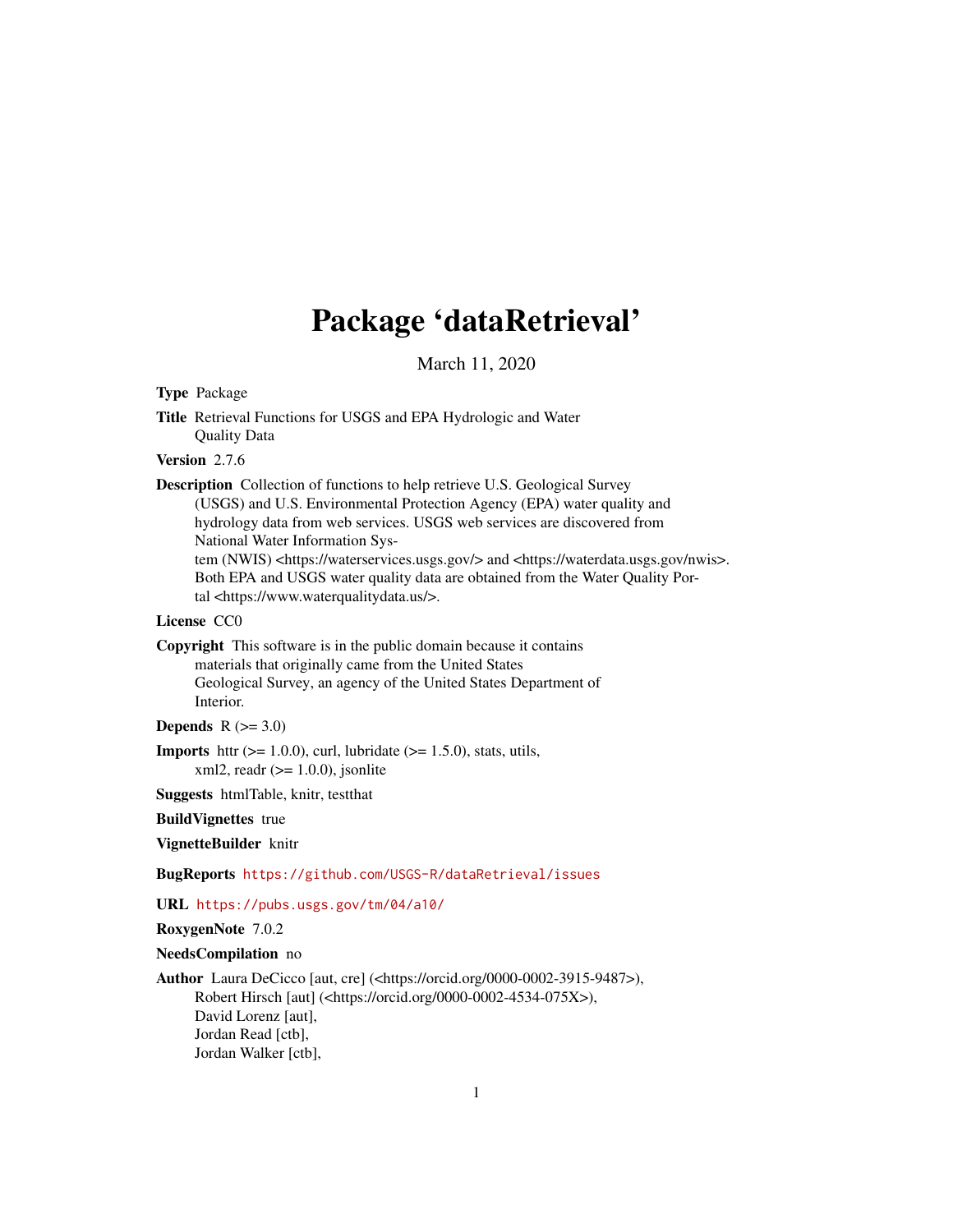Lindsay Carr [ctb], David Watkins [aut] (<https://orcid.org/0000-0002-7544-0700>)

Maintainer Laura DeCicco <ldecicco@usgs.gov>

Repository CRAN

Date/Publication 2020-03-11 06:30:13 UTC

# R topics documented:

|                    | 3              |
|--------------------|----------------|
|                    | $\overline{4}$ |
|                    | $\overline{4}$ |
|                    | 6              |
|                    | $\overline{7}$ |
|                    | 8              |
|                    | 8              |
|                    | 9              |
|                    | $\mathbf Q$    |
| 10                 |                |
| 11                 |                |
| 12                 |                |
| 13                 |                |
| 16                 |                |
| 17                 |                |
| 18                 |                |
| 18                 |                |
| 19                 |                |
| 20                 |                |
| 21                 |                |
| 24                 |                |
| 26                 |                |
|                    |                |
| 30                 |                |
| 31                 |                |
| 33                 |                |
| 36                 |                |
| 37                 |                |
| 38                 |                |
| 40                 |                |
| 42                 |                |
| 44                 |                |
| 47                 |                |
| 50                 |                |
| 52                 |                |
| 52                 |                |
| 53                 |                |
| whatNWISdata<br>54 |                |
| 55                 |                |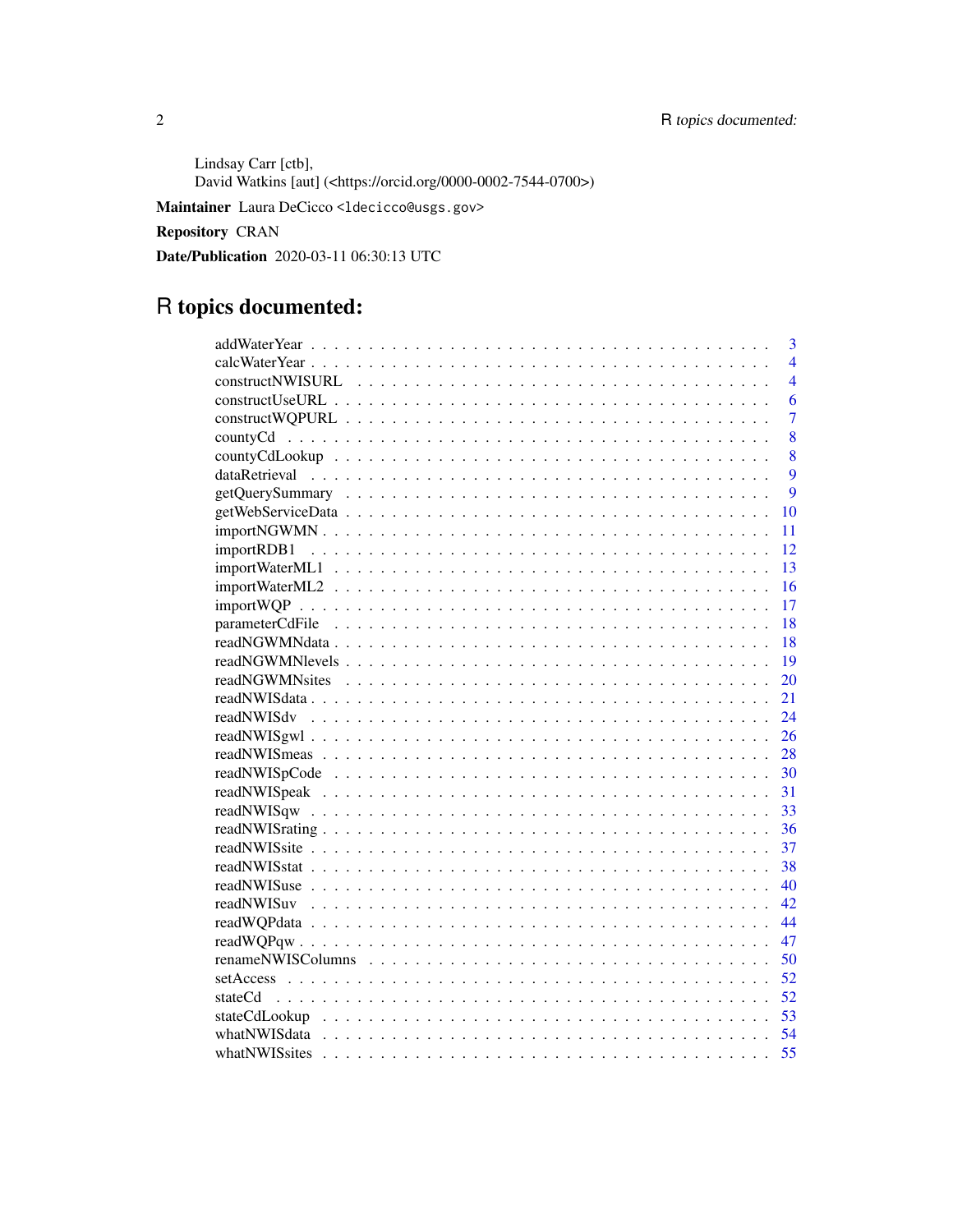### <span id="page-2-0"></span>addWaterYear 3

| Index |  |
|-------|--|
|       |  |
|       |  |
|       |  |
|       |  |

addWaterYear *add a water year column*

### Description

Add a column to the dataRetrieval data frame with the water year. WQP queries will return a water year column for the start and end dates of the data.

#### Usage

```
addWaterYear(rawData)
```
#### Arguments

rawData the daily- or unit-values datset retrieved from NWISweb. Must have at least one of the following columns to add the new water year columns: 'dateTime', 'Date', 'ActivityStartDate', or 'ActivityEndDate'. The date column(s) can be character, POSIXct, Date. They cannot be numeric.

#### Value

data.frame with an additional integer column with "WY" appended to the date column name. For WQP, there will be 2 columns: 'ActivityStartDateWY' and 'ActivityEndDateWY'.

```
nwisData <- readNWISdv('04085427','00060','2012-01-01','2012-06-30')
nwisData <- addWaterYear(nwisData)
wqpData <- readWQPqw('USGS-01594440','01075', '', '')
wqpData <- addWaterYear(wqpData)
```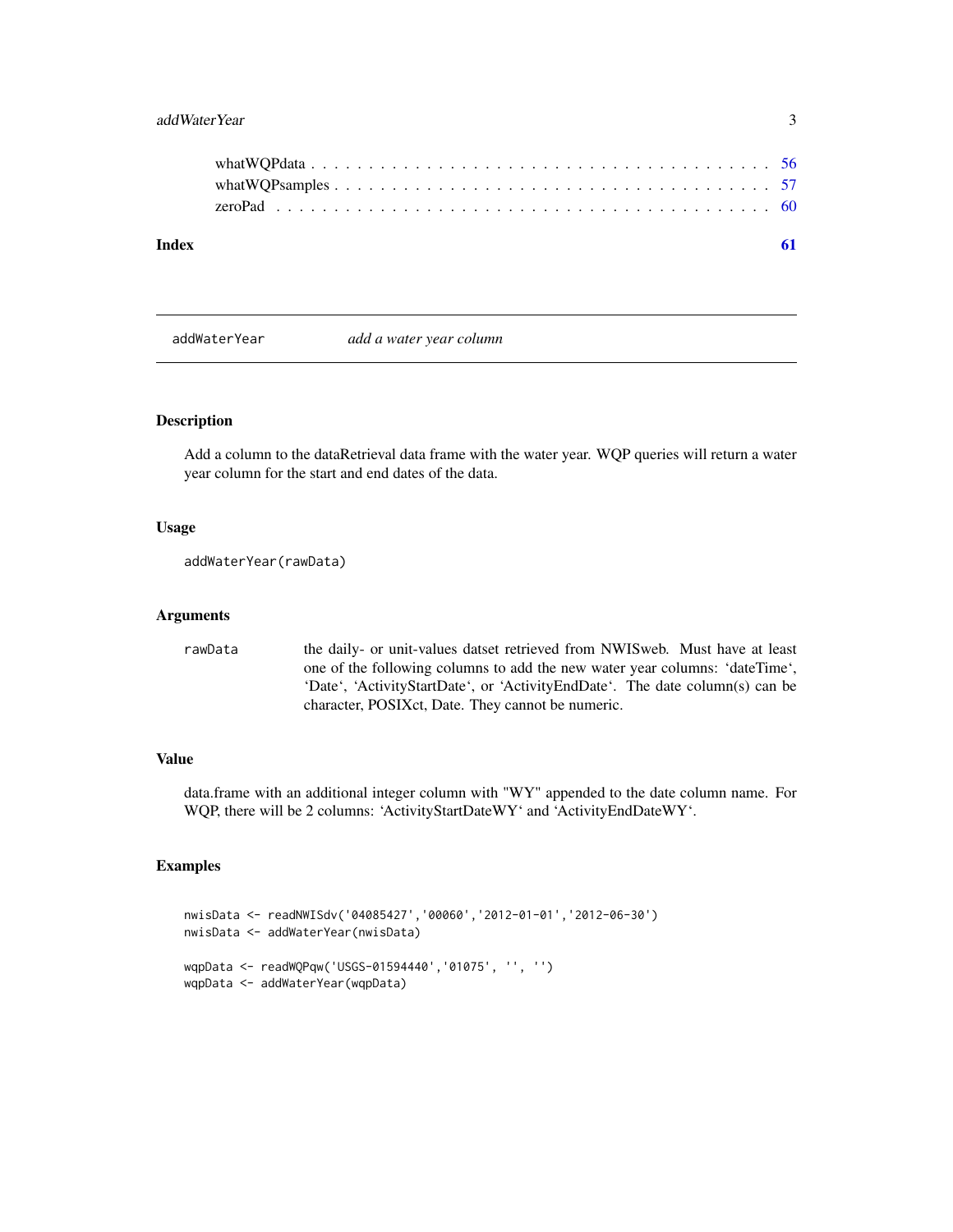<span id="page-3-0"></span>

#### Description

Determine the correct water year based on a calendar date.

#### Usage

```
calcWaterYear(dateVec)
```
#### Arguments

dateVec vector of dates as character ("YYYY-DD-MM"), Date, or POSIXct. Numeric does not work.

### Details

This function calculates a water year based on the USGS definition that a water year starts on October 1 of the year before, and ends on September 30. For example, water year 2015 started on 2014-10-01 and ended on 2015-09-30. See the USGS definition at [https://water.usgs.gov/](https://water.usgs.gov/nwc/explain_data.html) [nwc/explain\\_data.html](https://water.usgs.gov/nwc/explain_data.html).

#### Value

numeric vector indicating the water year

#### Examples

```
x <- seq(as.Date("2010-01-01"), as.Date("2010-12-31"), by="month")
waterYear <- calcWaterYear(x)
```
<span id="page-3-1"></span>constructNWISURL *Construct NWIS url for data retrieval*

### Description

Imports data from NWIS web service. This function gets the data from here: [https://nwis.](https://nwis.waterdata.usgs.gov/nwis/qwdata) [waterdata.usgs.gov/nwis/qwdata](https://nwis.waterdata.usgs.gov/nwis/qwdata) A list of parameter codes can be found here: [https://nwis.](https://nwis.waterdata.usgs.gov/nwis/pmcodes/) [waterdata.usgs.gov/nwis/pmcodes/](https://nwis.waterdata.usgs.gov/nwis/pmcodes/) A list of statistic codes can be found here: [https://nwis.](https://nwis.waterdata.usgs.gov/nwis/help/?read_file=stat&format=table) [waterdata.usgs.gov/nwis/help/?read\\_file=stat&format=table](https://nwis.waterdata.usgs.gov/nwis/help/?read_file=stat&format=table)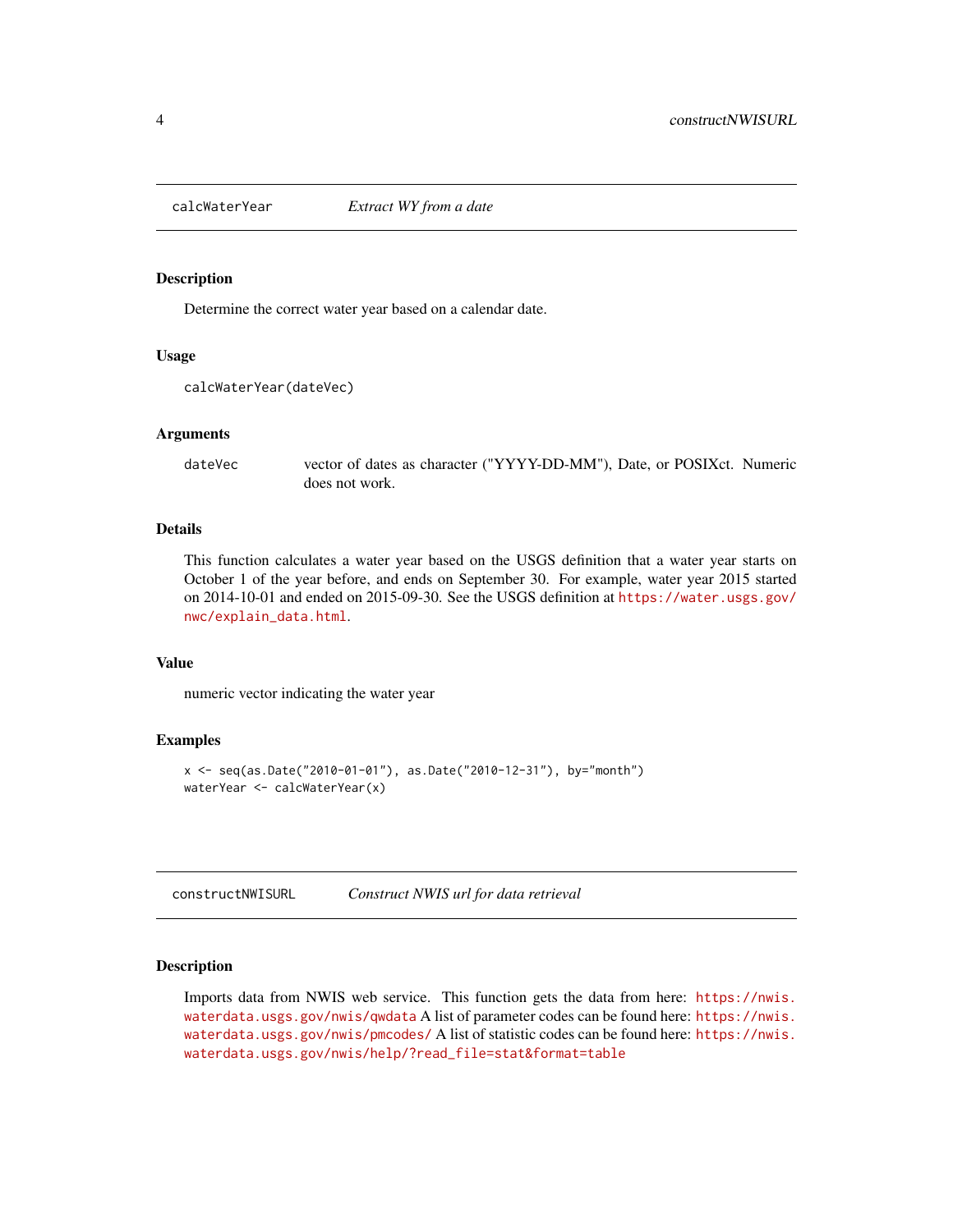### constructNWISURL 5

## Usage

```
constructNWISURL(
  siteNumbers,
  parameterCd = "00060",
  startDate = "",
  endDate = ",
  service,
  statCd = "00003",format = "xml",expanded = TRUE,ratingType = "base",
  statReportType = "daily",
  statType = "mean"
\mathcal{L}
```
### Arguments

| siteNumbers                                                                                                                                                                                                                                                                                                                                                                                                                                                                                                                                                                                            | string or vector of strings USGS site number. This is usually an 8 digit number                                                                                                                                                                                                                                                                                                                                                                                                                                                                             |  |
|--------------------------------------------------------------------------------------------------------------------------------------------------------------------------------------------------------------------------------------------------------------------------------------------------------------------------------------------------------------------------------------------------------------------------------------------------------------------------------------------------------------------------------------------------------------------------------------------------------|-------------------------------------------------------------------------------------------------------------------------------------------------------------------------------------------------------------------------------------------------------------------------------------------------------------------------------------------------------------------------------------------------------------------------------------------------------------------------------------------------------------------------------------------------------------|--|
| parameterCd                                                                                                                                                                                                                                                                                                                                                                                                                                                                                                                                                                                            | string or vector of USGS parameter code. This is usually an 5 digit number.                                                                                                                                                                                                                                                                                                                                                                                                                                                                                 |  |
| startDate                                                                                                                                                                                                                                                                                                                                                                                                                                                                                                                                                                                              | character starting date for data retrieval in the form YYYY-MM-DD. Default is<br>"" which indicates retrieval for the earliest possible record.                                                                                                                                                                                                                                                                                                                                                                                                             |  |
| endDate                                                                                                                                                                                                                                                                                                                                                                                                                                                                                                                                                                                                | character ending date for data retrieval in the form YYYY-MM-DD. Default is<br>"" which indicates retrieval for the latest possible record.                                                                                                                                                                                                                                                                                                                                                                                                                 |  |
| service                                                                                                                                                                                                                                                                                                                                                                                                                                                                                                                                                                                                | string USGS service to call. Possible values are "dv" (daily values), "uv" (unit/instantaneous<br>values), "qw" (water quality data), "gwlevels" (groundwater), and "rating" (rat-<br>ing curve), "peak", "meas" (discrete streamflow measurements), "stat" (statistics<br>web service BETA).                                                                                                                                                                                                                                                               |  |
| statCd                                                                                                                                                                                                                                                                                                                                                                                                                                                                                                                                                                                                 | string or vector USGS statistic code only used for daily value service. This is<br>usually 5 digits. Daily mean (00003) is the default.                                                                                                                                                                                                                                                                                                                                                                                                                     |  |
| format                                                                                                                                                                                                                                                                                                                                                                                                                                                                                                                                                                                                 | string, can be "tsv" or "xml", and is only applicable for daily and unit value<br>requests. "tsv" returns results faster, but there is a possiblitiy that an incomplete<br>file is returned without warning. XML is slower, but will offer a warning if<br>the file was incomplete (for example, if there was a momentary problem with<br>the internet connection). It is possible to safely use the "tsv" option, but the<br>user must carefully check the results to see if the data returns matches what is<br>expected. The default is therefore "xml". |  |
| expanded                                                                                                                                                                                                                                                                                                                                                                                                                                                                                                                                                                                               | logical defaults to TRUE. If TRUE, retrieves additional information, only applica-<br>ble for qw data.                                                                                                                                                                                                                                                                                                                                                                                                                                                      |  |
| ratingType                                                                                                                                                                                                                                                                                                                                                                                                                                                                                                                                                                                             | can be "base", "corr", or "exsa". Only applies to rating curve data.                                                                                                                                                                                                                                                                                                                                                                                                                                                                                        |  |
| character Only used for statistics service requests. Time division for statistics:<br>statReportType<br>daily, monthly, or annual. Default is daily. Note that daily provides statistics<br>for each calendar day over the specified range of water years, i.e. no more than<br>366 data points will be returned for each site/parameter. Use readNWISdata or<br>readNWISdv for daily averages. Also note that 'annual' returns statistics for the<br>calendar year. Use readNWISdata for water years. Monthly and yearly provide<br>statistics for each month and year within the range individually. |                                                                                                                                                                                                                                                                                                                                                                                                                                                                                                                                                             |  |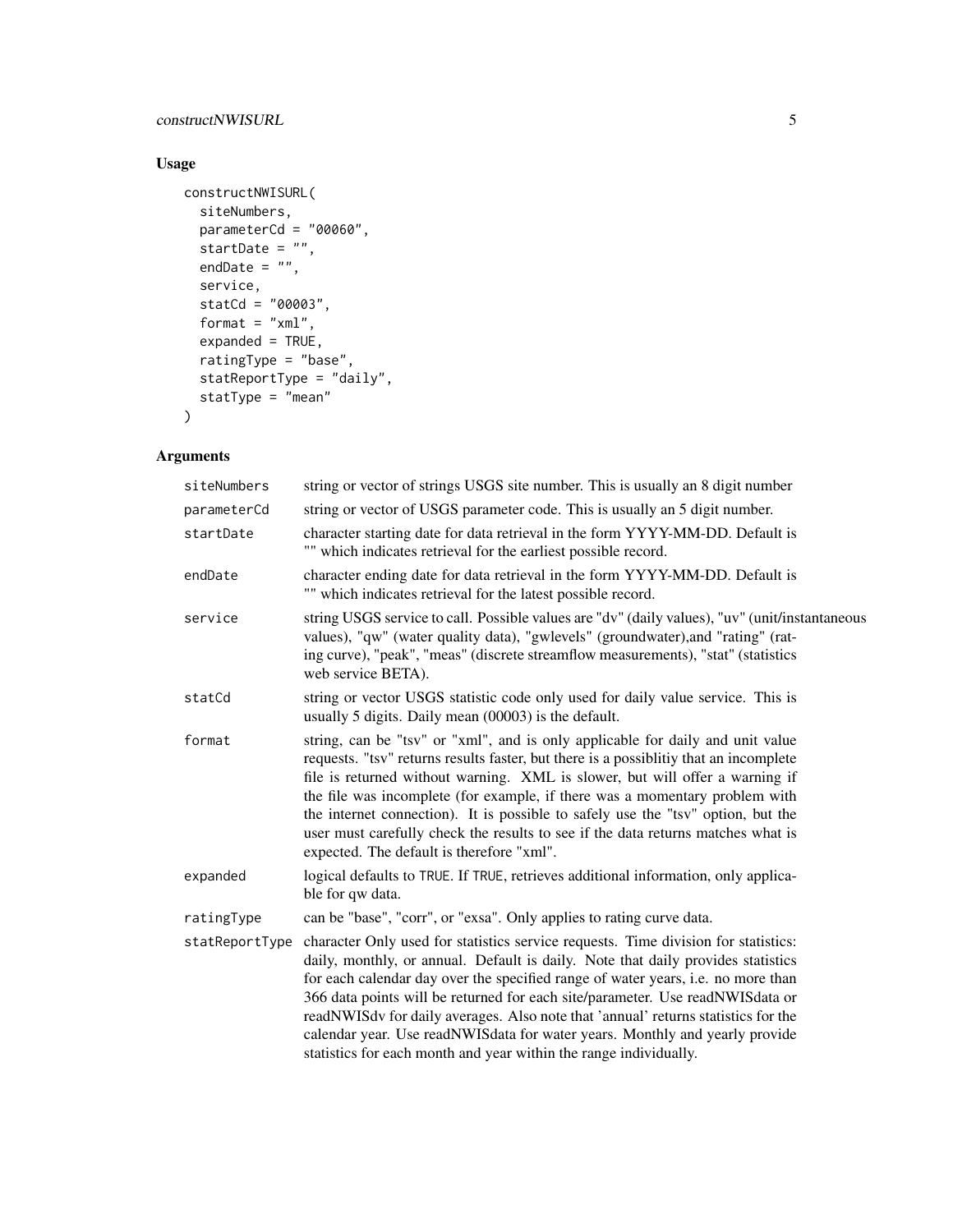<span id="page-5-0"></span>statType character Only used for statistics service requests. Type(s) of statistics to output for daily values. Default is mean, which is the only option for monthly and yearly report types. See the statistics service documentation at [https:](https://waterservices.usgs.gov/rest/Statistics-Service.html) [//waterservices.usgs.gov/rest/Statistics-Service.html](https://waterservices.usgs.gov/rest/Statistics-Service.html) for a full list of codes.

#### Value

url string

#### Examples

```
site_id <- '01594440'
startDate <- '1985-01-01'
endDate <- ''
pCode <- c("00060","00010")
url_daily <- constructNWISURL(site_id,pCode,
           startDate,endDate,'dv',statCd=c("00003","00001"))
url_unit <- constructNWISURL(site_id,pCode,"2012-06-28","2012-06-30",'iv')
url_qw_single <- constructNWISURL(site_id,"01075",startDate,endDate,'qw')
url_qw <- constructNWISURL(site_id,c('01075','00029','00453'),
           startDate,endDate,'qw')
url_daily_tsv <- constructNWISURL(site_id, pCode, startDate, endDate, 'dv',
           statCd=c("00003","00001"),format="tsv")
url_rating <- constructNWISURL(site_id,service="rating",ratingType="base")
url_peak <- constructNWISURL(site_id, service="peak")
url_meas <- constructNWISURL(site_id, service="meas")
urlQW <- constructNWISURL("450456092225801","70300",startDate="",endDate="","qw",expanded=TRUE)
```
constructUseURL *Construct URL for NWIS water use data service*

#### Description

Reconstructs URLs to retrieve data from here: <https://waterdata.usgs.gov/nwis/wu>

#### Usage

```
constructUseURL(years, stateCd, countyCd, categories)
```
#### Arguments

| years      | integer Years for data retrieval. Must be years ending in 0 or 5, or "ALL", which<br>retrieves all available years. |  |
|------------|---------------------------------------------------------------------------------------------------------------------|--|
| stateCd    | could be character (full name, abbreviation, id), or numeric (id)                                                   |  |
| countyCd   | could be numeric (County IDs from county CdLookup) or character ("ALL")                                             |  |
| categories | character Two-letter cateogory abbreviation(s)                                                                      |  |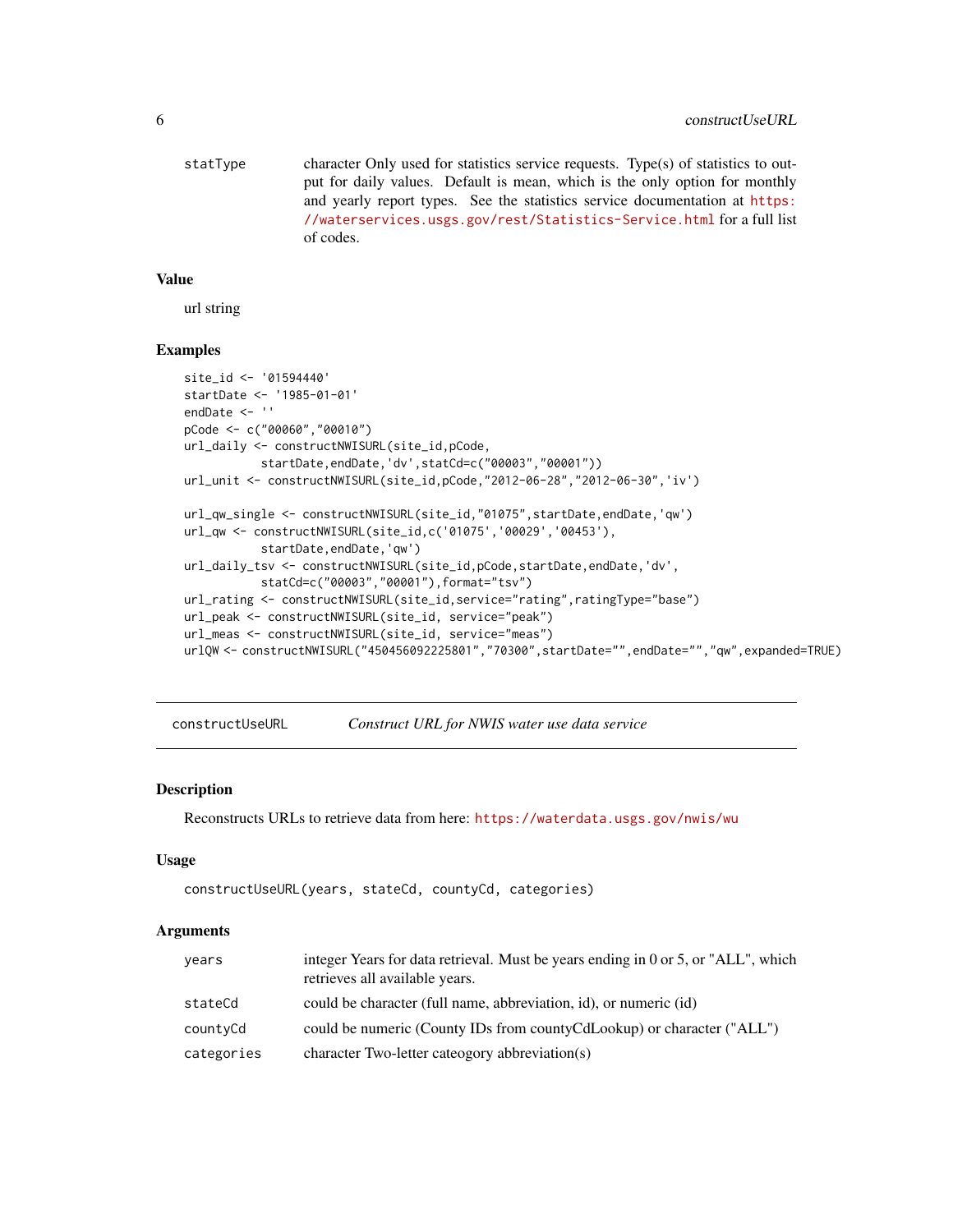### <span id="page-6-0"></span>construct WQPURL 7

### Value

url string

#### Examples

```
url <- constructUseURL(years=c(1990,1995),stateCd="Ohio",countyCd = c(1,3), categories = "ALL")
```
constructWQPURL *Construct WQP url for data retrieval*

### Description

Construct WQP url for data retrieval. This function gets the data from here: [https://www.](https://www.waterqualitydata.us) [waterqualitydata.us](https://www.waterqualitydata.us)

### Usage

```
constructWQPURL(siteNumbers, parameterCd, startDate, endDate, zip = TRUE)
```
### Arguments

| siteNumbers | string or vector of strings USGS site number. This is usually an 8 digit number                                                                 |  |
|-------------|-------------------------------------------------------------------------------------------------------------------------------------------------|--|
| parameterCd | string or vector of USGS parameter code. This is usually an 5 digit number.                                                                     |  |
| startDate   | character starting date for data retrieval in the form YYYY-MM-DD. Default is<br>"" which indicates retrieval for the earliest possible record. |  |
| endDate     | character ending date for data retrieval in the form YYYY-MM-DD. Default is<br>"" which indicates retrieval for the latest possible record.     |  |
| zip         | logical to request data via downloading zip file. Default set to TRUE.                                                                          |  |

#### Value

url string

```
site_id <- '01594440'
startDate <- '1985-01-01'
endDate <- ''
pCode <- c("00060","00010")
url_wqp <- constructWQPURL(paste("USGS",site_id,sep="-"),
           c('01075','00029','00453'),
           startDate,endDate)
url_wqp
charNames <- c("Temperature",
               "Temperature, sample",
               "Temperature, water",
```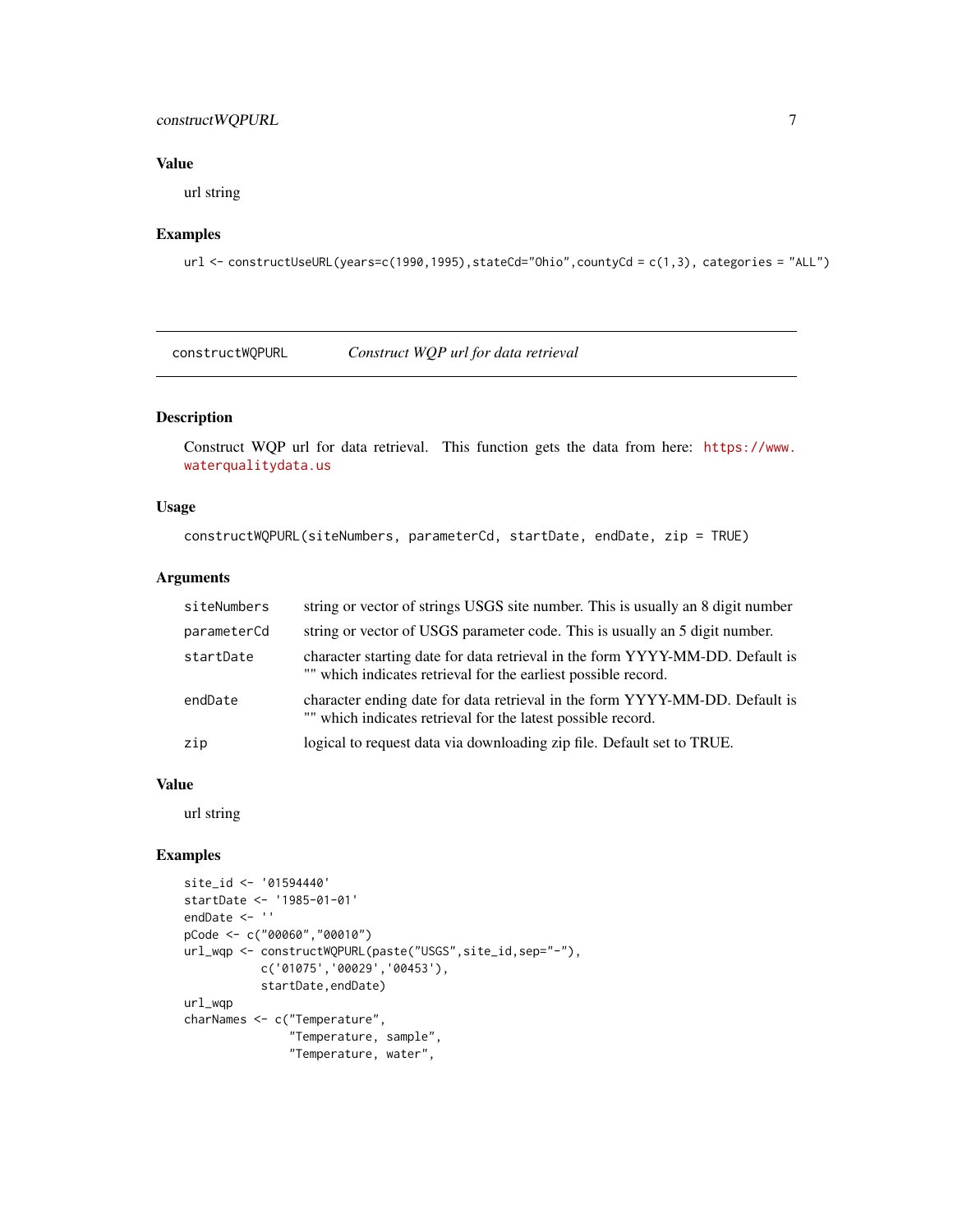<span id="page-7-0"></span>8 countyCdLookup

```
"Temperature, water, deg F")
obs_url_orig <- constructWQPURL(siteNumbers = c("IIDFG-41WSSPAHS",
                                                "USGS-02352560"),
                                parameterCd = charNames,
                                startDate,"")
obs_url_orig
```
countyCd *US County Code Lookup Table*

#### Description

Data pulled from [https://www2.census.gov/geo/docs/reference/codes/files/national\\_](https://www2.census.gov/geo/docs/reference/codes/files/national_county.txt) [county.txt](https://www2.census.gov/geo/docs/reference/codes/files/national_county.txt) on April 1, 2015.

### Value

countyCd data frame.

| Name               | Type      | Description                       |
|--------------------|-----------|-----------------------------------|
| <b>STUSAB</b>      | character | State abbreviation                |
| <b>STATE</b>       | character | two-digit ANSI code               |
| <b>COUNTY</b>      |           | character three-digit county code |
| <b>COUNTY NAME</b> |           | character County full name        |
| COUNTY ID          |           | character County id               |
|                    |           |                                   |

### Examples

head(countyCd)

countyCdLookup *County code look up*

### Description

Function to simplify finding county and county code definitions. Used in readNWISdata and readNWISuse.

### Usage

```
countyCdLookup(state, county, outputType = "id")
```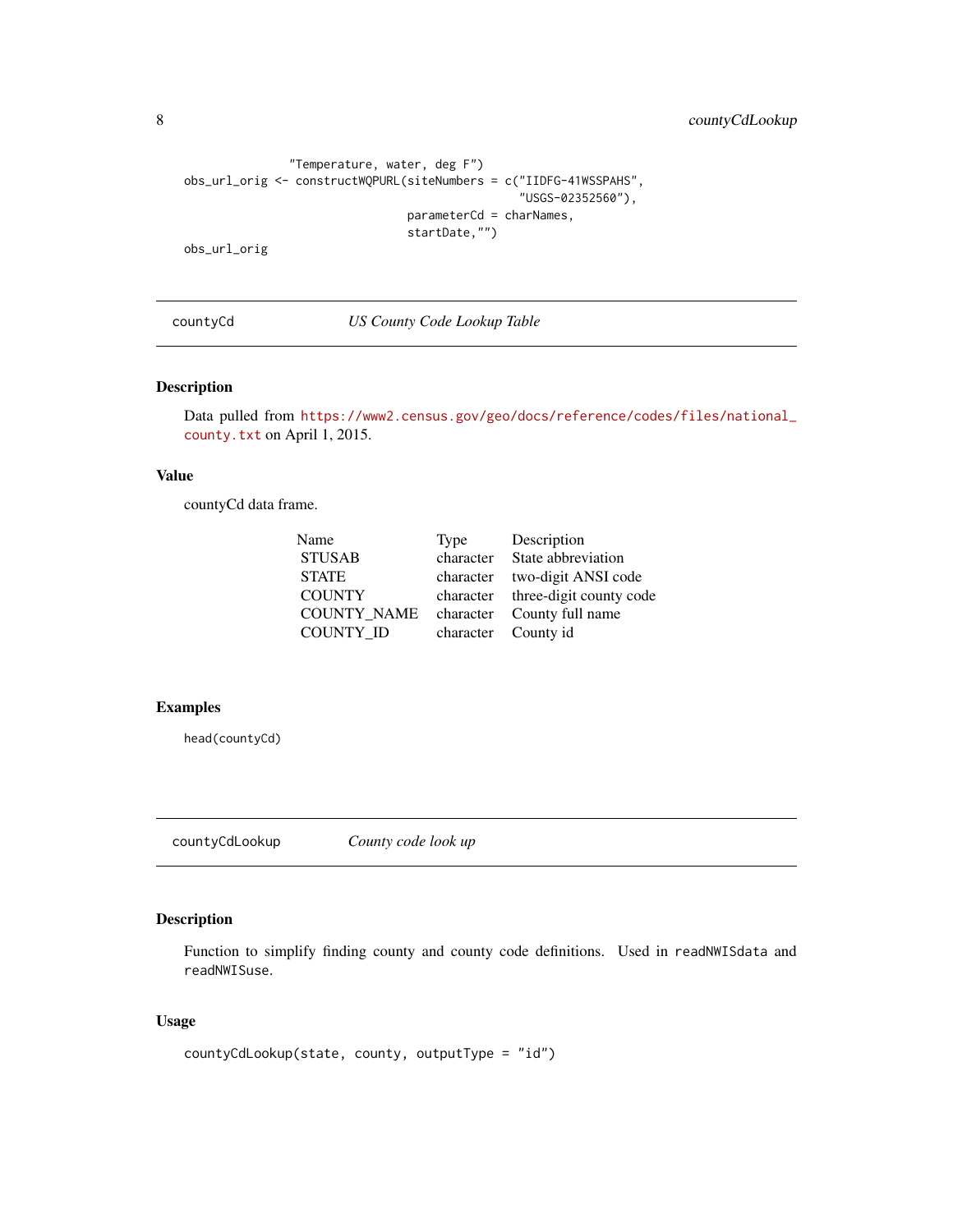### <span id="page-8-0"></span>Arguments

| state      | could be character (full name, abbreviation, id), or numeric (id)   |
|------------|---------------------------------------------------------------------|
| county     | could be character (name, with or without "County") or numeric (id) |
| outputType | character can be "fullName", "tableIndex", "id", or "fullEntry".    |

### Examples

```
id <- countyCdLookup(state = "WI", county = "Dane")
name <- countyCdLookup(state = "OH", county = 13, output = "fullName")
index <- countyCdLookup(state = "Pennsylvania", county = "ALLEGHENY COUNTY", output = "tableIndex")
fromIDs <- countyCdLookup(state = 13, county = 5, output = "fullName")
already_correct <- countyCdLookup(county = "51001")
```
dataRetrieval *Retrieval functions for USGS and EPA data*

#### Description

| Package:      | ataketrieval                                                                                                                 |
|---------------|------------------------------------------------------------------------------------------------------------------------------|
| Type:         | Package                                                                                                                      |
| License:      | Unlimited for this package, dependencies have more restrictive licensing.                                                    |
|               | Copyright: This software is in the public domain because it contains materials that originally came from the United States G |
| LazyLoad: yes |                                                                                                                              |

#### Details

Retrieval functions for USGS and EPA hydrologic and water quality data.

Please see <https://pubs.er.usgs.gov/publication/tm4A10> for more information.

#### Author(s)

Laura De Cicco <ldecicco@usgs.gov>

getQuerySummary *getting header information from a WQP query*

#### Description

getting header information from a WQP query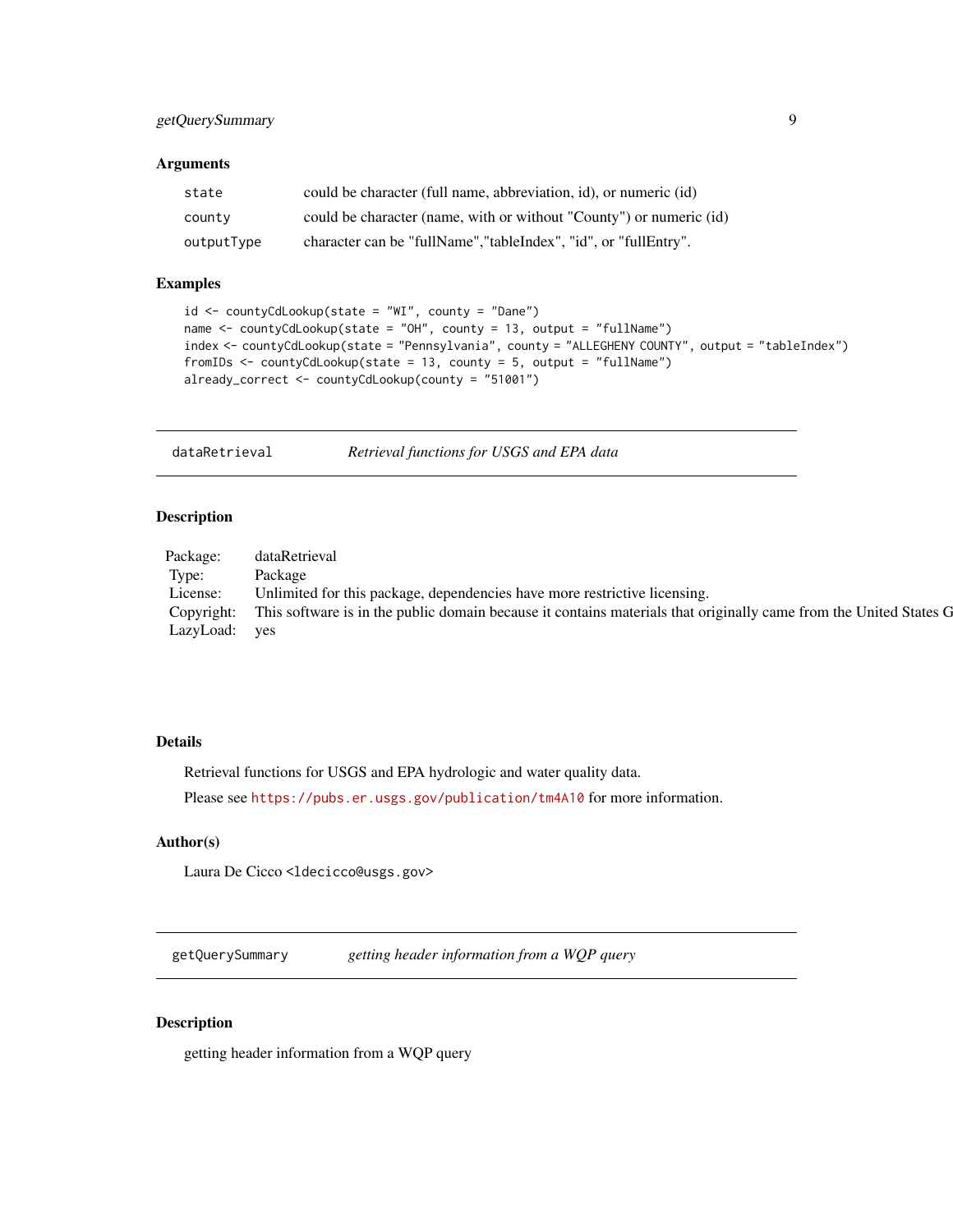#### Usage

getQuerySummary(url)

### Arguments

url the query url

getWebServiceData *Function to return data from web services*

### Description

This function accepts a url parameter, and returns the raw data. The function enhances [GET](#page-0-0) with more informative error messages.

### Usage

```
getWebServiceData(obs_url, ...)
```
#### Arguments

| obs url  | character containing the url for the retrieval |
|----------|------------------------------------------------|
| $\cdots$ | information to pass to header request          |

### Value

raw data from web services

```
siteNumber <- "02177000"
startDate <- "2012-09-01"
endDate <- "2012-10-01"
offering <- '00003'
property <- '00060'
obs_url <- constructNWISURL(siteNumber, property, startDate, endDate, 'dv')
rawData <- getWebServiceData(obs_url)
```
<span id="page-9-0"></span>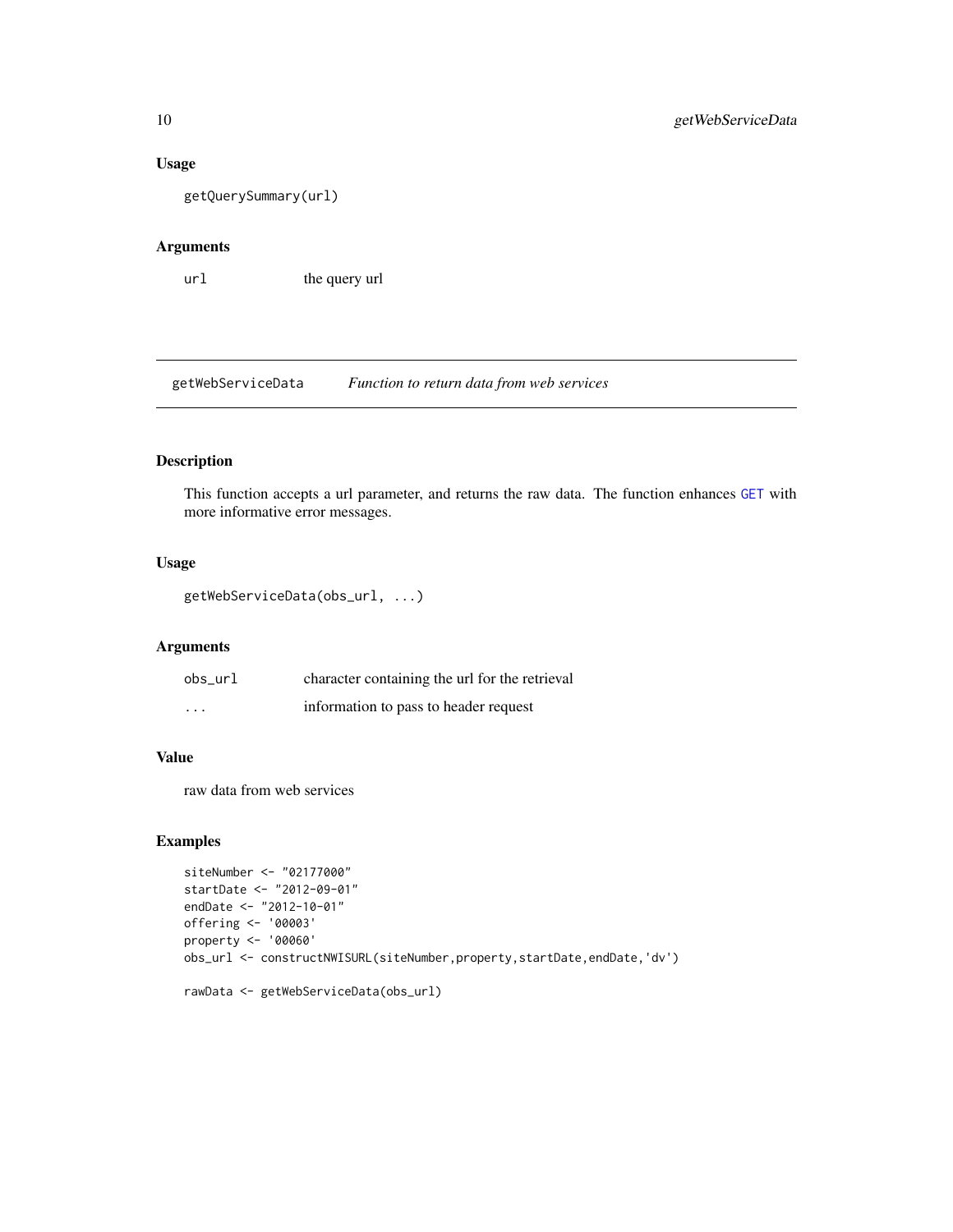<span id="page-10-0"></span>importNGWMN *Function to return data from the National Ground Water Monitoring Network waterML2 format*

### Description

This function accepts a url parameter for a WaterML2 getObservation. This function is still under development, but the general functionality is correct.

### Usage

```
importNGWMN(input, asDateTime = FALSE, tz = "UTC")
```
### Arguments

| input      | character or raw, containing the url for the retrieval or a path to the data file, or<br>raw XML.                                                                                                                                                                                                                                                                                                                                                                                                                                                                                                 |
|------------|---------------------------------------------------------------------------------------------------------------------------------------------------------------------------------------------------------------------------------------------------------------------------------------------------------------------------------------------------------------------------------------------------------------------------------------------------------------------------------------------------------------------------------------------------------------------------------------------------|
| asDateTime | logical, if TRUE returns date and time as POSIX ct, if FALSE, character                                                                                                                                                                                                                                                                                                                                                                                                                                                                                                                           |
| tz         | character to set timezone attribute of dateTime. Default is "UTC", and converts<br>the date times to UTC, properly accounting for daylight savings times based<br>on the data's provided time zone offset. Possible values to provide are "Amer-<br>ica/New_York","America/Chicago", "America/Denver","America/Los_Angeles",<br>"America/Anchorage", as well as the following which do not use daylight sav-<br>ings time: "America/Honolulu", "America/Jamaica", "America/Managua", "America/Phoenix",<br>and "America/Metlakatla". See also 01sonNames() for more information on<br>time zones. |

#### Value

mergedDF a data frame source, time, value, uom, uomTitle, comment, gmlID

```
obs_url <- paste("https://cida.usgs.gov/ngwmn_cache/sos?request=GetObservation",
"service=SOS","version=2.0.0",
"observedProperty=urn:ogc:def:property:OGC:GroundWaterLevel",
"responseFormat=text/xml",
"featureOfInterest=VW_GWDP_GEOSERVER.USGS.403836085374401",sep="&")
data <- importNGWMN(obs_url)
```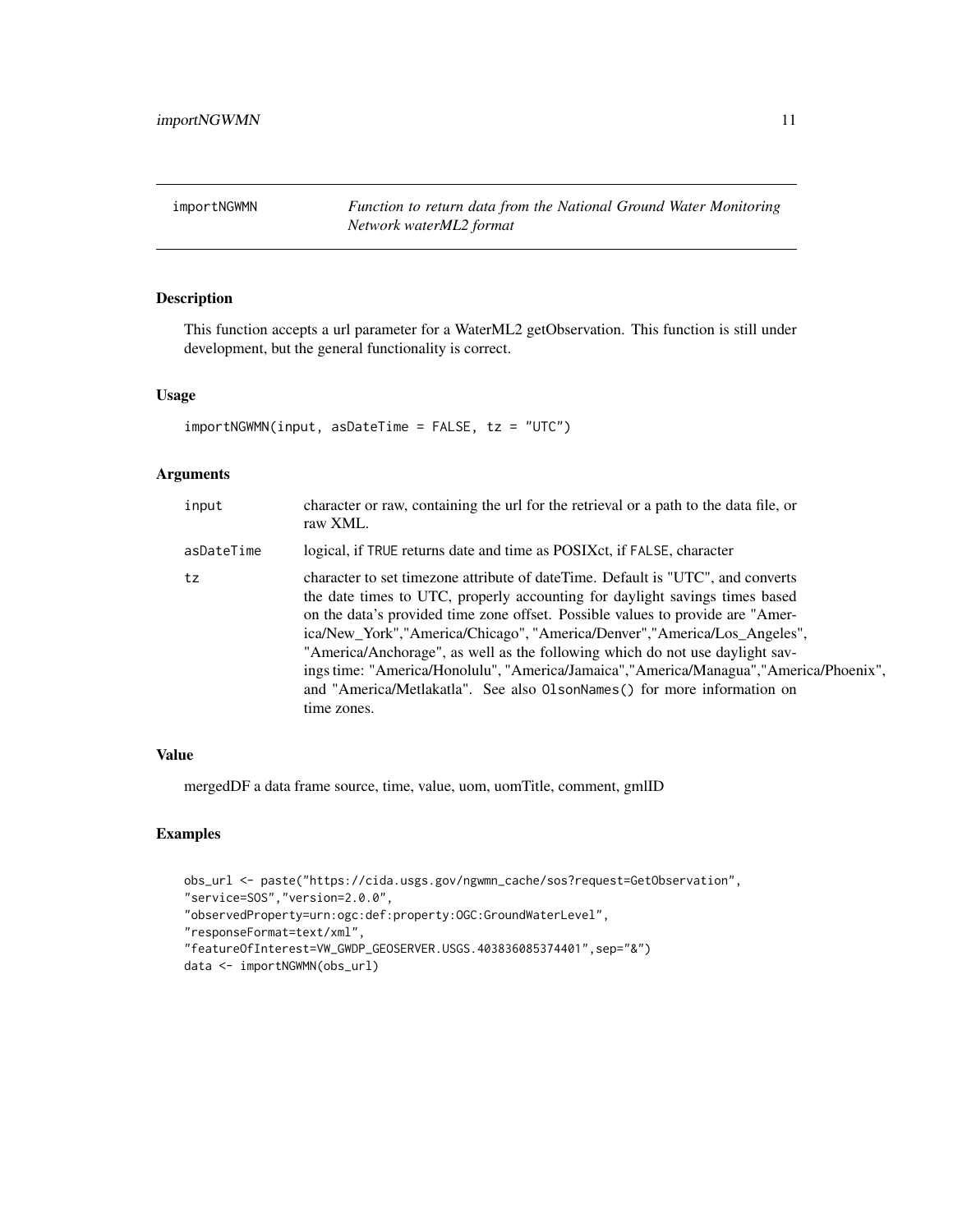### Description

This function accepts a url parameter that already contains the desired NWIS site, parameter code, statistic, startdate and enddate. It is not recommended to use the RDB format for importing multisite data.

#### Usage

```
importRDB1(obs_url, asDateTime = TRUE, convertType = TRUE, tz = "UTC")
```
#### Arguments

| obs_url     | character containing the url for the retrieval or a file path to the data file.                                                                                                                                                                                                                                                                                                                                                                                                             |
|-------------|---------------------------------------------------------------------------------------------------------------------------------------------------------------------------------------------------------------------------------------------------------------------------------------------------------------------------------------------------------------------------------------------------------------------------------------------------------------------------------------------|
| asDateTime  | logical, if TRUE returns date and time as POSIXct, if FALSE, Date                                                                                                                                                                                                                                                                                                                                                                                                                           |
| convertType | logical, defaults to TRUE. If TRUE, the function will convert the data to dates,<br>date times, numerics based on a standard algorithm. If false, everything is re-<br>turned as a character                                                                                                                                                                                                                                                                                                |
| tz          | character to set timezone attribute of date time. Default converts the date times<br>to UTC (properly accounting for daylight savings times based on the data's pro-<br>vided tz_cd column). Recommended US values include "UTC","America/New_York","America/Chicago<br>"America/Denver","America/Los_Angeles", "America/Anchorage","America/Honolulu","America/Jama<br>and "America/Metlakatla". For a complete list, see https://en.wikipedia.<br>org/wiki/List_of_tz_database_time_zones |

### Value

A data frame with the following columns:

| Name           | Type                              | Description                                                               |
|----------------|-----------------------------------|---------------------------------------------------------------------------|
| agency_cd      | character                         | The NWIS code for the agency reporting the data                           |
| site no        | character                         | The USGS site number                                                      |
| datetime       | <b>POSIX</b> ct                   | The date and time of the value converted to UTC (if as Date Time $=$ TRUE |
|                | character                         | or raw character string (if as DateTime $=$ FALSE)                        |
| tz cd          | character                         | The time zone code for date time                                          |
| code           | character                         | Any codes that qualify the corresponding value                            |
| value          | numeric                           | The numeric value for the parameter                                       |
| tz_cd_reported | The originally reported time zone |                                                                           |

Note that code and value are repeated for the parameters requested. The names are of the form XD\_P\_S, where X is literal, D is an option description of the parameter, P is the parameter code, and S is the statistic code (if applicable). If a date/time (dt) column contained incomplete date and times, a new column of dates and time was inserted. This could happen when older data was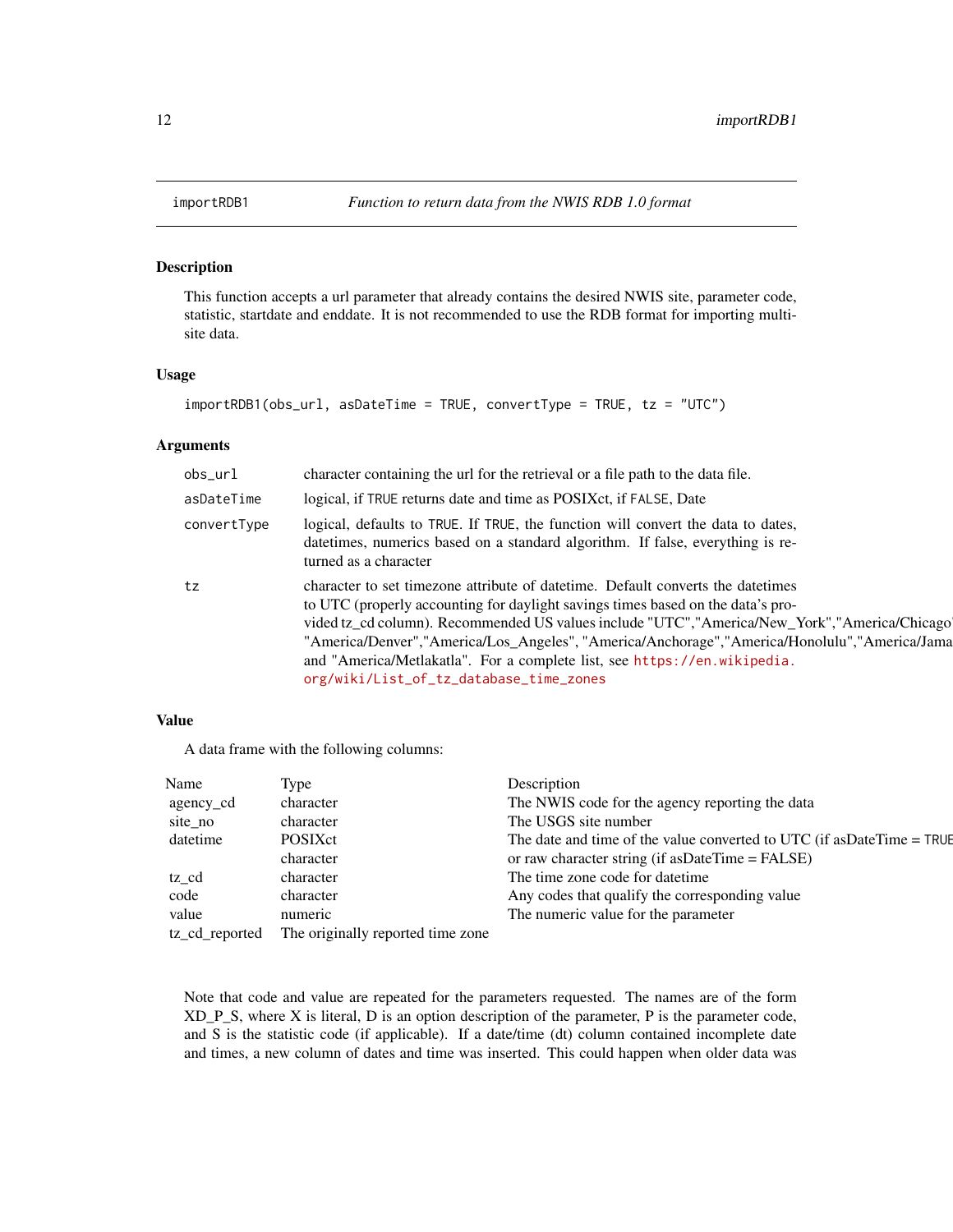### <span id="page-12-0"></span>importWaterML1 13

reported as dates, and newer data was reported as a date/time.

There are also several useful attributes attached to the data frame:

| Name    | Type      | Description                                       |
|---------|-----------|---------------------------------------------------|
| url     | character | The url used to generate the data                 |
|         |           | queryTime POSIX ct The time the data was returned |
| comment | character | Header comments from the RDB file                 |

#### Examples

```
site_id <- "02177000"
startDate <- "2012-09-01"
endDate <- "2012-10-01"
offering <- "00003"
property <- "00060"
obs_url <- constructNWISURL(site_id,property,
         startDate,endDate,"dv",format="tsv")
data <- importRDB1(obs_url)
urlMultiPcodes <- constructNWISURL("04085427",c("00060","00010"),
         startDate,endDate,"dv",statCd=c("00003","00001"),"tsv")
multiData <- importRDB1(urlMultiPcodes)
unitDataURL <- constructNWISURL(site_id,property,
         "2013-11-03","2013-11-03","uv",format="tsv") #includes timezone switch
unitData <- importRDB1(unitDataURL, asDateTime=TRUE)
qwURL <- constructNWISURL(c('04024430','04024000'),
         c('34247','30234','32104','34220'),
         "2010-11-03","","qw",format="rdb")
qwData <- importRDB1(qwURL, asDateTime=TRUE, tz="America/Chicago")
iceSite <- '04024000'
start <- "2015-11-09"
end <- "2015-11-24"
urlIce <- constructNWISURL(iceSite,"00060",start, end,"uv",format="tsv")
ice <- importRDB1(urlIce, asDateTime=TRUE)
iceNoConvert <- importRDB1(urlIce, convertType=FALSE)
# User file:
filePath <- system.file("extdata", package="dataRetrieval")
fileName <- "RDB1Example.txt"
fullPath <- file.path(filePath, fileName)
importUserRDB <- importRDB1(fullPath)
```
<span id="page-12-1"></span>importWaterML1 *Function to return data from the NWISWeb WaterML1.1 service*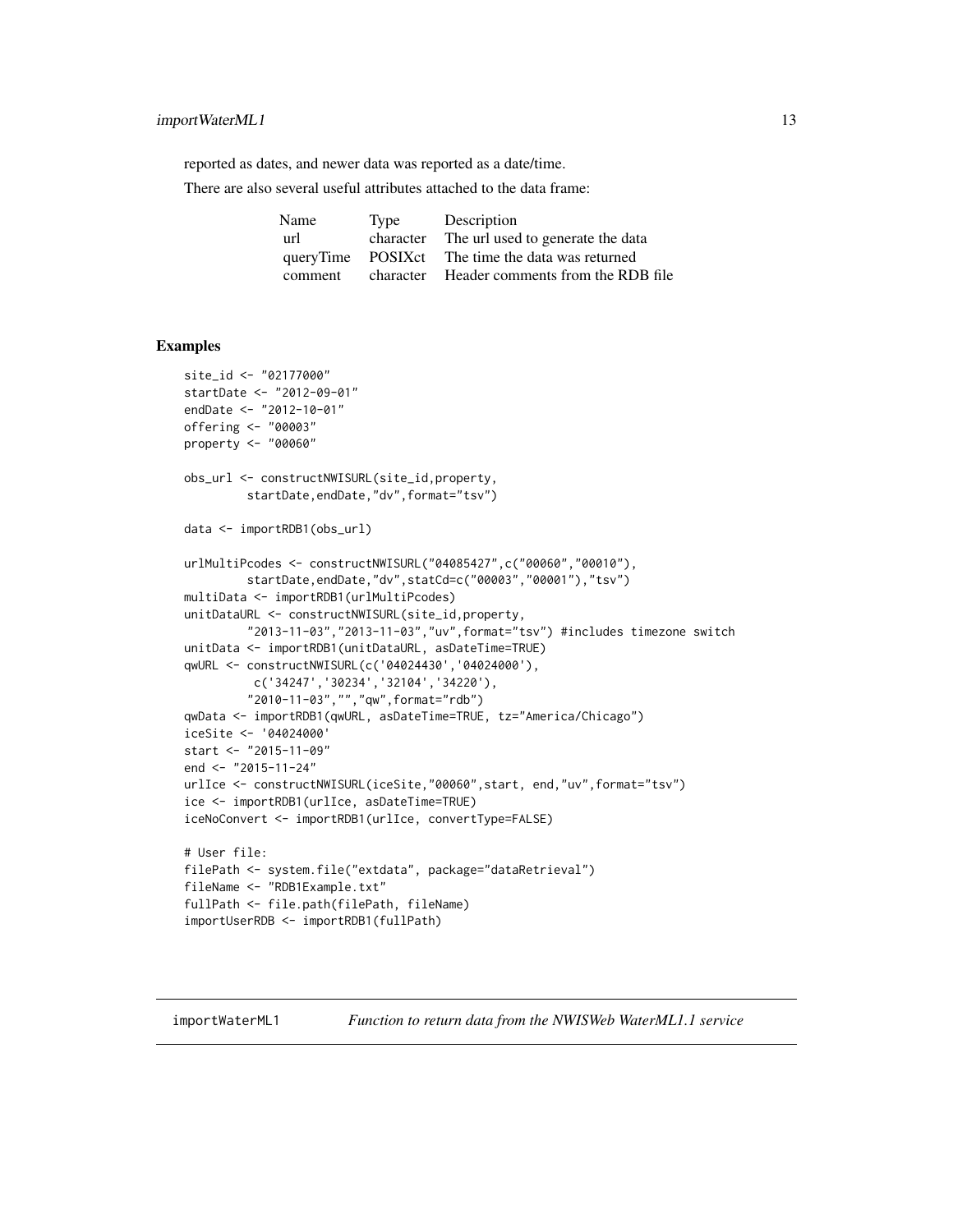### Description

This function accepts a url parameter that already contains the desired NWIS site, parameter code, statistic, startdate and enddate.

#### Usage

```
importWaterML1(obs_url, asDateTime = FALSE, tz = "UTC")
```
### Arguments

| obs url    | character or raw, containing the url for the retrieval or a file path to the data file,<br>or raw XML.                                                                                                                                                                                                                                                                                                                                                                                      |
|------------|---------------------------------------------------------------------------------------------------------------------------------------------------------------------------------------------------------------------------------------------------------------------------------------------------------------------------------------------------------------------------------------------------------------------------------------------------------------------------------------------|
| asDateTime | logical, if TRUE returns date and time as POSIX ct, if FALSE, Date                                                                                                                                                                                                                                                                                                                                                                                                                          |
| tz         | character to set timezone attribute of date time. Default converts the date times<br>to UTC (properly accounting for daylight savings times based on the data's pro-<br>vided tz_cd column). Recommended US values include "UTC","America/New_York","America/Chicago<br>"America/Denver","America/Los_Angeles", "America/Anchorage","America/Honolulu","America/Jama<br>and "America/Metlakatla". For a complete list, see https://en.wikipedia.<br>org/wiki/List_of_tz_database_time_zones |

#### Value

A data frame with the following columns:

| Name      | Type      | Description                                                                 |
|-----------|-----------|-----------------------------------------------------------------------------|
| agency_cd |           | character The NWIS code for the agency reporting the data                   |
| site no   | character | The USGS site number                                                        |
|           | POSIXct   | The date and time of the value converted to UTC (if as Date Time $=$ TRUE), |
|           |           | character or raw character string (if as Date Time $=$ FALSE)               |
| tz cd     |           | character The time zone code for                                            |
| code      | character | Any codes that qualify the corresponding value                              |
| value     | numeric   | The numeric value for the parameter                                         |

Note that code and value are repeated for the parameters requested. The names are of the form X\_D\_P\_S, where X is literal, D is an option description of the parameter, P is the parameter code, and S is the statistic code (if applicable).

There are also several useful attributes attached to the data frame:

| Name          | Type      | Description                                                                            |
|---------------|-----------|----------------------------------------------------------------------------------------|
| url           | character | The url used to generate the data                                                      |
| siteInfo      |           | data.frame A data frame containing information on the requested sites                  |
| variableInfo  |           | data.frame A data frame containing information on the requested parameters             |
| statisticInfo |           | data.frame A data frame containing information on the requested statistics on the data |
| queryTime     | POSIXct   | The time the data was returned                                                         |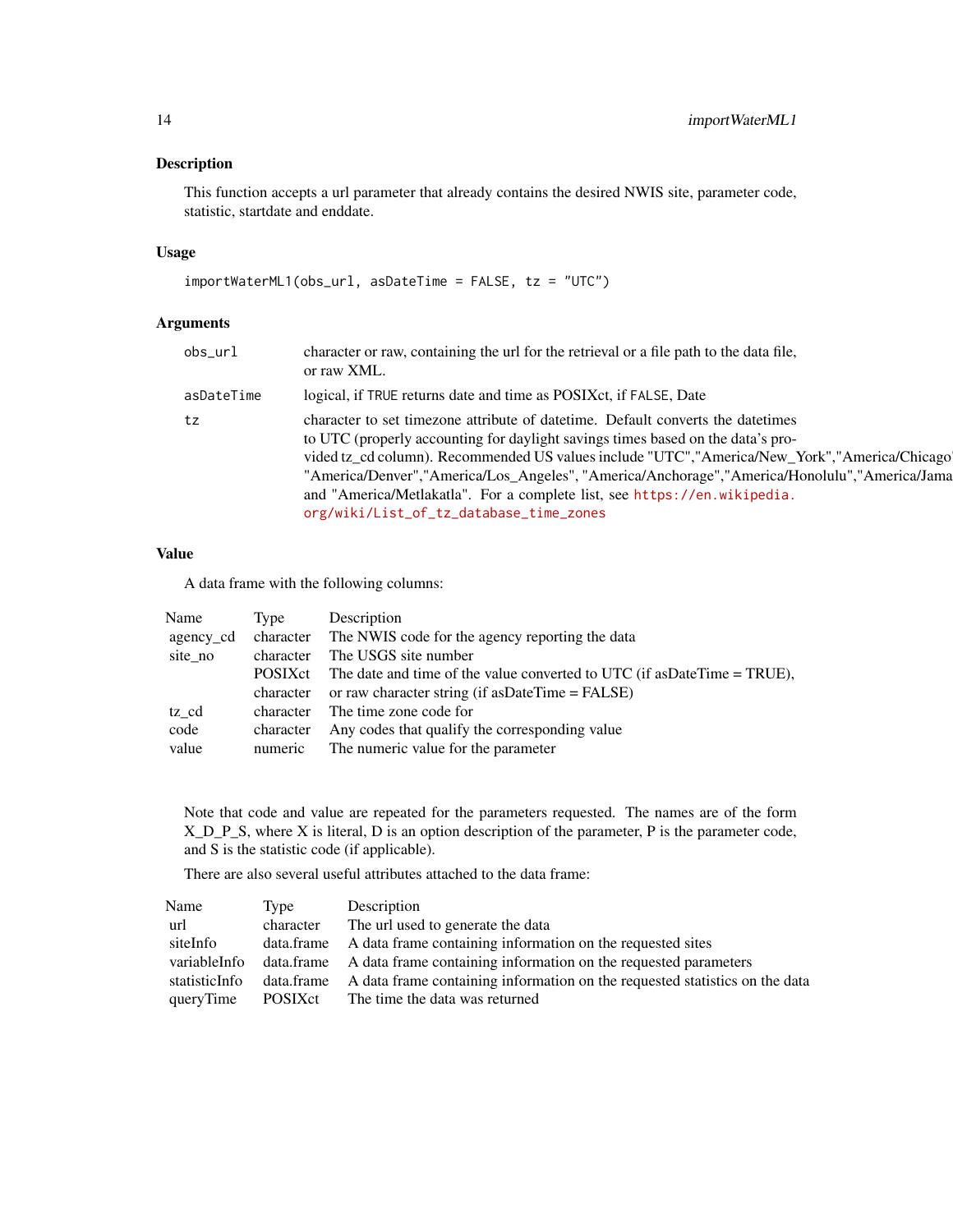### <span id="page-14-0"></span>importWaterML1 15

#### See Also

[renameNWISColumns](#page-49-1)

```
site_id <- "02177000"
startDate <- "2012-09-01"
endDate <- "2012-10-01"
offering <- '00003'
property <- '00060'
obs_url <- constructNWISURL(site_id,property,startDate,endDate,'dv')
data <- importWaterML1(obs_url, asDateTime=TRUE)
groundWaterSite <- "431049071324301"
startGW <- "2013-10-01"
endGW <- "2014-06-30"
groundwaterExampleURL <- constructNWISURL(groundWaterSite, NA,
          startGW,endGW, service="gwlevels")
groundWater <- importWaterML1(groundwaterExampleURL)
groundWater2 <- importWaterML1(groundwaterExampleURL, asDateTime=TRUE)
unitDataURL <- constructNWISURL(site_id,property,
         "2013-11-03","2013-11-03",'uv')
unitData <- importWaterML1(unitDataURL,TRUE)
# Two sites, two pcodes, one site has two data descriptors:
siteNumber <- c('01480015',"04085427")
obs_url <- constructNWISURL(siteNumber,c("00060","00010"),startDate,endDate,'dv')
data <- importWaterML1(obs_url)
data$dateTime <- as.Date(data$dateTime)
data <- renameNWISColumns(data)
names(attributes(data))
attr(data, "url")
attr(data, "disclaimer")
inactiveSite <- "05212700"
inactiveSite <- constructNWISURL(inactiveSite, "00060", "2014-01-01", "2014-01-10",'dv')
inactiveSite <- importWaterML1(inactiveSite)
inactiveAndAcitive <- c("07334200","05212700")
inactiveAndAcitive <- constructNWISURL(inactiveAndAcitive, "00060", "2014-01-01", "2014-01-10",'dv')
inactiveAndAcitive <- importWaterML1(inactiveAndAcitive)
# Timezone change with specified local timezone:
tzURL <- constructNWISURL("04027000", c("00300","63680"), "2011-11-05", "2011-11-07","uv")
tzIssue <- importWaterML1(tzURL, TRUE, "America/Chicago")
# raw XML
url <- constructNWISURL(service = 'dv', siteNumber = '02319300', parameterCd = "00060",
                         startDate = "2014-01-01", endDate = "2014-01-01")
raw <- httr::content(httr::GET(url), as = 'raw')
```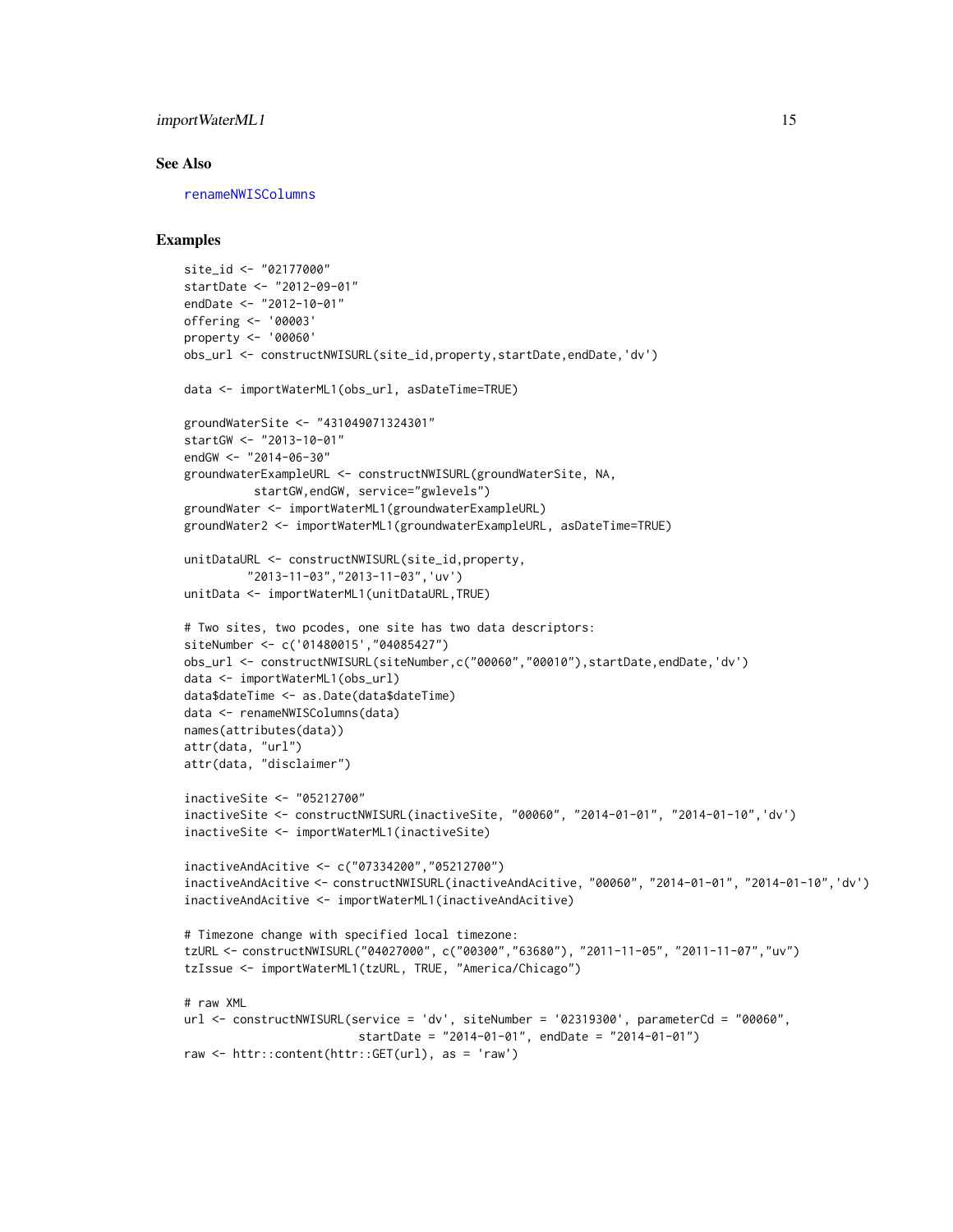```
rawParsed <- importWaterML1(raw)
filePath <- system.file("extdata", package="dataRetrieval")
fileName <- "WaterML1Example.xml"
fullPath <- file.path(filePath, fileName)
importFile <- importWaterML1(fullPath,TRUE)
```
importWaterML2 *Parse the WaterML2 timeseries portion of a waterML2 file*

### Description

Returns data frame columns of all information with each time series measurement; Anything defined as a default, is returned as an attribute of that data frame.

### Usage

 $importWaterML2(input, asDateTime = FALSE, tz = "UTC")$ 

### Arguments

| input      | XML with only the wml2: Measurement Timeseries node and children                                                                                                                                                                                                                                                                                                                                                                                           |
|------------|------------------------------------------------------------------------------------------------------------------------------------------------------------------------------------------------------------------------------------------------------------------------------------------------------------------------------------------------------------------------------------------------------------------------------------------------------------|
| asDateTime | logical, if TRUE returns date and time as POSIX ct, if FALSE, character                                                                                                                                                                                                                                                                                                                                                                                    |
| tz         | character to set timezone attribute of date time. Default is an empty quote, which<br>converts the date times to UTC (properly accounting for daylight savings times<br>based on the data's provided time zone offset). Possible values are "Amer-<br>ica/New_York","America/Chicago", "America/Denver","America/Los_Angeles",<br>"America/Anchorage","America/Honolulu","America/Jamaica","America/Managua","America/Phoenix"<br>and "America/Metlakatla" |

### Examples

```
baseURL <- "https://waterservices.usgs.gov/nwis/dv/?format=waterml,2.0"
URL <- paste(baseURL, "sites=01646500",
     "startDT=2014-09-01",
     "endDT=2014-09-08",
     "statCd=00003",
     "parameterCd=00060",sep="&")
```
timesereies <- importWaterML2(URL, asDateTime=TRUE, tz="UTC")

<span id="page-15-0"></span>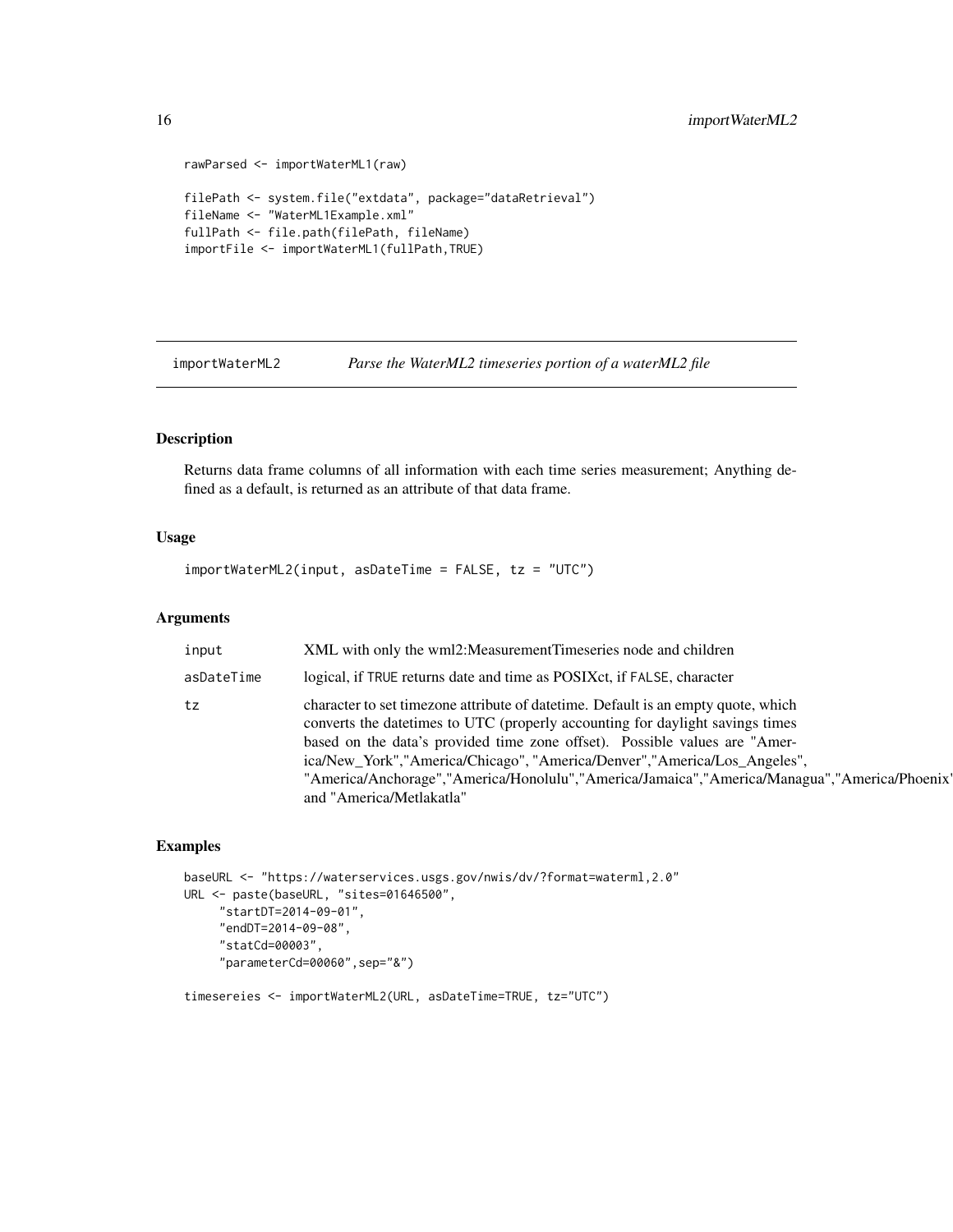<span id="page-16-1"></span><span id="page-16-0"></span>

#### Description

Imports data from the Water Quality Portal based on a specified url.

### Usage

 $importWQP(obsurl, zip = TRUE, tz = "UTC", csv = FALSE)$ 

#### Arguments

| obs_url | character URL to Water Quality Portal#' @keywords data import USGS web<br>service                                                                                                                                                                                                                                                                                                               |
|---------|-------------------------------------------------------------------------------------------------------------------------------------------------------------------------------------------------------------------------------------------------------------------------------------------------------------------------------------------------------------------------------------------------|
| zip     | logical to request data via downloading zip file. Default set to TRUE.                                                                                                                                                                                                                                                                                                                          |
| tz      | character to set timezone attribute of date time. Default is UTC (properly ac-<br>counting for daylight savings times based on the data's provided tz_cd column).<br>Possible values include "America/New_York","America/Chicago", "America/Denver","America/Los_An<br>"America/Anchorage","America/Honolulu","America/Jamaica","America/Managua","America/Phoenix"<br>and "America/Metlakatla" |
| CSV     | logical. Is the data coming back with a csy or tsy format. Default is FALSE.<br>Currently, the summary service does not support tsv, for other services tsv is the<br>safer choice.                                                                                                                                                                                                             |

#### Value

retval dataframe raw data returned from the Water Quality Portal. Additionally, a POSIXct dateTime column is supplied for start and end times, and converted to UTC. See [https://www.waterqualityd](https://www.waterqualitydata.us/portal_userguide/)ata. [us/portal\\_userguide/](https://www.waterqualitydata.us/portal_userguide/) for more information.

#### See Also

[readWQPdata](#page-43-1), [readWQPqw](#page-46-1), [whatWQPsites](#page-56-1)

### Examples

# These examples require an internet connection to run

## Examples take longer than 5 seconds: rawSampleURL <- constructWQPURL('USGS-01594440','01075', '', '') rawSample <- importWQP(rawSampleURL) rawSampleURL\_NoZip <- constructWQPURL('USGS-01594440','01075', '', '', zip=FALSE) rawSample2 <- importWQP(rawSampleURL\_NoZip, zip=FALSE)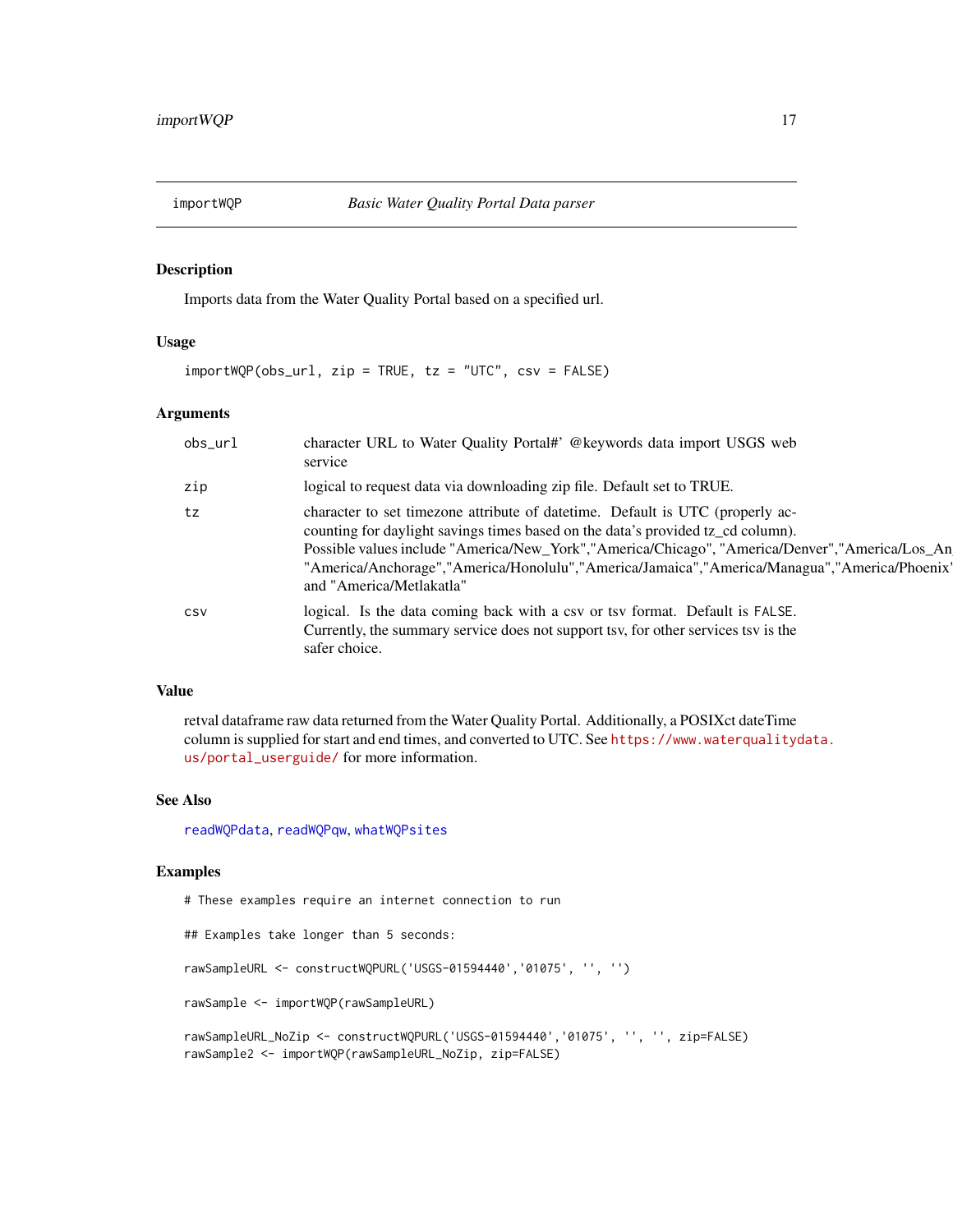```
STORETex <- constructWQPURL('WIDNR_WQX-10032762','Specific conductance', '', '')
STORETdata <- importWQP(STORETex)
```
parameterCdFile *List of USGS parameter codes*

#### Description

Complete list of USGS parameter codes as of May 22, 2017.

#### Value

parameterData data frame with information about USGS parameters.

| Type      | Description                                                |
|-----------|------------------------------------------------------------|
| character | 5-digit USGS parameter code                                |
| character | USGS parameter group name                                  |
| character | USGS parameter name                                        |
|           | character Chemical Abstracts Service (CAS) Registry Number |
| character | <b>Substance Registry Services Name</b>                    |
| character | Parameter units                                            |
|           |                                                            |

#### Examples

head(parameterCdFile[,1:2])

| readNGWMNdata | import data from the National Groundwater Monitoring Network |
|---------------|--------------------------------------------------------------|
|               | https://cida.usgs.gov/ngwmn/.                                |

#### Description

Only water level data and site locations and names are currently available through the web service.

#### Usage

```
readNGWMNdata(service, ..., asDateTime = TRUE, tz = "UTC")
```
### Arguments

| service                 | char Service for the request - "observation" and "featureOfInterest" are imple-<br>mented. |
|-------------------------|--------------------------------------------------------------------------------------------|
| $\cdot$ $\cdot$ $\cdot$ | Other parameters to supply, namely siteNumbers or bbox                                     |

<span id="page-17-0"></span>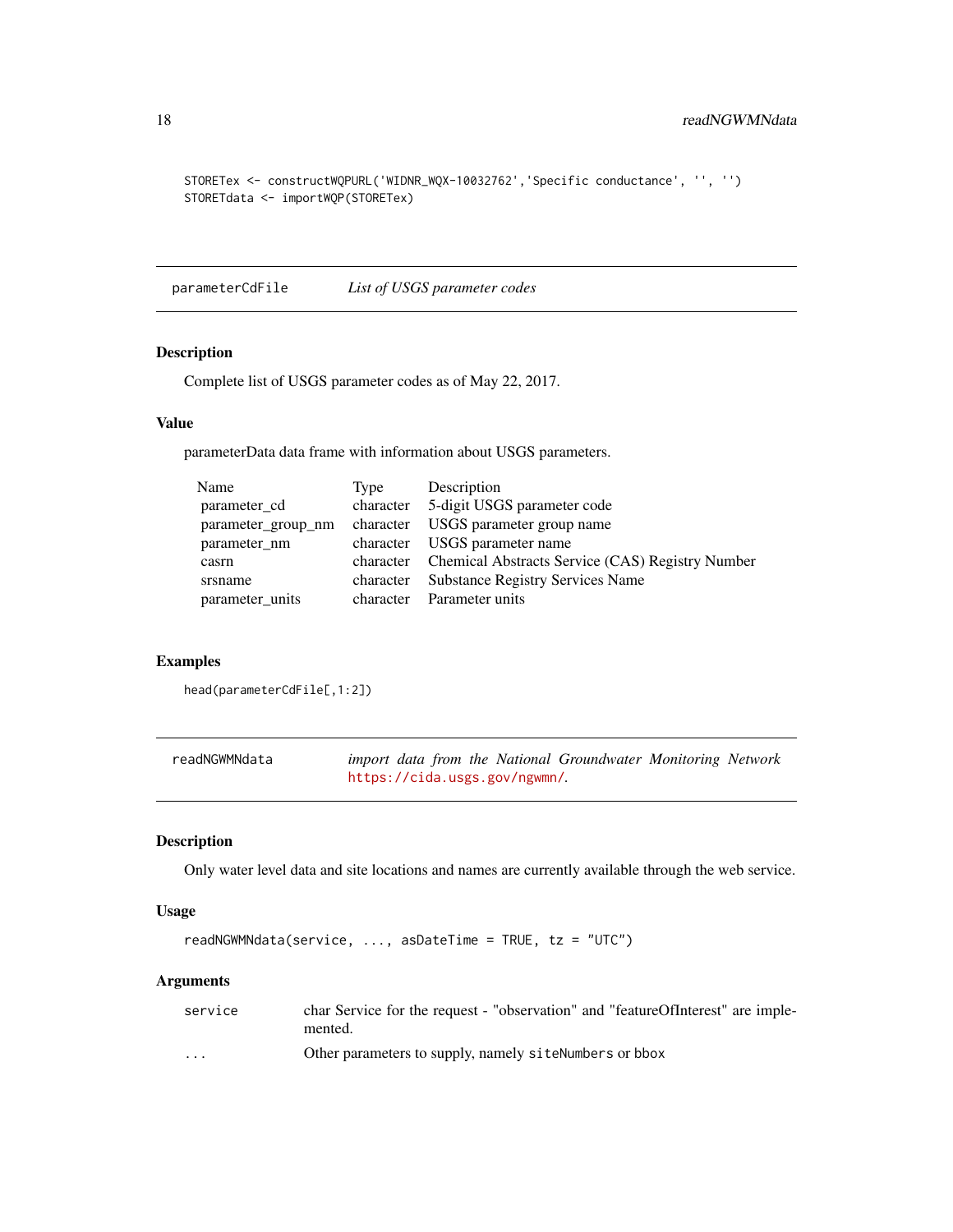<span id="page-18-0"></span>

| asDateTime | logical if TRUE, will convert times to POSIXct format. Currently defaults to<br>FALSE since time zone information is not included.                                                                                                                                                                                                                                                                                                                                                                                                                                                                  |
|------------|-----------------------------------------------------------------------------------------------------------------------------------------------------------------------------------------------------------------------------------------------------------------------------------------------------------------------------------------------------------------------------------------------------------------------------------------------------------------------------------------------------------------------------------------------------------------------------------------------------|
| tz         | character to set timezone attribute of dateTime. Default is "UTC", and converts<br>the date times to UTC, properly accounting for daylight savings times based<br>on the data's provided time zone offset. Possible values to provide are "Amer-<br>ica/New_York","America/Chicago", "America/Denver","America/Los_Angeles",<br>"America/Anchorage", as well as the following which do not use daylight sav-<br>ings time: "America/Honolulu", "America/Jamaica", "America/Managua", "America/Phoenix",<br>and "America/Metlakatla". See also 01 sonNames () for more information on<br>time zones. |

### Examples

```
#one site
site <- "USGS.430427089284901"
# oneSite <- readNGWMNdata(siteNumbers = site, service = "observation")
#multiple sites
sites <- c("USGS.272838082142201","USGS.404159100494601", "USGS.401216080362703")
# Very slow:
# multiSiteData <- readNGWMNdata(siteNumbers = sites, service = "observation")
# attributes(multiSiteData)
#non-USGS site
#accepts colon or period between agency and ID
site <- "MBMG:702934"
# data <- readNGWMNdata(siteNumbers = site, service = "featureOfInterest")
#site with no data returns empty data frame
noDataSite <- "UTGS.401544112060301"
# noDataSite <- readNGWMNdata(siteNumbers = noDataSite, service = "observation")
#bounding box
#bboxSites <- readNGWMNdata(service = "featureOfInterest", bbox = c(30, -102, 31, 99))
#retrieve sites. Set asDateTime to false since one site has an invalid date
# Very slow:
#bboxData <- readNGWMNdata(service = "observation", siteNumbers = bboxSites$site[1:3],
#asDateTime = FALSE)
```
readNGWMNlevels *Retrieve groundwater levels from the National Ground Water Monitoring Network* <https://cida.usgs.gov/ngwmn/>*.*

#### Description

Retrieve groundwater levels from the National Ground Water Monitoring Network [https://cida.](https://cida.usgs.gov/ngwmn/) [usgs.gov/ngwmn/](https://cida.usgs.gov/ngwmn/).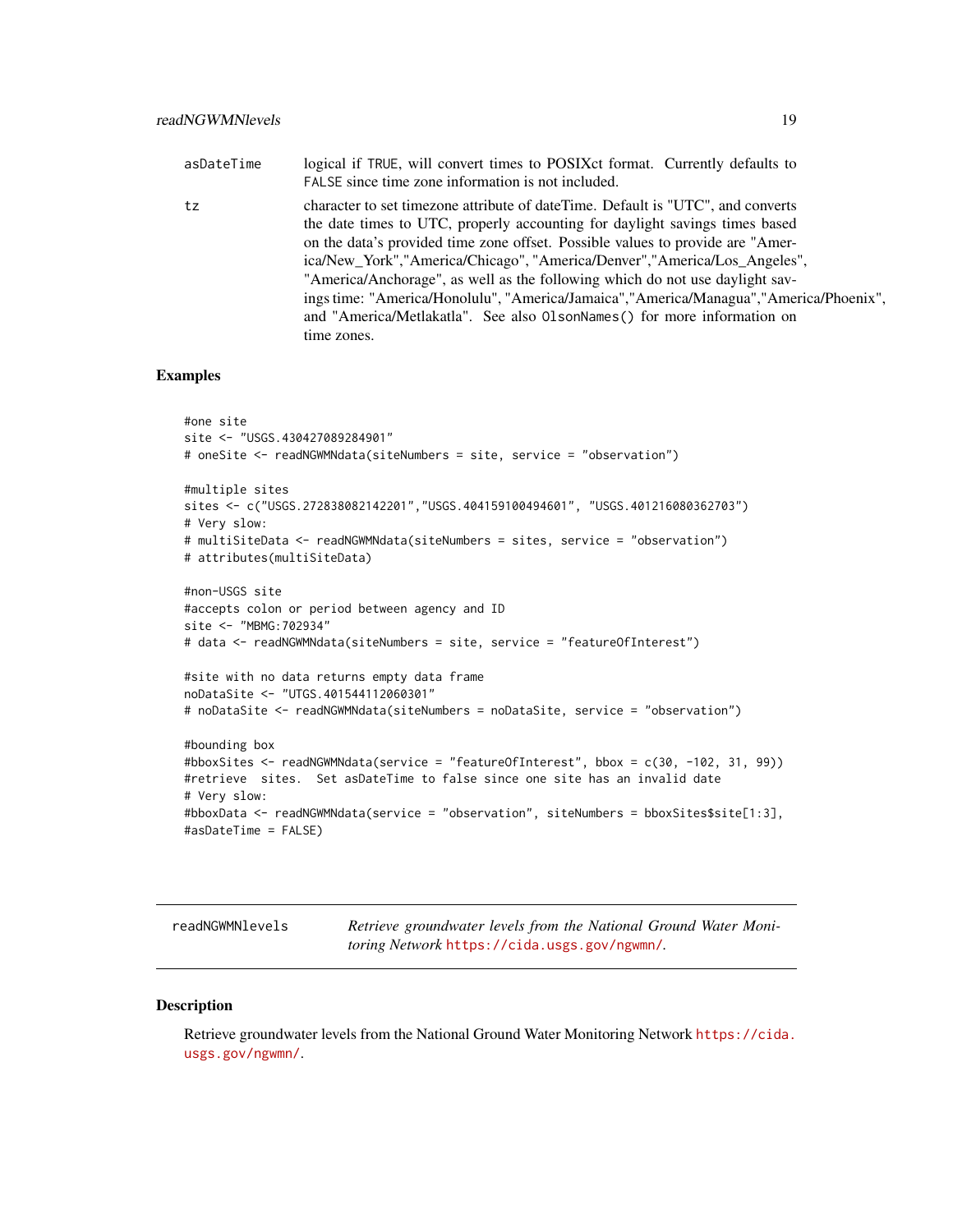#### <span id="page-19-0"></span>Usage

```
readNGWMNlevels(siteNumbers, asDateTime = TRUE, tz = "UTC")
```
#### Arguments

| siteNumbers | character Vector of feature IDs formatted with agency code and site number<br>separated by a period or semicolon, e.g. USGS. 404159100494601.                                                                                                                                                                                                                                                                                                                                                                                                                                                      |
|-------------|----------------------------------------------------------------------------------------------------------------------------------------------------------------------------------------------------------------------------------------------------------------------------------------------------------------------------------------------------------------------------------------------------------------------------------------------------------------------------------------------------------------------------------------------------------------------------------------------------|
| asDateTime  | logical Should dates and times be converted to date/time objects, or returned as<br>character? Defaults to TRUE. Must be set to FALSE if a site contains non-standard<br>dates.                                                                                                                                                                                                                                                                                                                                                                                                                    |
| tz          | character to set timezone attribute of date Time. Default is "UTC", and converts<br>the date times to UTC, properly accounting for daylight savings times based<br>on the data's provided time zone offset. Possible values to provide are "Amer-<br>ica/New_York","America/Chicago", "America/Denver","America/Los_Angeles",<br>"America/Anchorage", as well as the following which do not use daylight sav-<br>ings time: "America/Honolulu", "America/Jamaica", "America/Managua", "America/Phoenix",<br>and "America/Metlakatla". See also 01sonNames() for more information on<br>time zones. |

### Examples

```
#one site
site <- "USGS.430427089284901"
#oneSite <- readNGWMNlevels(siteNumbers = site)
#multiple sites
sites <- c("USGS:272838082142201","USGS:404159100494601", "USGS:401216080362703")
#multiSiteData <- readNGWMNlevels(sites)
#non-USGS site
site <- "MBMG.103306"
#data <- readNGWMNlevels(siteNumbers = site, asDateTime = FALSE)
#site with no data returns empty data frame
noDataSite <- "UTGS.401544112060301"
#noDataSite <- readNGWMNlevels(siteNumbers = noDataSite)
```
readNGWMNsites *Retrieve site data from the National Ground Water Monitoring Network* <https://cida.usgs.gov/ngwmn/>*.*

#### Description

Retrieve site data from the National Ground Water Monitoring Network [https://cida.usgs.gov/](https://cida.usgs.gov/ngwmn/) [ngwmn/](https://cida.usgs.gov/ngwmn/).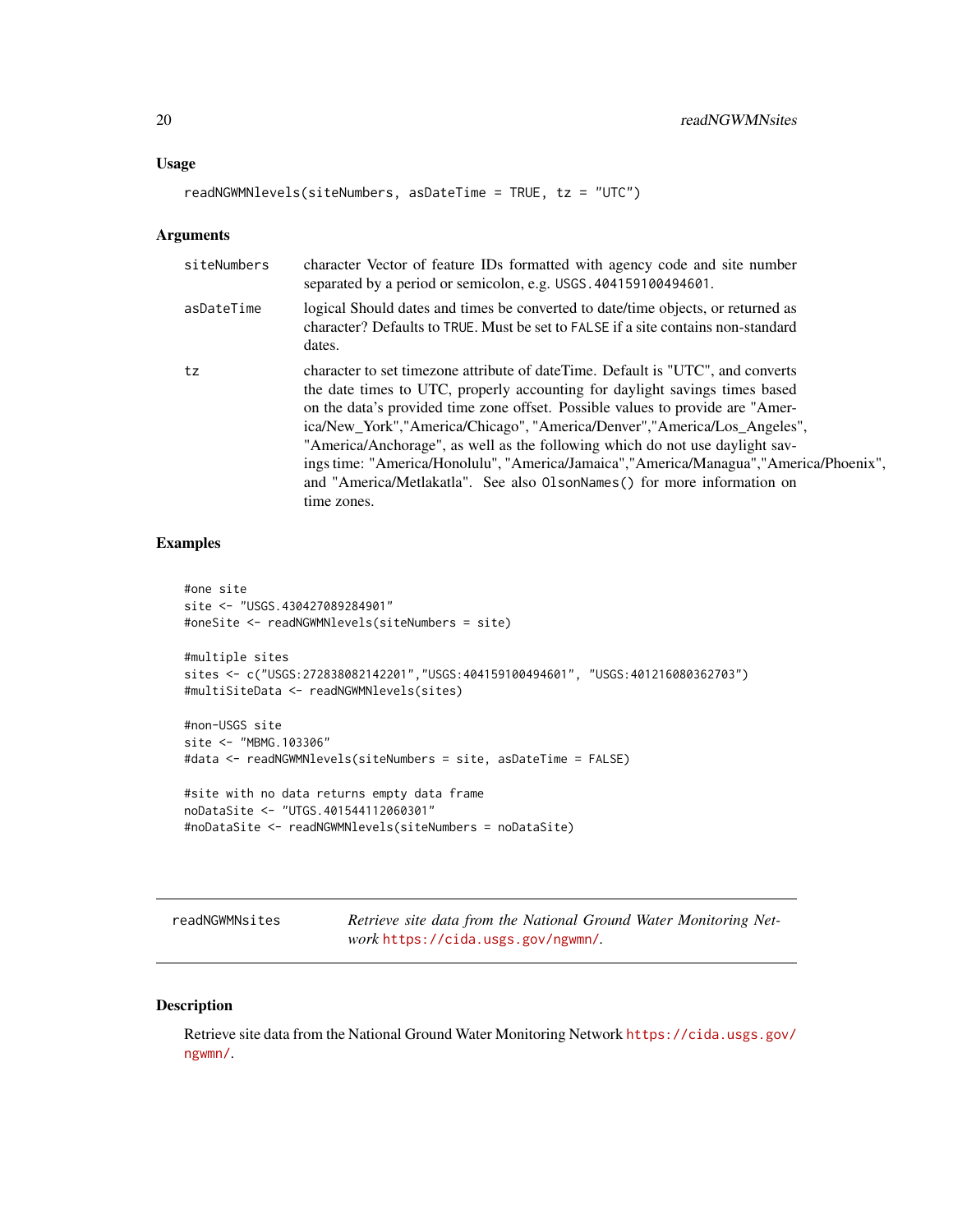#### <span id="page-20-0"></span>readNWISdata 21

#### Usage

readNGWMNsites(siteNumbers)

#### Arguments

siteNumbers character Vector of feature IDs formatted with agency code and site number separated by a period or semicolon, e.g. USGS.404159100494601.

#### Value

A data frame the following columns: #'

| Name                   | Type    | Description                 |
|------------------------|---------|-----------------------------|
| site                   | char    | Site FID                    |
| description            | char    | Site description            |
| dec lat va, dec lon va | numeric | Site latitude and longitude |

### Examples

```
#one site
site <- "USGS.430427089284901"
oneSite <- readNGWMNsites(siteNumbers = site)
#non-USGS site
site <- "MBMG.103306"
siteInfo <- readNGWMNsites(siteNumbers = site)
```
readNWISdata *General Data Import from NWIS*

#### Description

Returns data from the NWIS web service. Arguments to the function should be based on [https:](https://waterservices.usgs.gov) [//waterservices.usgs.gov](https://waterservices.usgs.gov) service calls. See examples below for ideas of constructing queries.

#### Usage

```
readNWISdata(..., asDateTime = TRUE, convertType = TRUE, tz = "UTC")
```
#### Arguments

... see <https://waterservices.usgs.gov/rest/Site-Service.html> for a complete list of options. A list of arguments can also be supplied. One important argument to include is 'service'. Possible values are "iv" (for instantaneous), "iv\_recent" (for instantaneous values within the last 120 days), "dv"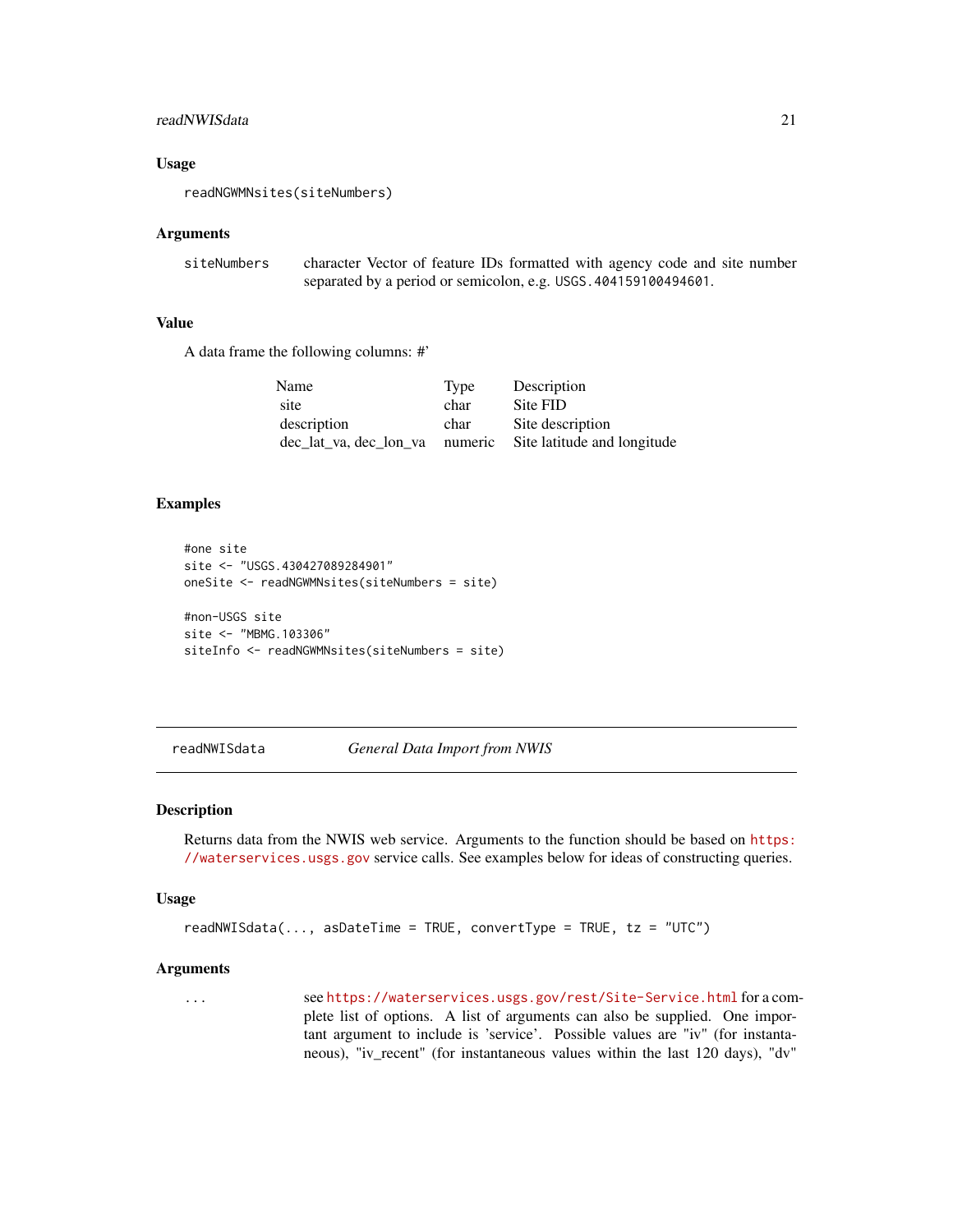|             | (for daily values), "gwlevels" (for groundwater levels), "site" (for site service),<br>"qw" (water-quality), "measurement", and "stat" (for statistics service). Note:<br>"qw" and "measurement" calls go to: https://nwis.waterdata.usgs.gov/<br>usa/nwis for data requests, and use different call requests schemes. The statis-<br>tics service has a limited selection of arguments (see https://waterservices.<br>usgs.gov/rest/Statistics-Service-Test-Tool.html).                                                                                                                    |
|-------------|---------------------------------------------------------------------------------------------------------------------------------------------------------------------------------------------------------------------------------------------------------------------------------------------------------------------------------------------------------------------------------------------------------------------------------------------------------------------------------------------------------------------------------------------------------------------------------------------|
| asDateTime  | logical, if TRUE returns date and time as POSIXct, if FALSE, Date                                                                                                                                                                                                                                                                                                                                                                                                                                                                                                                           |
| convertType | logical, defaults to TRUE. If TRUE, the function will convert the data to dates,<br>date times, numerics based on a standard algorithm. If false, everything is re-<br>turned as a character                                                                                                                                                                                                                                                                                                                                                                                                |
| tz          | character to set timezone attribute of dateTime. Default is "UTC", and converts<br>the date times to UTC, properly accounting for daylight savings times based<br>on the data's provided tz_cd column. Possible values to provide are "Amer-<br>ica/New_York","America/Chicago", "America/Denver","America/Los_Angeles",<br>"America/Anchorage", as well as the following which do not use daylight sav-<br>ings time: "America/Honolulu", "America/Jamaica","America/Managua","America/Phoenix",<br>and "America/Metlakatla". See also 01sonNames() for more information on<br>time zones. |

### Value

A data frame with the following columns:

| Name   | Type | Description                                                                                                            |
|--------|------|------------------------------------------------------------------------------------------------------------------------|
| agency |      | character The NWIS code for the agency reporting the data                                                              |
| site   |      | character The USGS site number                                                                                         |
|        |      | dateTime POSIXct The date and time (if applicable) of the measurement, converted to UTC for unit value data. R only al |
| tz cd  |      | character The time zone code for dateTime column                                                                       |
| code   |      | character Any codes that qualify the corresponding value                                                               |
| value  |      | numeric The numeric value for the parameter                                                                            |

Note that code and value are repeated for the parameters requested. The names are of the form X\_D\_P\_S, where X is literal, D is an option description of the parameter, P is the parameter code, and S is the statistic code (if applicable).

There are also several useful attributes attached to the data frame:

| Name          | Type      | Description                                                                            |
|---------------|-----------|----------------------------------------------------------------------------------------|
| url           | character | The url used to generate the data                                                      |
| siteInfo      |           | data.frame A data frame containing information on the requested sites                  |
| variableInfo  |           | data.frame A data frame containing information on the requested parameters             |
| statisticInfo |           | data.frame A data frame containing information on the requested statistics on the data |
| queryTime     | POSIXct   | The time the data was returned                                                         |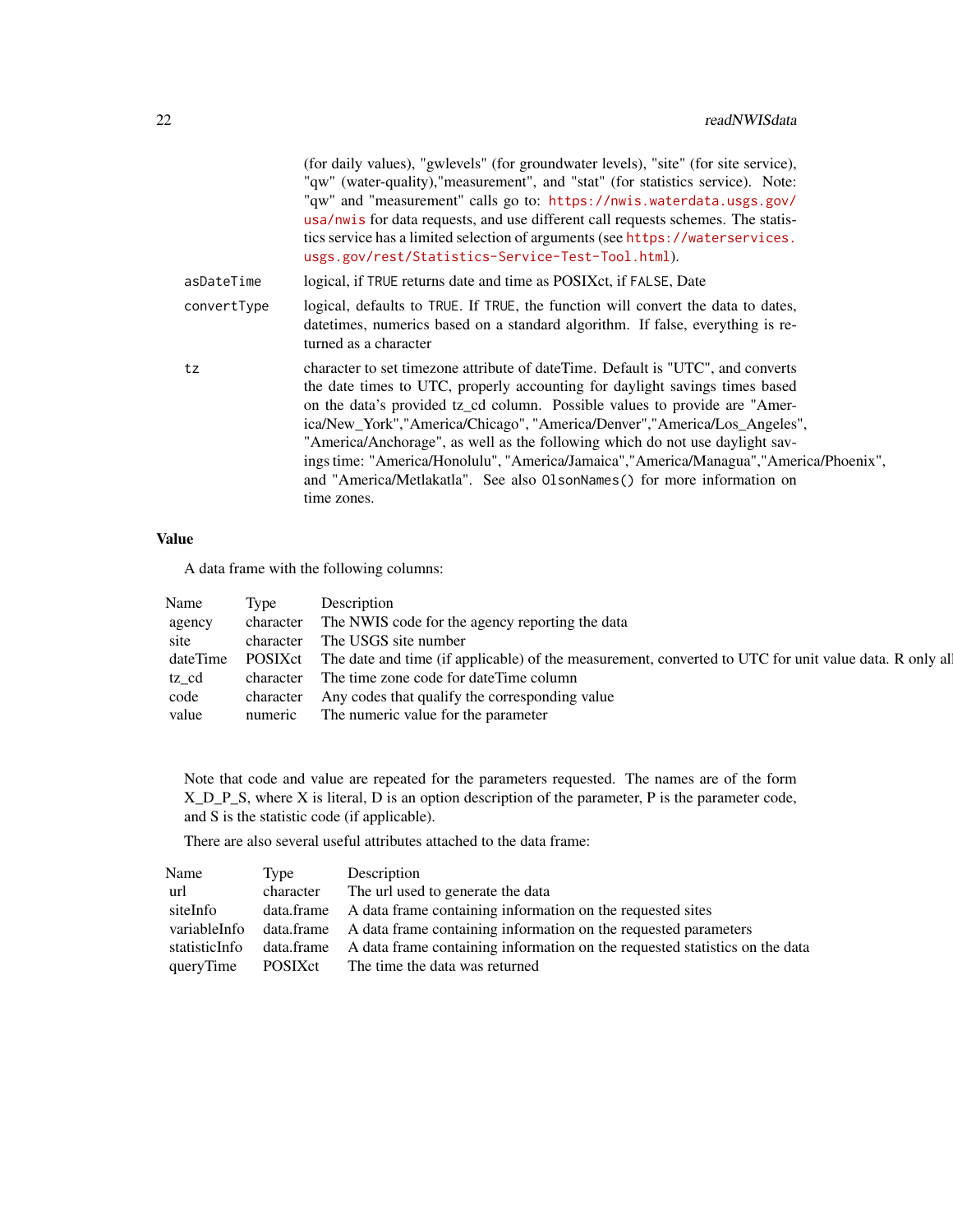### <span id="page-22-0"></span>readNWISdata 23

#### See Also

[renameNWISColumns](#page-49-1), [importWaterML1](#page-12-1), [importRDB1](#page-11-1)

```
# Examples not run for time considerations
dataTemp <- readNWISdata(stateCd="OH",parameterCd="00010", service="dv")
instFlow <- readNWISdata(sites="05114000", service="iv",
                   parameterCd="00060",
                   startDate="2014-05-01T00:00Z",endDate="2014-05-01T12:00Z")
instFlowCDT <- readNWISdata(sites="05114000", service="iv",
                   parameterCd="00060",
                   startDate="2014-05-01T00:00",endDate="2014-05-01T12:00",
                   tz="America/Chicago")
#Empty:
multiSite <- readNWISdata(sites=c("04025000","04072150"), service="iv",
                           parameterCd="00010")
#Not empty:
multiSite <- readNWISdata(sites=c("04025500","040263491"),
                           service="iv", parameterCd="00060")
bBoxEx <- readNWISdata(bBox=c(-83,36.5,-81,38.5), parameterCd="00010")
startDate <- as.Date("2013-10-01")
endDate <- as.Date("2014-09-30")
waterYear <- readNWISdata(bBox=c(-83,36.5,-81,38.5), parameterCd="00010",
                  service="dv", startDate=startDate, endDate=endDate)
siteInfo <- readNWISdata(stateCd="WI", parameterCd="00010",
                  hasDataTypeCd="iv", service="site")
qwData <- readNWISdata(bBox=c(-82.5,41.52,-81,41),startDate=as.Date("2000-01-01"),
                  drain_area_va_min=50, qw_count_nu=50,qw_attributes="expanded",
                qw_sample_wide="wide",list_of_search_criteria=c("lat_long_bounding_box",
                  "drain_area_va","obs_count_nu"),service="qw")
temp <- readNWISdata(bBox=c(-83,36.5,-81,38.5), parameterCd="00010", service="site",
                   seriesCatalogOutput=TRUE)
wiGWL <- readNWISdata(stateCd="WI",service="gwlevels")
meas <- readNWISdata(state_cd="WI",service="measurements",format="rdb_expanded")
waterYearStat <- readNWISdata(site=c("03112500"),service="stat",statReportType="annual",
                 statYearType="water", missingData="on")
monthlyStat <- readNWISdata(site=c("03112500","03111520"),
                            service="stat",
                            statReportType="monthly")
dailyStat <- readNWISdata(site=c("03112500","03111520"),
                          service="stat",
                          statReportType="daily",
                          statType=c("p25","p50","p75","min","max"),
                          parameterCd="00065")
allDailyStats <- readNWISdata(site=c("03111548"),
                              service="stat",
```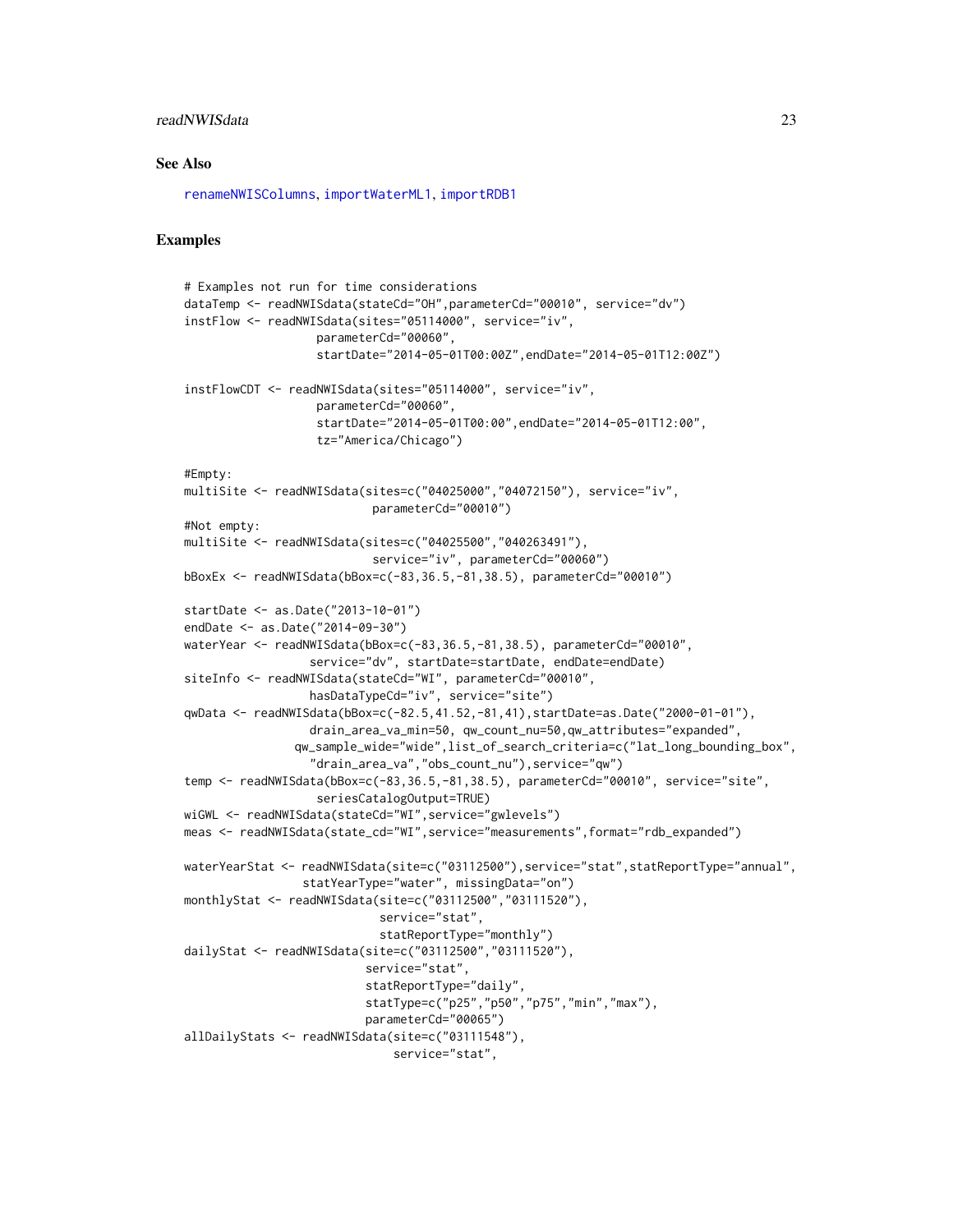```
statReportType="daily",
                              statType=c("p25","p50","p75","min","max"),
                              parameterCd="00060")
dailyWV <- readNWISdata(stateCd = "West Virginia", parameterCd = "00060")
arg.list <- list(site="03111548",
                 statReportType="daily",
                 statType=c("p25","p50","p75","min","max"),
                 parameterCd="00060")
allDailyStats_2 <- readNWISdata(arg.list, service="stat")
#' # use county names to get data
dailyStaffordVA <- readNWISdata(stateCd = "Virginia",
                                countyCd="Stafford",
                                parameterCd = "00060",
                                startDate = "2015-01-01",
                                endDate = "2015-01-30")
va_counties <- c("51001","51003","51005","51007","51009","51011","51013","51015")
va_counties_data <- readNWISdata(startDate = "2015-01-01", endDate = "2015-12-31",
parameterCd = "00060", countycode = va_counties)
site_id <- '01594440'
rating_curve <- readNWISdata(service = "rating", site_no = site_id, file_type="base")
all_sites_base <- readNWISdata(service = "rating", file_type="base")
all_sites_core <- readNWISdata(service = "rating", file_type="corr")
all_sites_exsa <- readNWISdata(service = "rating", file_type="exsa")
all_sites_24hrs <- readNWISdata(service = "rating", file_type="exsa", period = 24)
today <- readNWISdata(service="iv", startDate = Sys.Date(),
                      parameterCd = "00060", siteNumber = "05114000")
```
<span id="page-23-1"></span>readNWISdv *Daily Value USGS NWIS Data Retrieval*

#### Description

Imports data from NWIS web service. This function gets the data from here: [https://waterservic](https://waterservices.usgs.gov/)es. [usgs.gov/](https://waterservices.usgs.gov/)

#### Usage

```
readNWISdv(
  siteNumbers,
 parameterCd,
 startDate = "",
 endDate = ",
  statCd = "00003"
)
```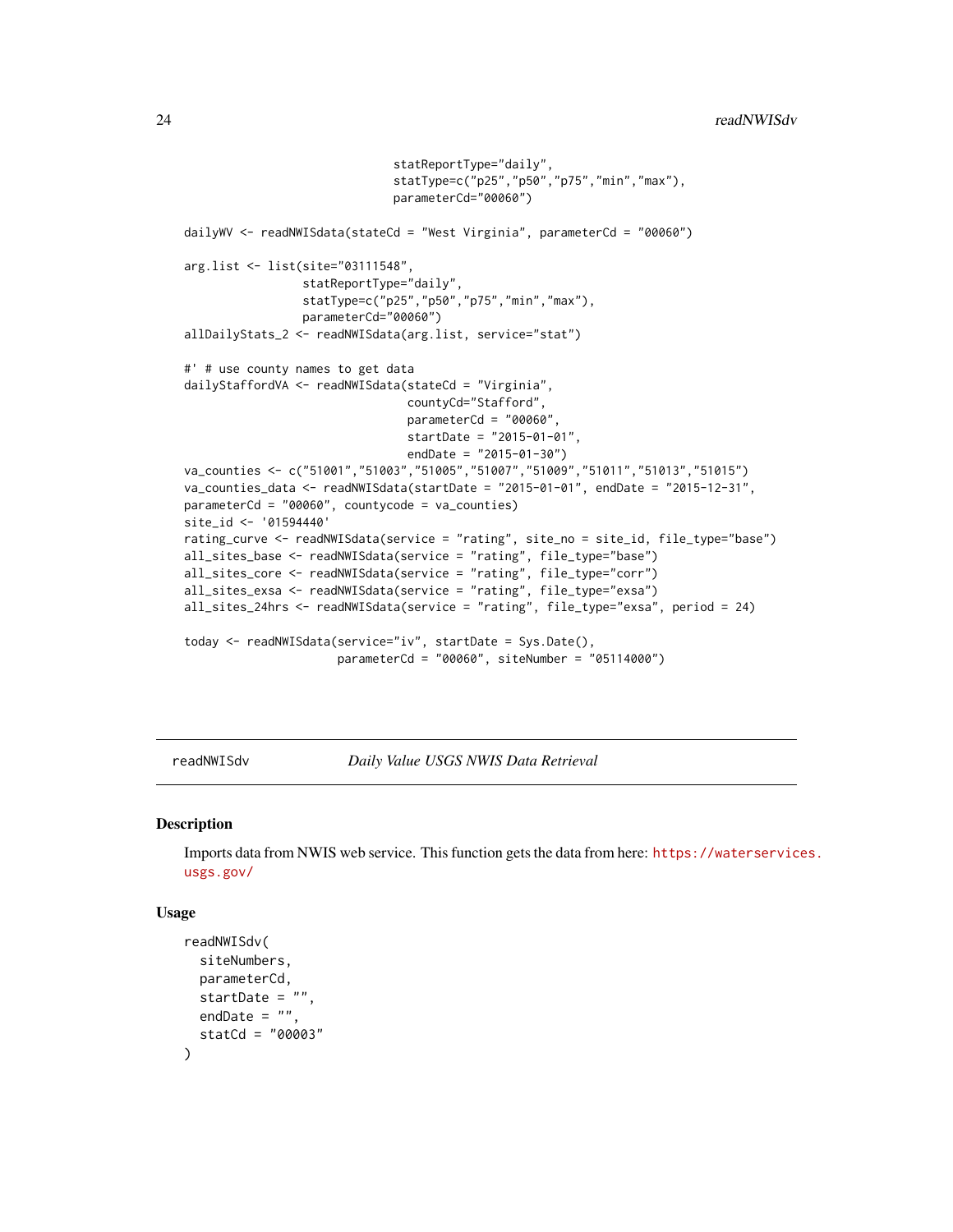#### <span id="page-24-0"></span>readNWISdv 25

### Arguments

| siteNumbers | character USGS site number. This is usually an 8 digit number. Multiple sites<br>can be requested with a character vector.                                                                            |
|-------------|-------------------------------------------------------------------------------------------------------------------------------------------------------------------------------------------------------|
| parameterCd | character of USGS parameter $code(s)$ . This is usually an 5 digit number.                                                                                                                            |
| startDate   | character starting date for data retrieval in the form YYYY-MM-DD. Default is<br>"" which indicates retrieval for the earliest possible record. Date arguments are<br>always specified in local time. |
| endDate     | character ending date for data retrieval in the form YYYY-MM-DD. Default is<br>"" which indicates retrieval for the latest possible record. Date arguments are<br>always specified in local time.     |
| statCd      | character USGS statistic code. This is usually 5 digits. Daily mean (00003) is<br>the default.                                                                                                        |

### Value

A data frame with the following columns:

| Name   | Type      | Description                                     |
|--------|-----------|-------------------------------------------------|
| agency | character | The NWIS code for the agency reporting the data |
| site   | character | The USGS site number                            |
| Date   | Date      | The date of the value                           |
| code   | character | Any codes that qualify the corresponding value  |
| value  | numeric   | The numeric value for the parameter             |

Note that code and value are repeated for the parameters requested. The names are of the form X\_D\_P\_S, where X is literal, D is an option description of the parameter, P is the parameter code, and S is the statistic code (if applicable).

There are also several useful attributes attached to the data frame:

| Name          | Type      | Description                                                                            |
|---------------|-----------|----------------------------------------------------------------------------------------|
| url           | character | The url used to generate the data                                                      |
| siteInfo      |           | data frame A data frame containing information on the requested sites                  |
| variableInfo  |           | data.frame A data frame containing information on the requested parameters             |
| statisticInfo |           | data.frame A data frame containing information on the requested statistics on the data |
| queryTime     | POSIXct   | The time the data was returned                                                         |

#### See Also

[renameNWISColumns](#page-49-1), [importWaterML1](#page-12-1)

```
site_id <- '04085427'
startDate <- '2012-01-01'
endDate <- '2012-06-30'
```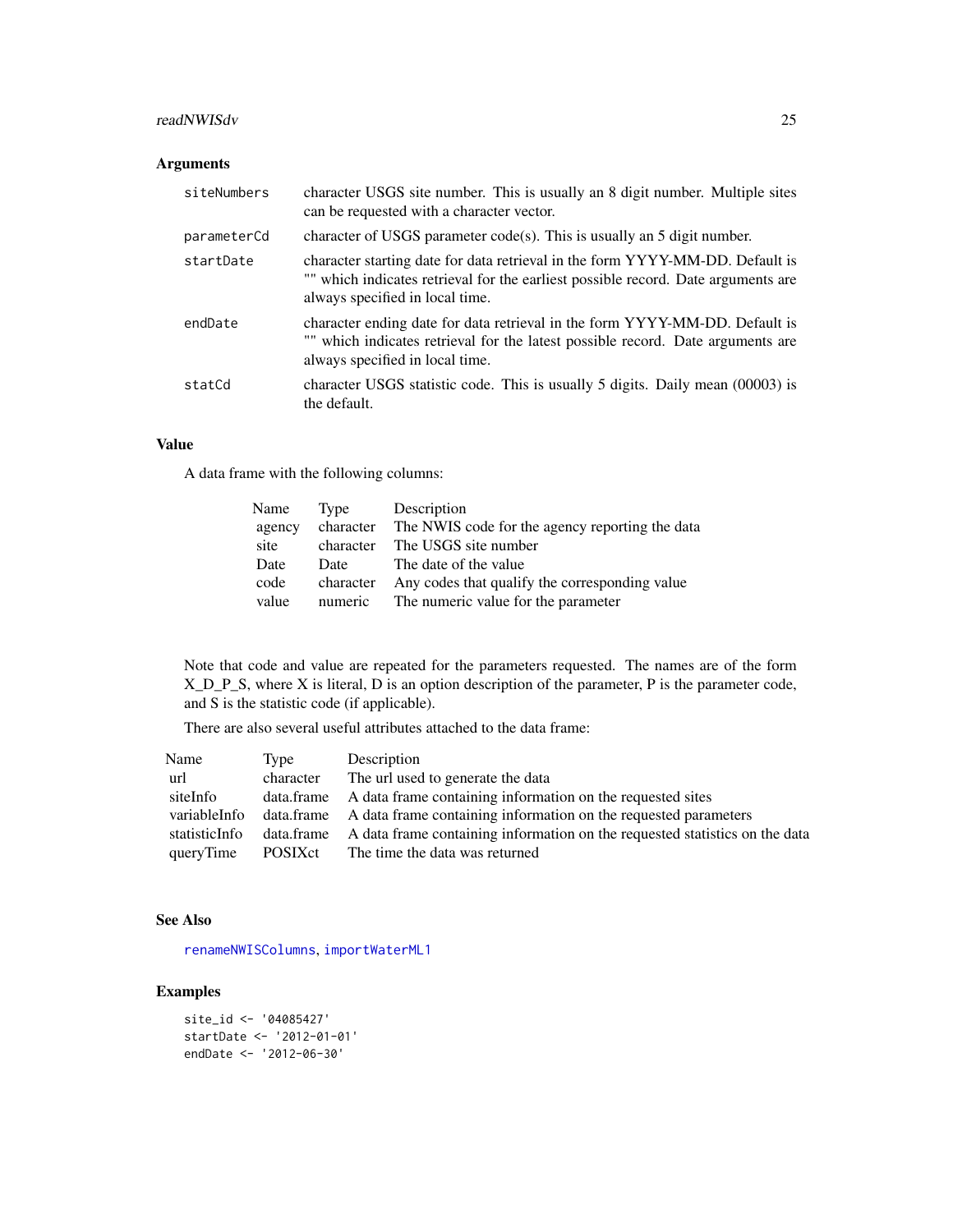```
pCode <- '00060'
rawDailyQ <- readNWISdv(site_id,pCode, startDate, endDate)
rawDailyQAndTempMeanMax <- readNWISdv(site_id,c('00010','00060'),
      startDate, endDate, statCd=c('00001','00003'))
rawDailyQAndTempMeanMax <- renameNWISColumns(rawDailyQAndTempMeanMax)
rawDailyMultiSites<- readNWISdv(c("01491000","01645000"),c('00010','00060'),
      startDate, endDate, statCd=c('00001','00003'))
# Site with no data:
x <- readNWISdv("10258500","00060", "2014-09-08", "2014-09-14")
names(attributes(x))
attr(x, "siteInfo")
attr(x, "variableInfo")
site <- "05212700"
notActive <- readNWISdv(site, "00060", "2014-01-01","2014-01-07")
```
readNWISgwl *Groundwater level measurements retrieval from USGS (NWIS)*

#### **Description**

Reads groundwater level measurements from NWISweb. Mixed date/times come back from the service depending on the year that the data was collected. See [https://waterdata.usgs.gov/usa/](https://waterdata.usgs.gov/usa/nwis/gw) [nwis/gw](https://waterdata.usgs.gov/usa/nwis/gw) for details about groundwater. By default the returned dates are converted to date objects, unless convertType is specified as FALSE. Sites with non-standard date formats (i.e. lacking a day) can be affected (see examples). See [https://waterservices.usgs.gov/rest/GW-Levels-Servi](https://waterservices.usgs.gov/rest/GW-Levels-Service.html)ce. [html](https://waterservices.usgs.gov/rest/GW-Levels-Service.html) for more information.

#### Usage

```
readNWISgwl(
  siteNumbers,
  startDate = "",
  endDate = ",
  convertType = TRUE,
  tz = "UTC")
```
#### Arguments

| siteNumbers | character USGS site number (or multiple sites). This is usually an 8 digit number                                                               |
|-------------|-------------------------------------------------------------------------------------------------------------------------------------------------|
| startDate   | character starting date for data retrieval in the form YYYY-MM-DD. Default is<br>"" which indicates retrieval for the earliest possible record. |
| endDate     | character ending date for data retrieval in the form YYYY-MM-DD. Default is<br>"" which indicates retrieval for the latest possible record.     |

<span id="page-25-0"></span>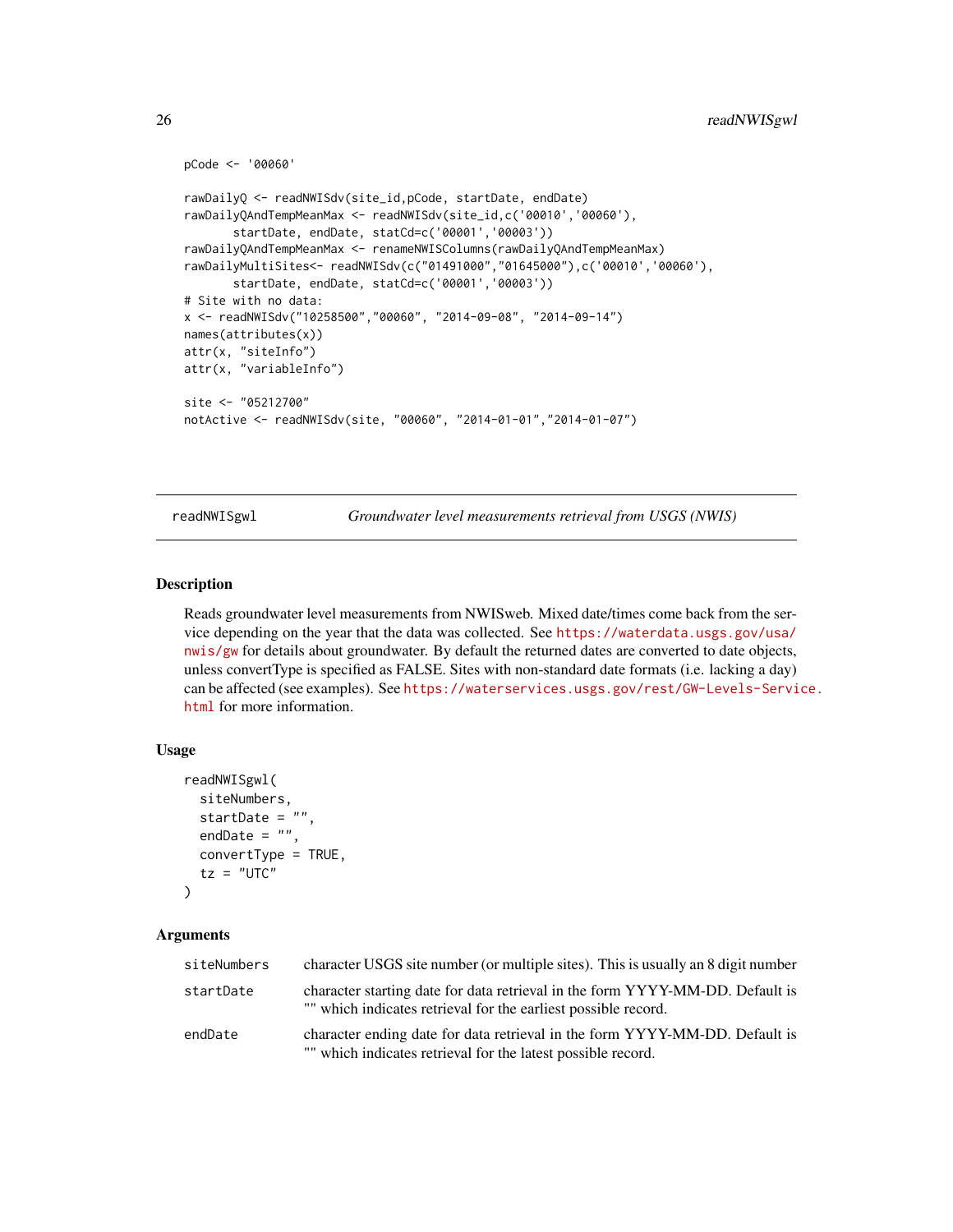<span id="page-26-0"></span>

| convertType | logical, defaults to TRUE. If TRUE, the function will convert the data to dates,<br>datetimes, numerics based on a standard algorithm. If false, everything is re-<br>turned as a character                                                                                                                                                                                                                                                                                                                                                                                                   |
|-------------|-----------------------------------------------------------------------------------------------------------------------------------------------------------------------------------------------------------------------------------------------------------------------------------------------------------------------------------------------------------------------------------------------------------------------------------------------------------------------------------------------------------------------------------------------------------------------------------------------|
| tz          | character to set timezone attribute of dateTime. Default is "UTC", and converts<br>the date times to UTC, properly accounting for daylight savings times based<br>on the data's provided tz_cd column. Possible values to provide are "Amer-<br>ica/New_York","America/Chicago", "America/Denver","America/Los_Angeles",<br>"America/Anchorage", as well as the following which do not use daylight sav-<br>ings time: "America/Honolulu", "America/Jamaica", "America/Managua", "America/Phoenix",<br>and "America/Metlakatla". See also 01sonNames() for more information on<br>time zones. |

### Value

A data frame with the following columns:

| Name          | Type      | Description                                                     |
|---------------|-----------|-----------------------------------------------------------------|
| agency cd     | character | The NWIS code for the agency reporting the data                 |
| site_no       | character | The USGS site number                                            |
| site_tp_cd    | character | Site type code                                                  |
| lev dt        | Date      | Date level measured                                             |
| lev tm        | character | Time level measured                                             |
| lev tz cd     | character | Time datum                                                      |
| lev va        | numeric   | Water level value in feet below land surface                    |
| sl_lev_va     | numeric   | Water level value in feet above specific vertical datum         |
| lev status cd | character | The status of the site at the time the water level was measured |
| lev agency cd | character | The agency code of the person measuring the water level         |

There are also several useful attributes attached to the data frame:

| Name              | Type      | Description                                                           |
|-------------------|-----------|-----------------------------------------------------------------------|
| url               | character | The url used to generate the data                                     |
| queryTime POSIXct |           | The time the data was returned                                        |
| comment           | character | Header comments from the RDB file                                     |
| siteInfo          |           | data.frame A data frame containing information on the requested sites |

### See Also

[constructNWISURL](#page-3-1), [importRDB1](#page-11-1)

```
site_id <- "434400121275801"
data <- readNWISgwl(site_id, '','')
sites <- c("434400121275801", "375907091432201")
data2 <- readNWISgwl(site_id, '','')
```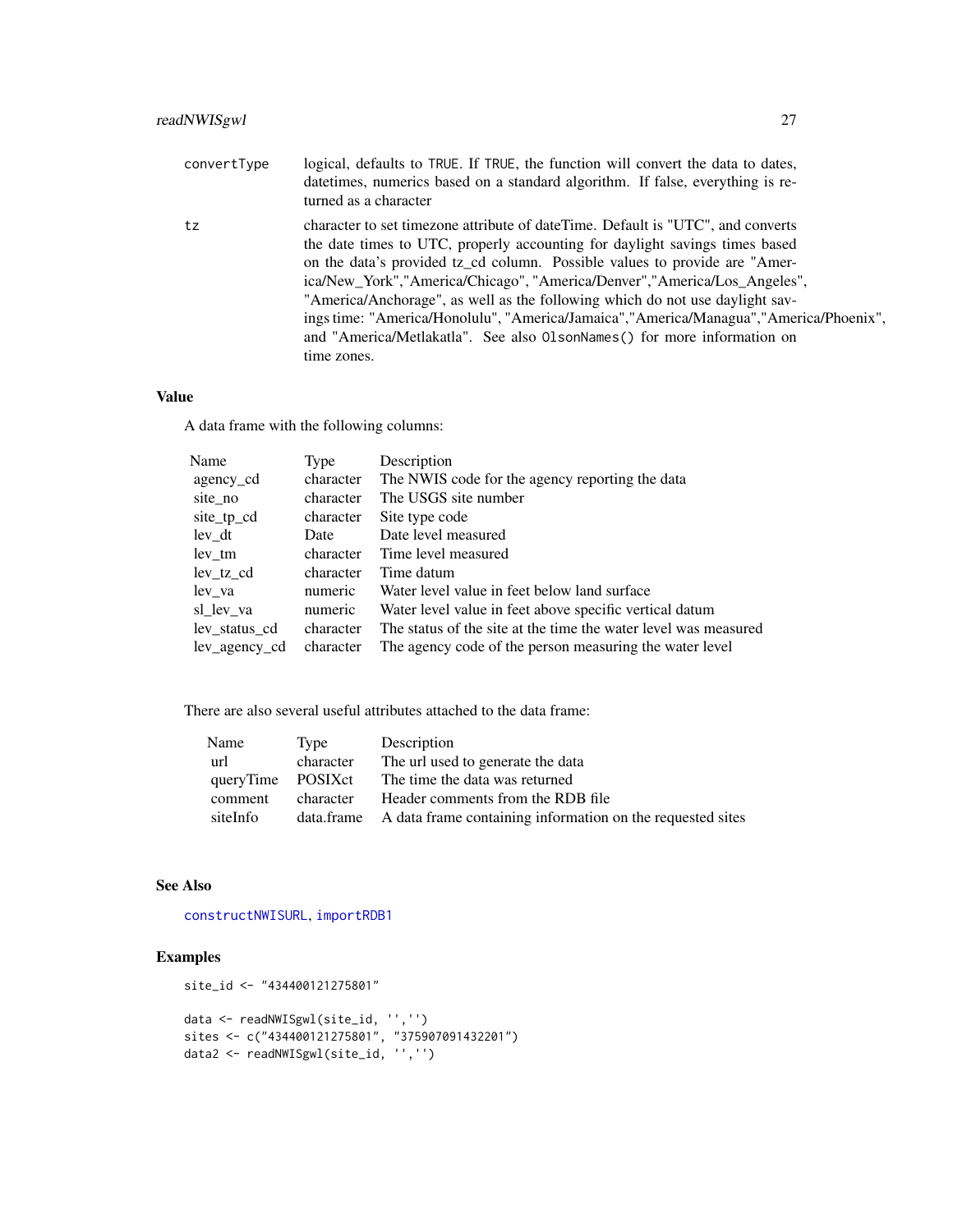```
data3 <- readNWISgwl("420125073193001", '','')
#handling of data where date has no day
data4 <- readNWISgwl("425957088141001", startDate = "1980-01-01")
```
readNWISmeas *Surface-water measurement data retrieval from USGS (NWIS)*

### Description

Reads surface-water measurement data from NWISweb. Data is retrieved from [https://waterdata](https://waterdata.usgs.gov/nwis). [usgs.gov/nwis](https://waterdata.usgs.gov/nwis). See <https://waterdata.usgs.gov/usa/nwis/sw> for details about surface water.

### Usage

```
readNWISmeas(
  siteNumbers,
  startDate = ",
 endDate = ",
  tz = "UTC",expanded = FALSE,
  convertType = TRUE
\mathcal{L}
```
### Arguments

| siteNumbers | character USGS site number (or multiple sites). This is usually an 8 digit number                                                                                                                                                                                                                                                                                                                                                                                                                                                                                                             |
|-------------|-----------------------------------------------------------------------------------------------------------------------------------------------------------------------------------------------------------------------------------------------------------------------------------------------------------------------------------------------------------------------------------------------------------------------------------------------------------------------------------------------------------------------------------------------------------------------------------------------|
| startDate   | character starting date for data retrieval in the form YYYY-MM-DD. Default is<br>"" which indicates retrieval for the earliest possible record.                                                                                                                                                                                                                                                                                                                                                                                                                                               |
| endDate     | character ending date for data retrieval in the form YYYY-MM-DD. Default is<br>"" which indicates retrieval for the latest possible record.                                                                                                                                                                                                                                                                                                                                                                                                                                                   |
| tz          | character to set timezone attribute of dateTime. Default is "UTC", and converts<br>the date times to UTC, properly accounting for daylight savings times based<br>on the data's provided tz_cd column. Possible values to provide are "Amer-<br>ica/New_York","America/Chicago", "America/Denver","America/Los_Angeles",<br>"America/Anchorage", as well as the following which do not use daylight sav-<br>ings time: "America/Honolulu", "America/Jamaica", "America/Managua", "America/Phoenix",<br>and "America/Metlakatla". See also 01sonNames() for more information on<br>time zones. |
| expanded    | logical. Whether or not (TRUE or FALSE) to call the expanded data.                                                                                                                                                                                                                                                                                                                                                                                                                                                                                                                            |
| convertType | logical, defaults to TRUE. If TRUE, the function will convert the data to dates,<br>date times, numerics based on a standard algorithm. If false, everything is re-<br>turned as a character                                                                                                                                                                                                                                                                                                                                                                                                  |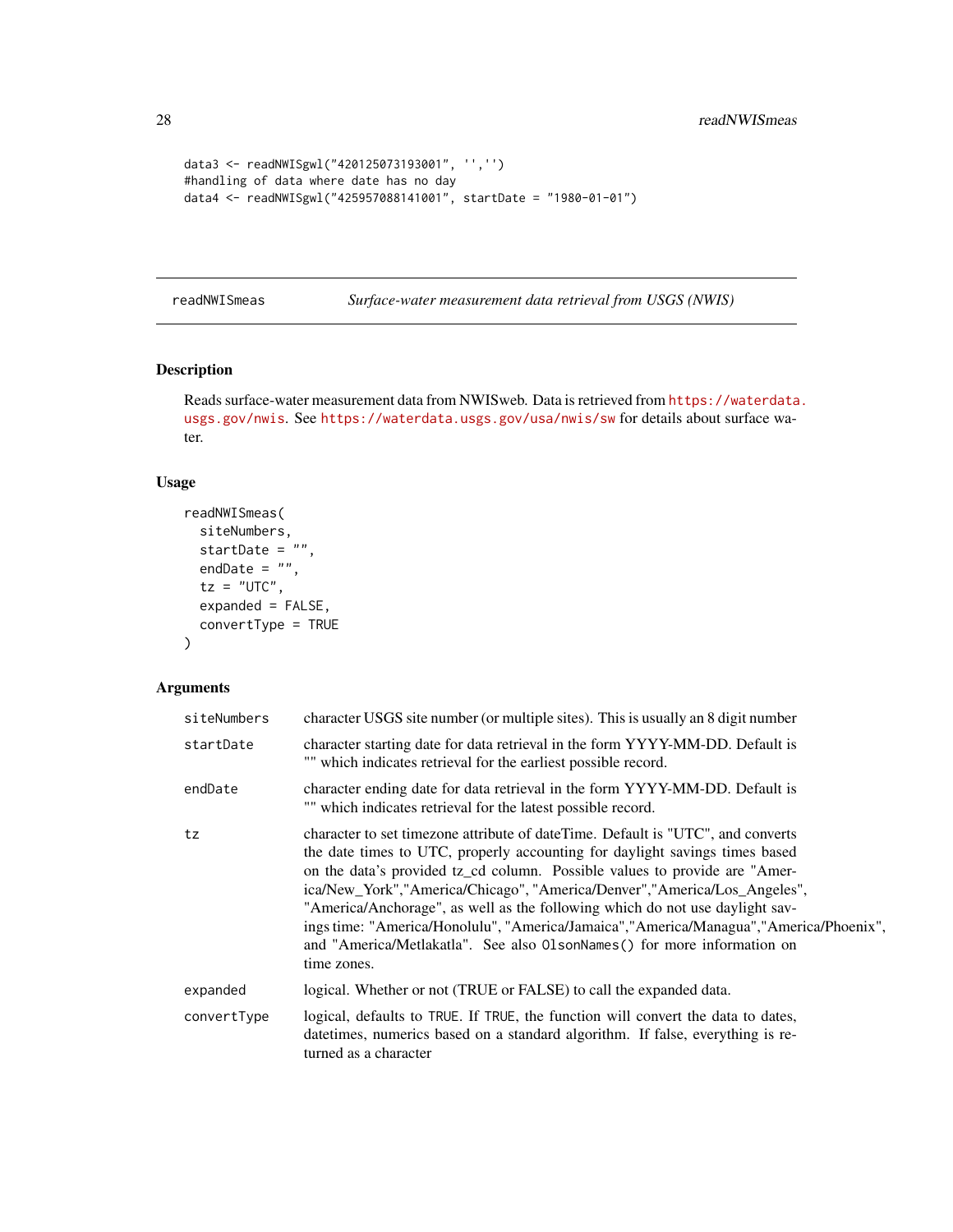## readNWISmeas 29

### Value

A data frame with at least the following columns: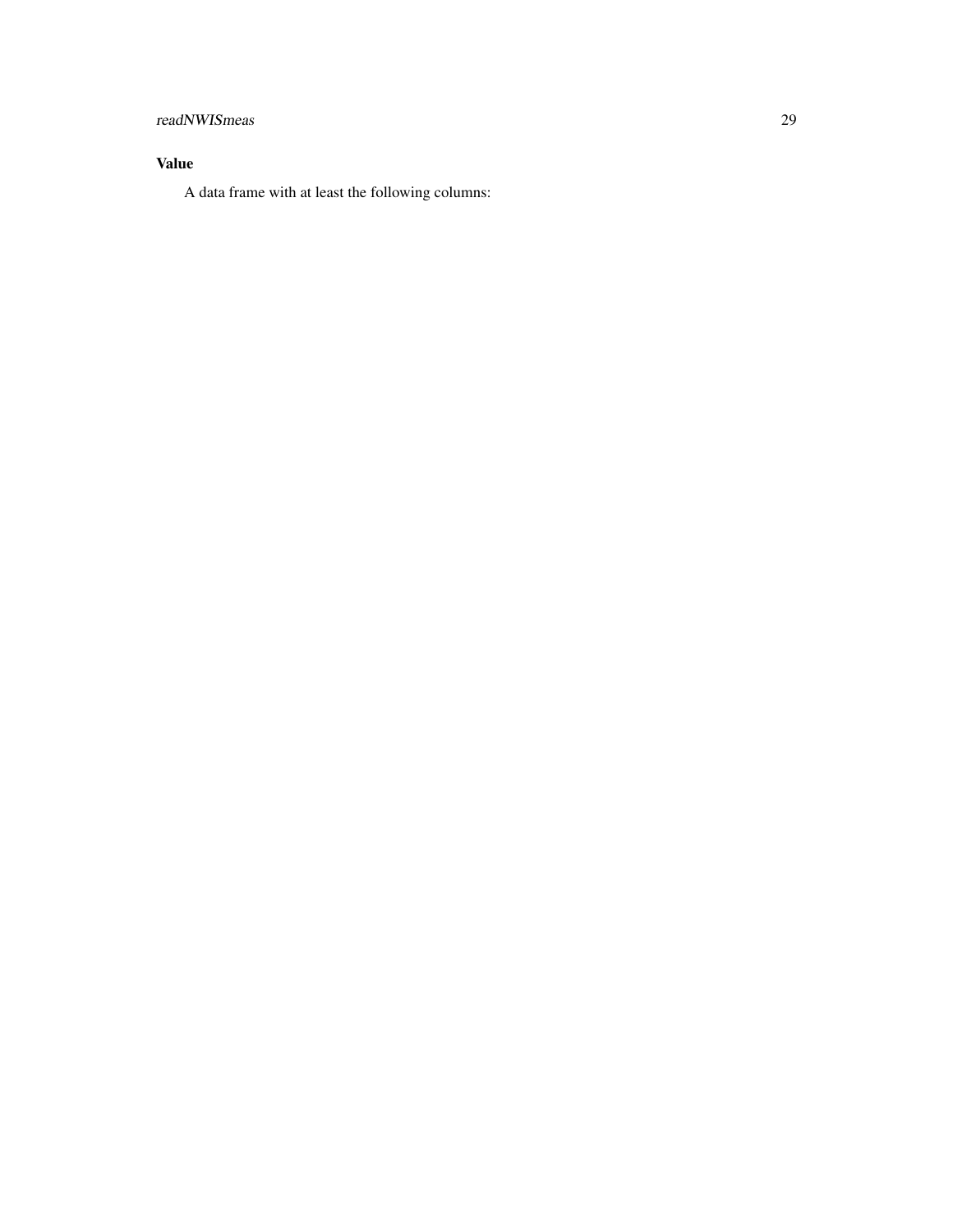<span id="page-29-0"></span>30 readNWISpCode

| Name      | lype | Description                                                                                                           |
|-----------|------|-----------------------------------------------------------------------------------------------------------------------|
| agency_cd |      | character The NWIS code for the agency reporting the data                                                             |
| site no   |      | character The USGS site number                                                                                        |
|           |      | measurement_dt POSIXct The date and time (in POSIXct) of the measurement. Unless specified with the tz parameter, the |
| tz cd     |      | character The time zone code for the measurement dt column                                                            |

See <https://waterdata.usgs.gov/usa/nwis/sw> for details about surface water, and [https://](https://waterdata.usgs.gov/nwis/help?output_formats_help) [waterdata.usgs.gov/nwis/help?output\\_formats\\_help](https://waterdata.usgs.gov/nwis/help?output_formats_help) for help on the columns and codes.

There are also several useful attributes attached to the data frame:

| Name      | Type                                             | Description                                                |
|-----------|--------------------------------------------------|------------------------------------------------------------|
| url       | character                                        | The url used to generate the data                          |
| queryTime | <b>POSIX</b> ct                                  | The time the data was returned                             |
| comment   | character                                        | Header comments from the RDB file                          |
| siteInfo  | data.frame                                       | A data frame containing information on the requested sites |
|           | tz_cd_reported The originally reported time zone |                                                            |

### See Also

[constructNWISURL](#page-3-1), [importRDB1](#page-11-1)

#### Examples

```
site_ids <- c('01594440','040851325')
```

```
data <- readNWISmeas(site_ids)
Meas05316840 <- readNWISmeas("05316840")
Meas05316840.ex <- readNWISmeas("05316840",expanded=TRUE)
Meas07227500.ex <- readNWISmeas("07227500",expanded=TRUE)
Meas07227500.exRaw <- readNWISmeas("07227500",expanded=TRUE, convertType = FALSE)
```
readNWISpCode *USGS Parameter Data Retrieval*

#### Description

Imports data from NWIS about meaured parameter based on user-supplied parameter code or codes. This function gets the data from here: <https://nwis.waterdata.usgs.gov/nwis/pmcodes>

#### Usage

readNWISpCode(parameterCd)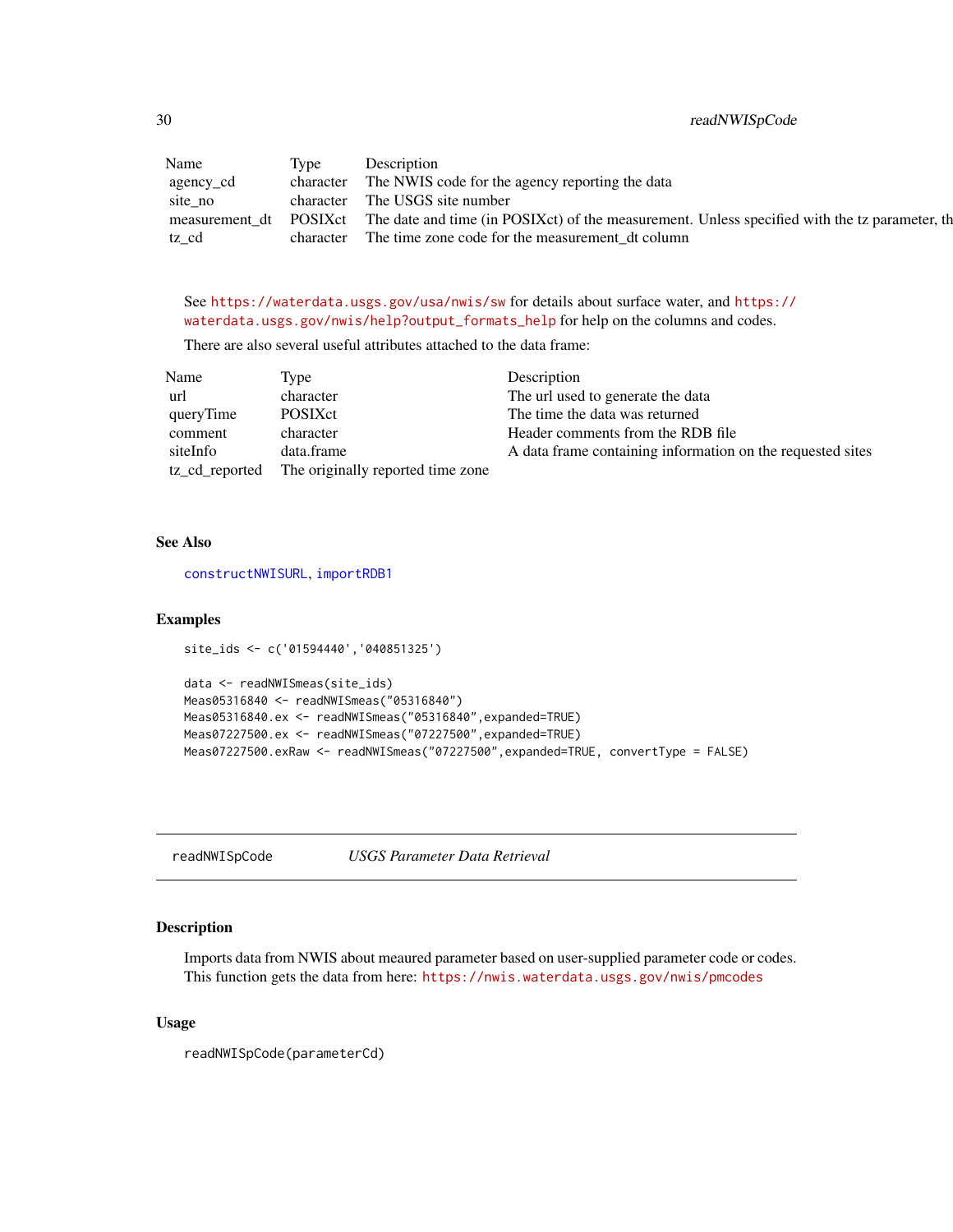### <span id="page-30-0"></span>readNWISpeak 31

#### **Arguments**

parameterCd character of USGS parameter codes (or multiple parameter codes). These are 5 digit number codes, more information can be found here: [https://help.](https://help.waterdata.usgs.gov/) [waterdata.usgs.gov/](https://help.waterdata.usgs.gov/). To get a complete list of all current parameter codes in the USGS, use "all" as the input.

### Value

parameterData data frame with the following information:

| Name               | Type      | Description                                                |
|--------------------|-----------|------------------------------------------------------------|
| parameter_cd       | character | 5-digit USGS parameter code                                |
| parameter group nm | character | USGS parameter group name                                  |
| parameter nm       | character | USGS parameter name                                        |
| casrn              |           | character Chemical Abstracts Service (CAS) Registry Number |
| srsname            | character | <b>Substance Registry Services Name</b>                    |
| parameter_units    | character | Parameter units                                            |

#### See Also

[importRDB1](#page-11-1)

### Examples

```
paramINFO <- readNWISpCode(c('01075','00060','00931'))
paramINFO <- readNWISpCode(c('01075','00060','00931', NA))
```
readNWISpeak *Peak flow data from USGS (NWIS)*

#### Description

Reads peak flow from NWISweb. Data is retrieved from <https://waterdata.usgs.gov/nwis>. In some cases, the specific date of the peak data is not know. This function will default to converting complete dates to a "Date" object, and converting incomplete dates to "NA". If those incomplete dates are needed, set the 'asDateTime' argument to FALSE. No dates will be converted to R Date objects.

#### Usage

```
readNWISpeak(
  siteNumbers,
  startDate = ",
  endDate = ".
  asDateTime = TRUE,
  convertType = TRUE
)
```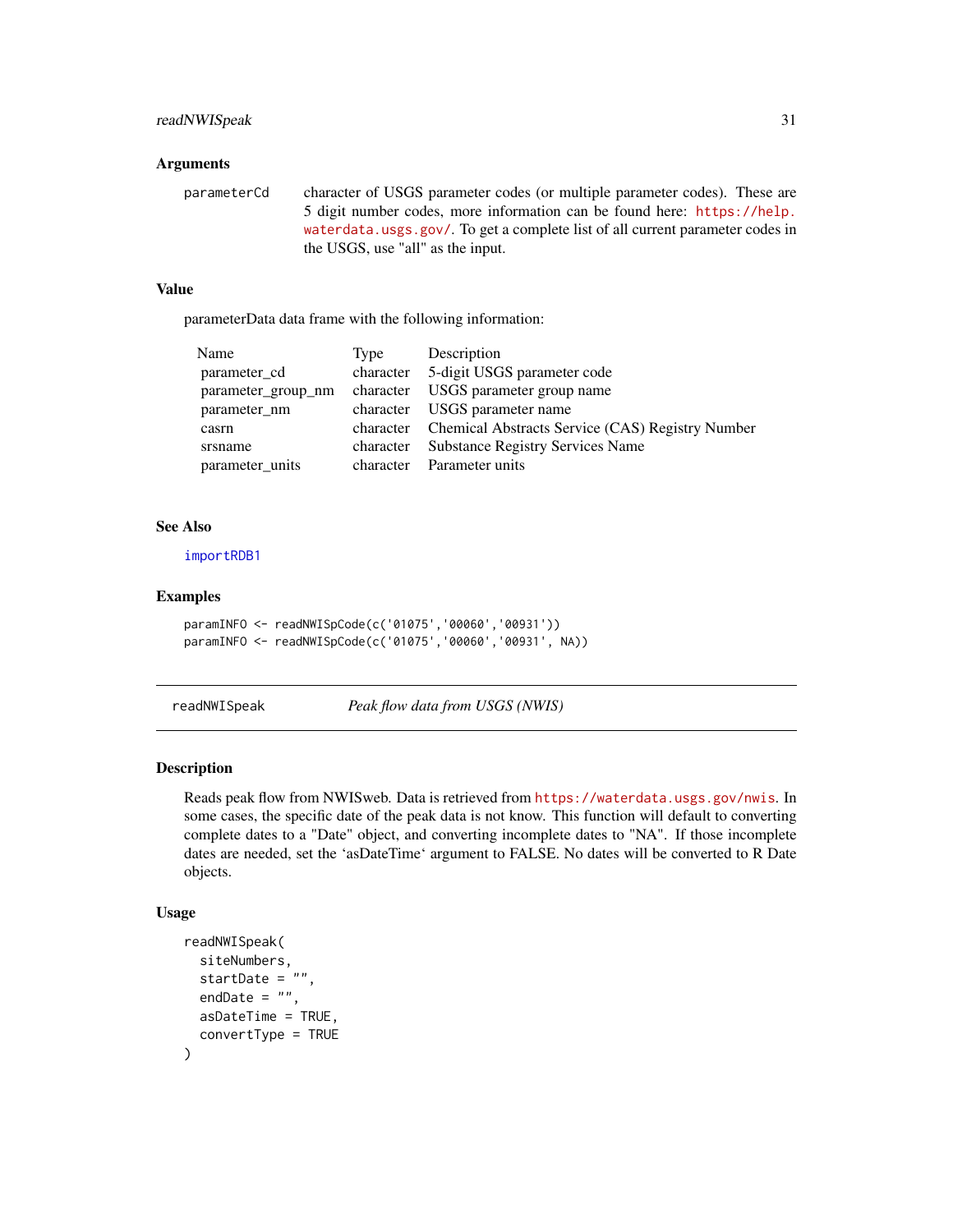## <span id="page-31-0"></span>Arguments

| siteNumbers | character USGS site number (or multiple sites). This is usually an 8 digit number.                                                                                                              |
|-------------|-------------------------------------------------------------------------------------------------------------------------------------------------------------------------------------------------|
| startDate   | character starting date for data retrieval in the form YYYY-MM-DD. Default is<br>"" which indicates retrieval for the earliest possible record.                                                 |
| endDate     | character ending date for data retrieval in the form YYYY-MM-DD. Default is<br>"" which indicates retrieval for the latest possible record.                                                     |
| asDateTime  | logical default to TRUE. When TRUE, the peak_dt column is converted to a Date<br>object, and incomplete dates are removed. When FALSE, no columns are re-<br>moved, but no dates are converted. |
| convertType | logical, defaults to TRUE. If TRUE, the function will convert the data to dates,<br>datetimes, numerics based on a standard algorithm. If false, everything is re-<br>turned as a character     |

### Value

A data frame with the following columns:

| Name          | Type      | Description                                                              |
|---------------|-----------|--------------------------------------------------------------------------|
| agency cd     | character | The NWIS code for the agency reporting the data                          |
| site_no       | character | The USGS site number                                                     |
| peak_dt       | Date      | Date of peak streamflow                                                  |
| peak_tm       | character | Time of peak streamflow as character                                     |
| peak_va       | numeric   | Annual peak streamflow value in cfs.                                     |
| peak_cd       | character | Peak Discharge-Qualification codes (see comment for more information)    |
| gage_ht       | numeric   | Gage height for the associated peak streamflow in feet                   |
| gage_ht_cd    | character | Gage height qualification codes                                          |
| year_last_pk  | numeric   | Peak streamflow reported is the highest since this year                  |
| ag dt         | Date      | Date of maximum gage-height for water year (if not concurrent with peak) |
| ag tm         | character | Time of maximum gage-height for water year (if not concurrent with peak) |
| ag_gage_ht    | numeric   | maximum Gage height for water year in feet (if not concurrent with peak) |
| ag_gage_ht_cd | character | maximum Gage height code                                                 |

There are also several useful attributes attached to the data frame:

| Name              | Type      | Description                                                           |
|-------------------|-----------|-----------------------------------------------------------------------|
| url               | character | The url used to generate the data                                     |
| queryTime POSIXct |           | The time the data was returned                                        |
| comment           | character | Header comments from the RDB file                                     |
| siteInfo          |           | data.frame A data frame containing information on the requested sites |

### See Also

[constructNWISURL](#page-3-1), [importRDB1](#page-11-1)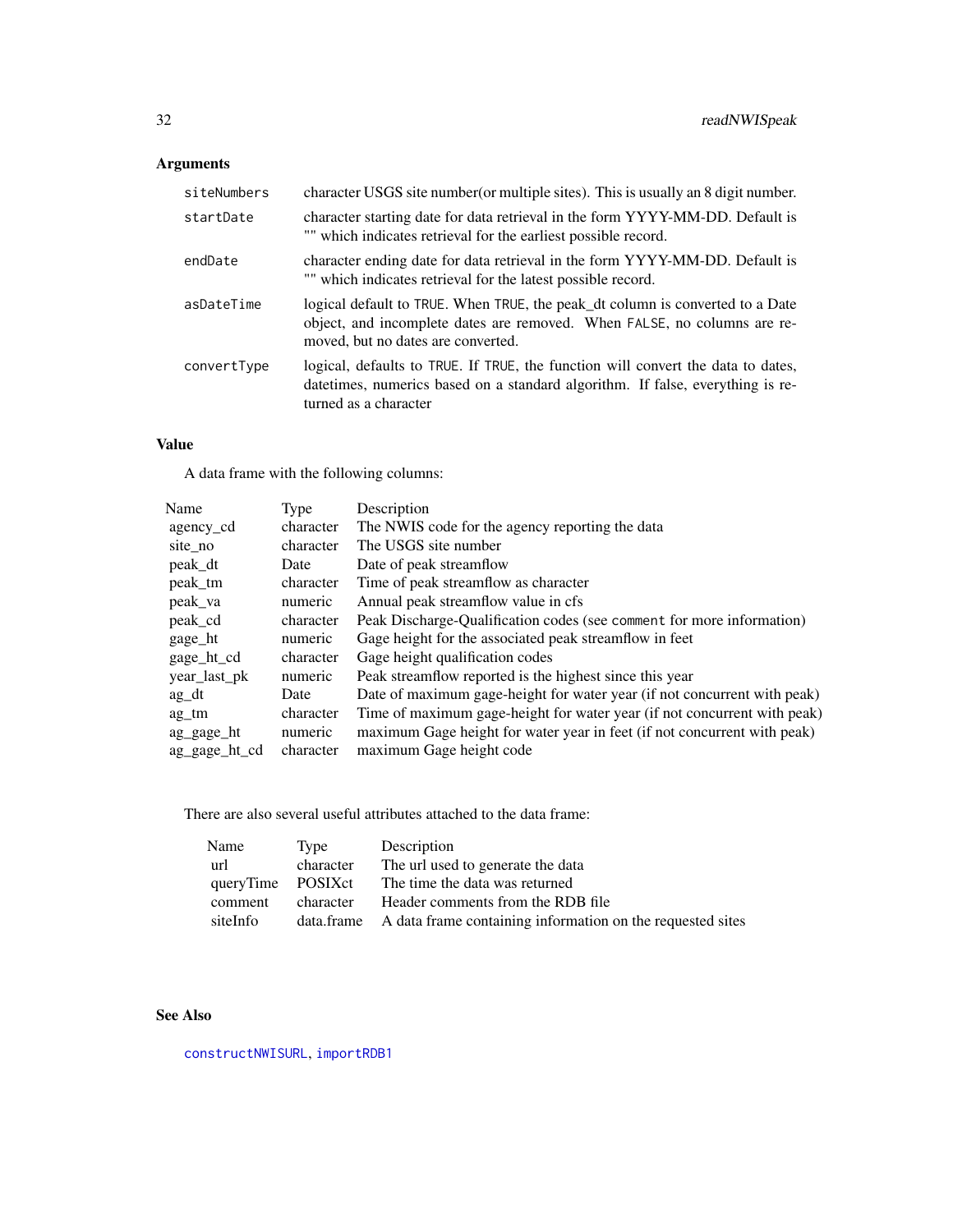### <span id="page-32-0"></span>readNWISqw 33

### Examples

```
site_ids <- c('01594440','040851325')
data <- readNWISpeak(site_ids)
data2 <- readNWISpeak(site_ids, asDateTime=FALSE)
stations<-c("06011000")
peakdata<-readNWISpeak(stations,convertType=FALSE)
```
<span id="page-32-1"></span>readNWISqw *Raw Data Import for USGS NWIS QW Data*

### Description

Imports data from NWIS web service. This function gets the data from here: [https://nwis.](https://nwis.waterdata.usgs.gov/nwis/qwdata) [waterdata.usgs.gov/nwis/qwdata](https://nwis.waterdata.usgs.gov/nwis/qwdata) A list of parameter codes can be found here: [https://nwis.](https://nwis.waterdata.usgs.gov/nwis/pmcodes/) [waterdata.usgs.gov/nwis/pmcodes/](https://nwis.waterdata.usgs.gov/nwis/pmcodes/) A list of statistic codes can be found here: [https://nwis.](https://nwis.waterdata.usgs.gov/nwis/help/?read_file=stat&format=table) [waterdata.usgs.gov/nwis/help/?read\\_file=stat&format=table](https://nwis.waterdata.usgs.gov/nwis/help/?read_file=stat&format=table)

### Usage

```
readNWISqw(
 siteNumbers,
 parameterCd,
 startDate = "",
 endDate = ",
 expanded = TRUE,reshape = FALSE,tz = "UTC")
```
#### Arguments

| siteNumbers | character of USGS site numbers. This is usually an 8 digit number                                                                                                                                                                                                                                                                        |
|-------------|------------------------------------------------------------------------------------------------------------------------------------------------------------------------------------------------------------------------------------------------------------------------------------------------------------------------------------------|
| parameterCd | character that contains the code for a parameter group, or a character vector of<br>5-digit parameter codes. See <b>Details</b> .                                                                                                                                                                                                        |
| startDate   | character starting date for data retrieval in the form YYYY-MM-DD. Default is<br>"" which indicates retrieval for the earliest possible record. Date arguments are<br>always specified in local time.                                                                                                                                    |
| endDate     | character ending date for data retrieval in the form YYYY-MM-DD. Default is<br>"" which indicates retrieval for the latest possible record. Date arguments are<br>always specified in local time.                                                                                                                                        |
| expanded    | logical defaults to TRUE. If TRUE, retrieves additional information. Expanded<br>data includes remark cd (remark code), result value waller value), val qual tx<br>(result value qualifier code), meth_cd (method code), dqi_cd (data-quality indi-<br>cator code), rpt_lev_va (reporting level), and rpt_lev_cd (reporting level type). |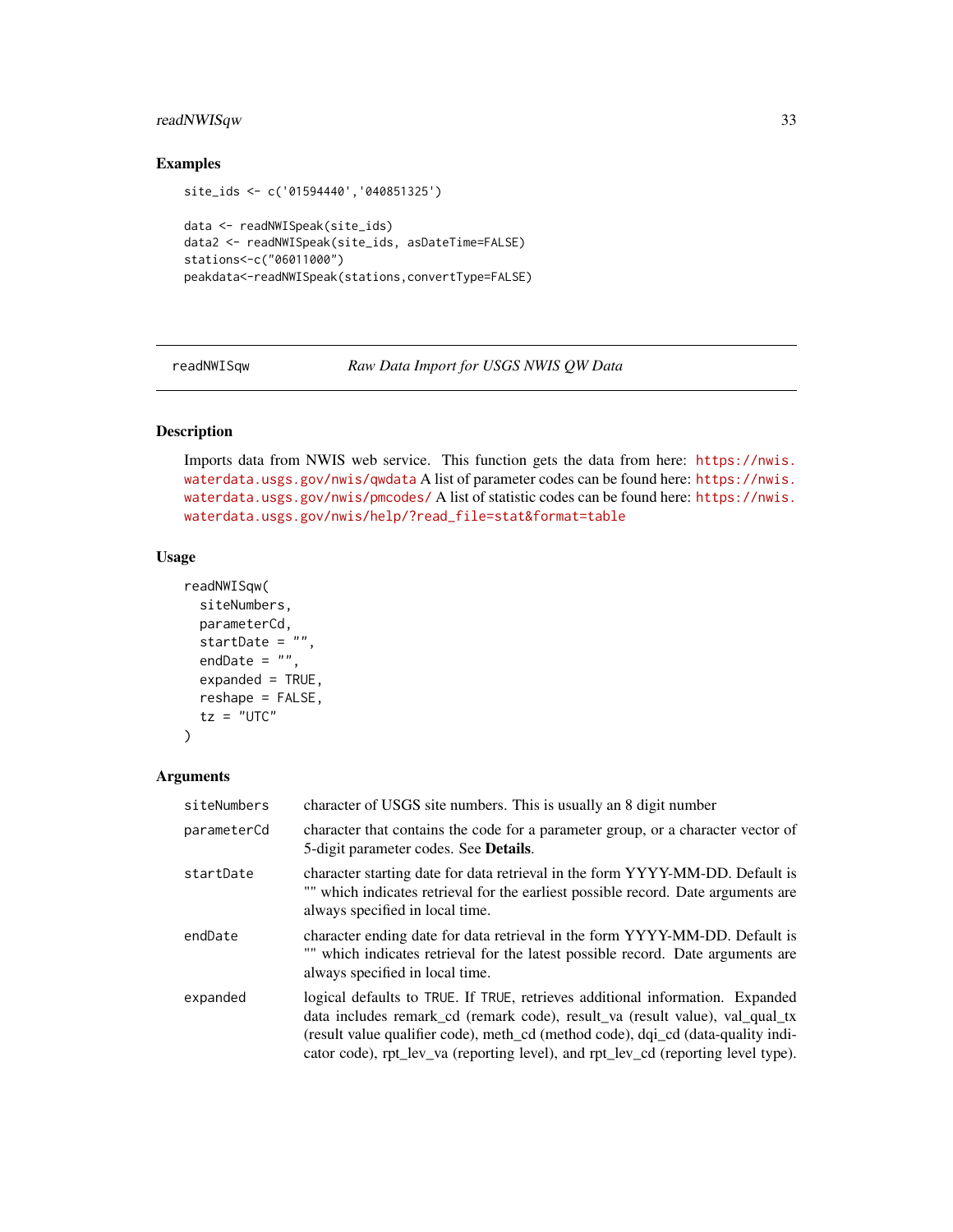|         | If FALSE, only returns remark_cd (remark code) and result_va (result value).<br>Expanded = FALSE will not give sufficient information for unbiased statistical<br>analysis.                                                                                                                                                                                                                                                                                                                                                                                                                     |
|---------|-------------------------------------------------------------------------------------------------------------------------------------------------------------------------------------------------------------------------------------------------------------------------------------------------------------------------------------------------------------------------------------------------------------------------------------------------------------------------------------------------------------------------------------------------------------------------------------------------|
| reshape | logical, reshape the expanded data. If TRUE, then return a wide data frame with<br>all water-quality in a single row for each sample. If FALSE (default), then return<br>a long data frame with each water-quality result in a single row. This argument<br>is only applicable to expanded data. Data requested using expanded=FALSE is<br>always returned in the wide format.                                                                                                                                                                                                                  |
| tz      | character to set timezone attribute of dateTime. Default is "UTC", and converts<br>the date times to UTC, properly accounting for daylight savings times based<br>on the data's provided tz_cd column. Possible values to provide are "Amer-<br>ica/New_York","America/Chicago", "America/Denver","America/Los_Angeles",<br>"America/Anchorage", as well as the following which do not use daylight sav-<br>ings time: "America/Honolulu", "America/Jamaica", "America/Managua", "America/Phoenix",<br>and "America/Metlakatla". See also 01 sonNames () for more information on<br>time zones. |

### Details

Valid parameter code groups are "All," or group codes:

| Code       | Description                                  |
|------------|----------------------------------------------|
| <b>INF</b> | Information                                  |
| <b>PHY</b> | Physical                                     |
| <b>INM</b> | Inorganics, Major, Metals (major cations)    |
| <b>INN</b> | Inorganics, Major, Non-metals (major anions) |
| <b>NUT</b> | Nutrient                                     |
| MBI        | Microbiological                              |
| BIO        | <b>Biological</b>                            |
| <b>IMN</b> | Inorganics, Minor, Non-metals                |
| <b>IMM</b> | Inorganics, Minor, Metals                    |
| <b>TOX</b> | Toxicity                                     |
| OPE.       | Organics, pesticide                          |
| <b>OPC</b> | Organics, PCBs                               |
| <b>OOT</b> | Organics, other                              |
| <b>RAD</b> | Radiochemical                                |
| <b>SED</b> | Sediment                                     |
| POP        | Population/community                         |

If more than one parameter group is requested, only sites that data for all requested groups are returned.

#### Value

A data frame with at least the following columns:

Name Type Description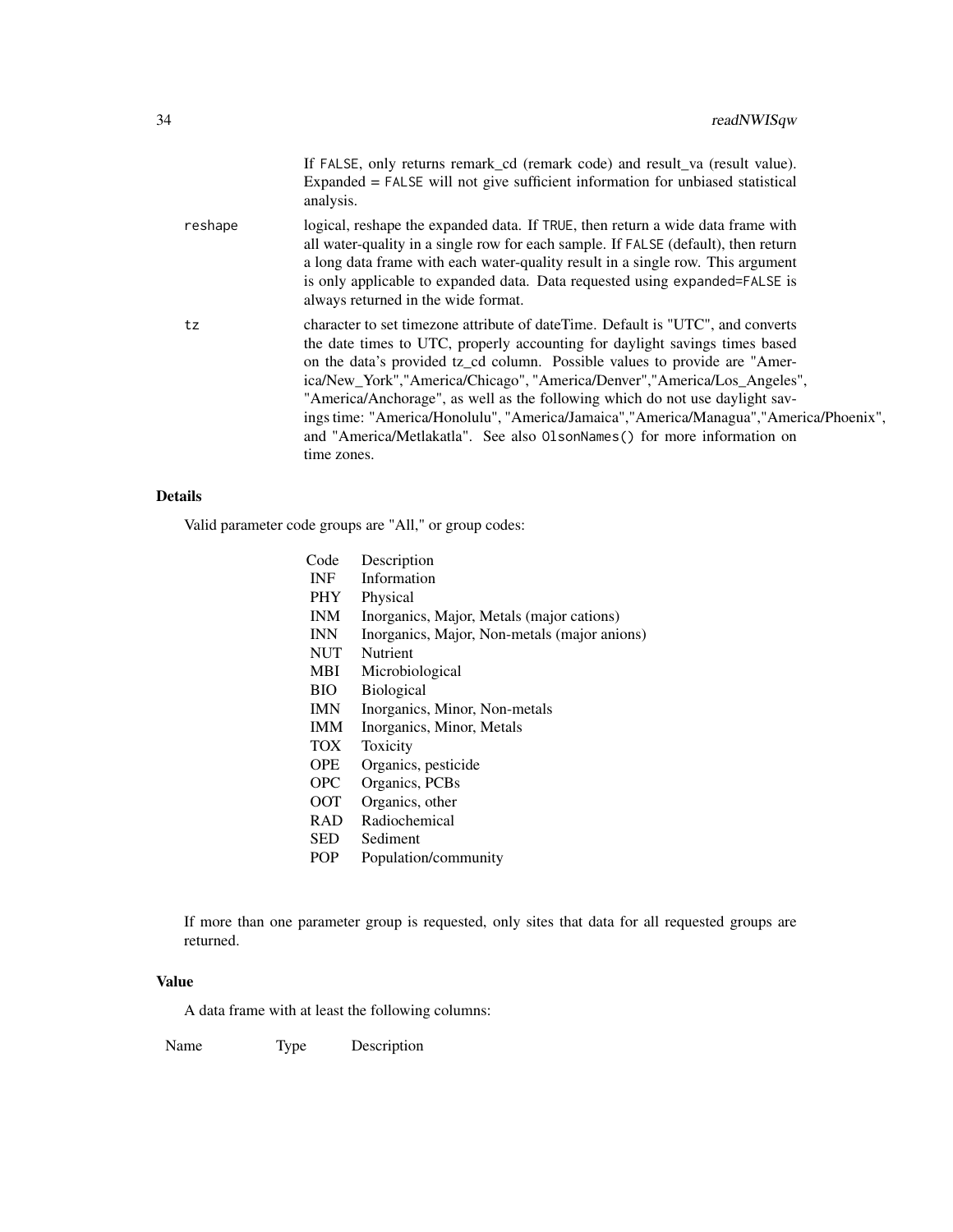<span id="page-34-0"></span>readNWISqw 35

| agency_cd     |           | character The NWIS code for the agency reporting the data                                     |
|---------------|-----------|-----------------------------------------------------------------------------------------------|
| site_no       | character | The USGS site number                                                                          |
| sample_dt     | Date      | The date the sample was collected                                                             |
| sample_tm     | character | The reported sample collection time                                                           |
| startDateTime | POSIXct   | Combining sample_dt and sample_tm, a date/time column is created, and converted into UTC (up  |
| endDateTime   | POSIXct   | If any sample_end_dt and sample_end_dt exist, this column is created similar to startDateTime |

Further columns will be included depending on the requested output format (expanded = TRUE or FALSE).

There are also several useful attributes attached to the data frame:

| Name         | Type            | Description                                                                |
|--------------|-----------------|----------------------------------------------------------------------------|
| url          | character       | The url used to generate the data                                          |
| queryTime    | <b>POSIX</b> ct | The time the data was returned                                             |
| comment      | character       | Header comments from the RDB file                                          |
| siteInfo     |                 | data frame A data frame containing information on the requested sites      |
| variableInfo |                 | data frame A data frame containing information on the requested parameters |

#### See Also

[readWQPdata](#page-43-1), [whatWQPsites](#page-56-1), [readWQPqw](#page-46-1), [constructNWISURL](#page-3-1)

```
site_ids <- c('04024430','04024000')
startDate <- '2010-01-01'
endDate <- ''
parameterCd <- c('34247','30234','32104','34220')
rawNWISqwData <- readNWISqw(site_ids,parameterCd,startDate,endDate)
rawNWISqwDataReshaped <- readNWISqw(site_ids,parameterCd,
         startDate, endDate, reshape=TRUE)
parameterCd <- "all"
rawNWISall <- readNWISqw(site_ids,parameterCd,
         startDate,endDate)
pgroup <- c("NUT")
rawNWISNutrients <- readNWISqw(site_ids,pgroup,
         startDate,endDate)
groups <- c("NUT","OPE")
rawNWISNutOpe <- readNWISqw(site_ids,groups,
         startDate,endDate)
rawNWISOpe <- readNWISqw(site_ids,"OPE",
         startDate,endDate)
```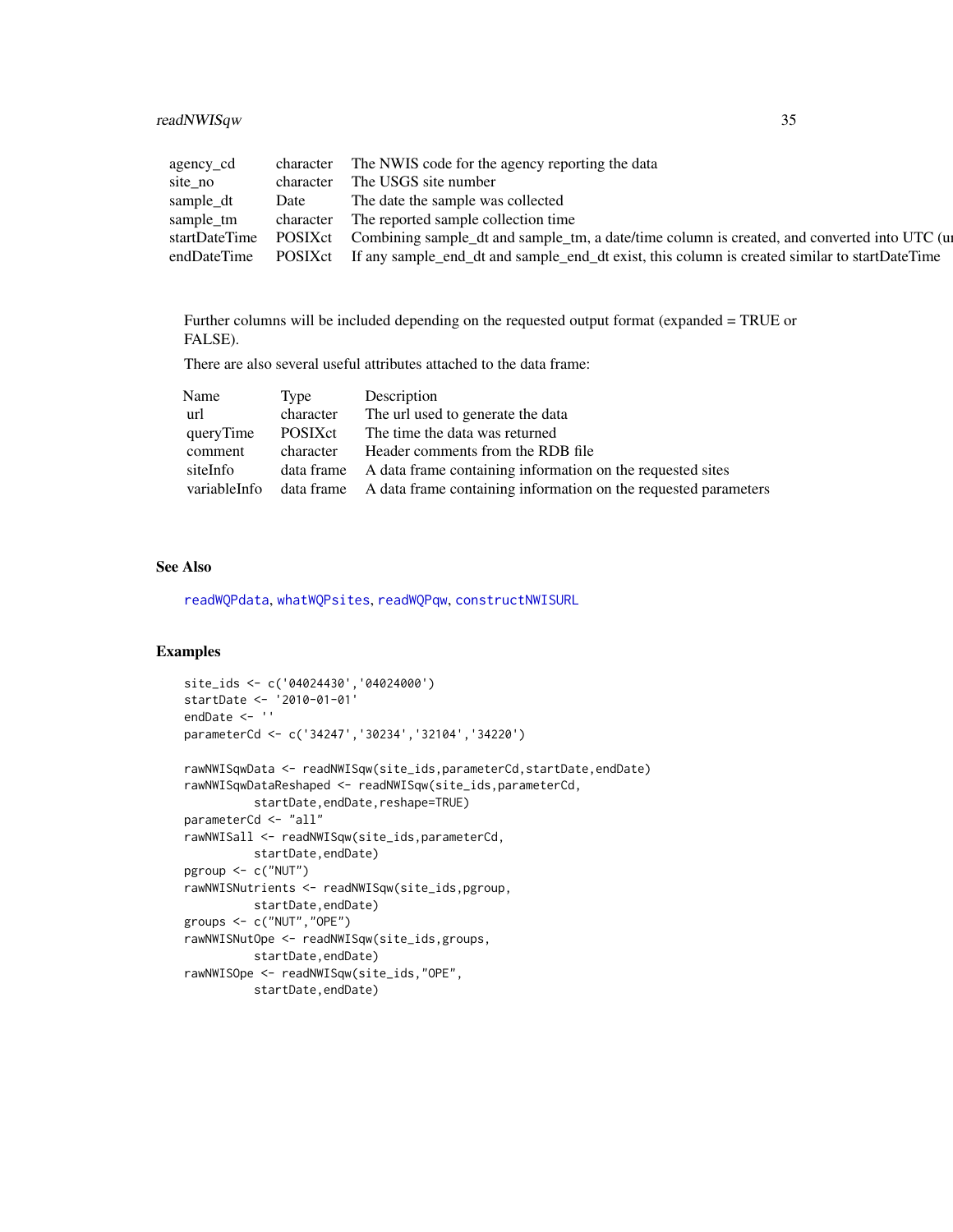<span id="page-35-0"></span>

#### Description

Reads current rating table for an active USGS streamgage from NWISweb. Data is retrieved from <https://waterdata.usgs.gov/nwis>.

#### Usage

readNWISrating(siteNumber, type = "base", convertType = TRUE)

#### Arguments

| siteNumber  | character USGS site number. This is usually an 8 digit number                                                                                                                                |
|-------------|----------------------------------------------------------------------------------------------------------------------------------------------------------------------------------------------|
| type        | character can be "base", "corr", or "exsa"                                                                                                                                                   |
| convertType | logical, defaults to TRUE. If TRUE, the function will convert the data to dates,<br>date times, numerics based on a standard algorithm. If false, everything is re-<br>turned as a character |

#### Value

A data frame. If type is "base," then the columns are INDEP, typically the gage height, in feet; DEP, typically the streamflow, in cubic feet per second; and STOR, where "\*" indicates that the pair are a fixed point of the rating curve. If type is "exsa," then an additional column, SHIFT, is included that indicates the current shift in the rating for that value of INDEP. If type is "corr," then the columns are INDEP, typically the gage height, in feet; CORR, the correction for that value; and CORRINDEP, the corrected value for CORR.

If type is "base," then the data frame has an attribute called "RATING" that describes the rating curve is included.

There are also several useful attributes attached to the data frame:

| Name              | Type      | Description                                                           |
|-------------------|-----------|-----------------------------------------------------------------------|
| url               | character | The url used to generate the data                                     |
| queryTime POSIXct |           | The time the data was returned                                        |
| comment           | character | Header comments from the RDB file                                     |
| siteInfo          |           | data.frame A data frame containing information on the requested sites |
| <b>RATING</b>     | character | Rating information                                                    |

#### Note

Not all active USGS streamgages have traditional rating curves that relate flow to stage.

#### See Also

[constructNWISURL](#page-3-1), [importRDB1](#page-11-1)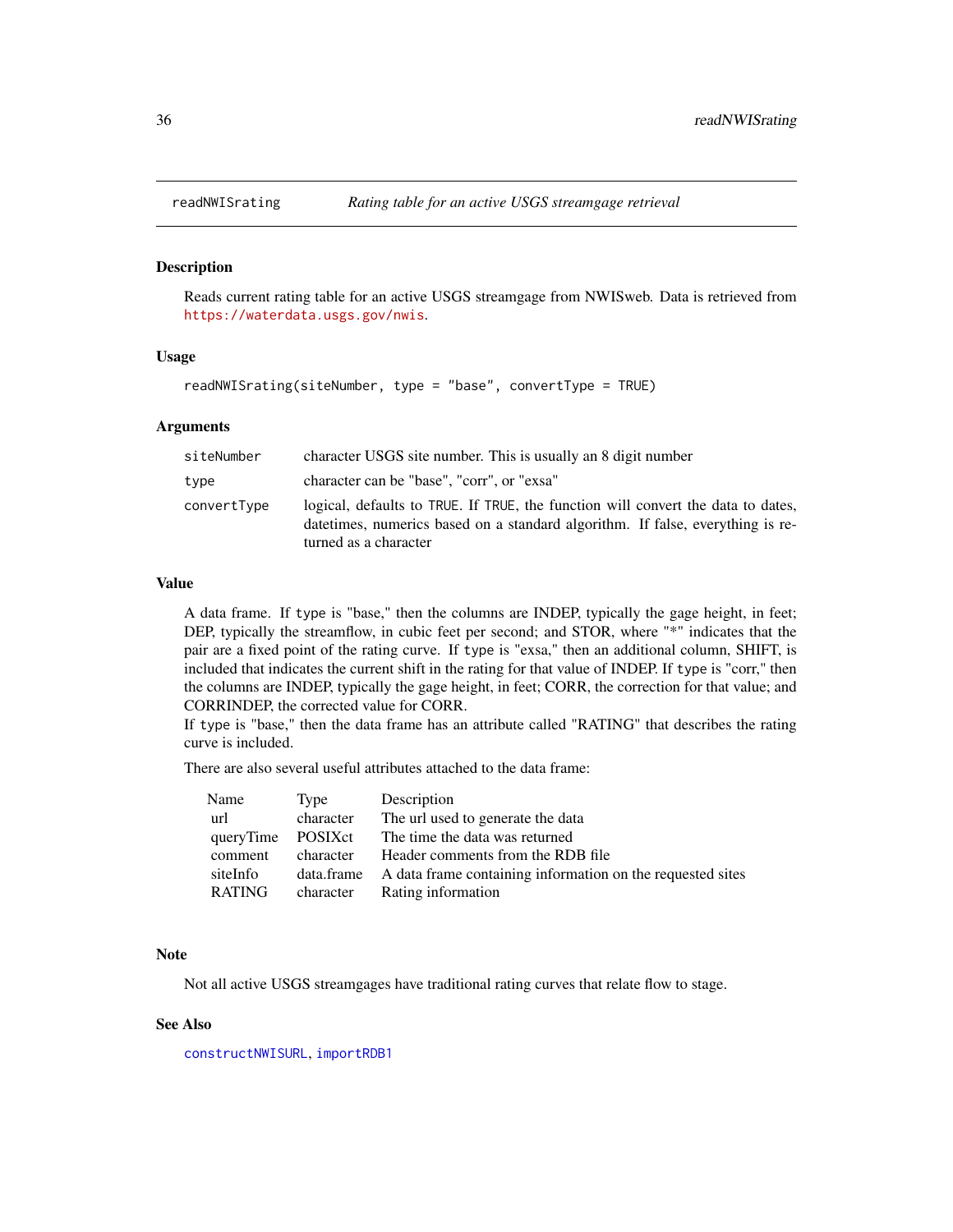### <span id="page-36-0"></span>readNWISsite 37

### Examples

```
site_id <- '01594440'
data <- readNWISrating(site_id, "base")
attr(data, "RATING")
```
readNWISsite *USGS Site File Data Retrieval*

#### Description

Imports data from USGS site file site. This function gets data from here: [https://waterservices.](https://waterservices.usgs.gov/) [usgs.gov/](https://waterservices.usgs.gov/)

#### Usage

readNWISsite(siteNumbers)

#### Arguments

siteNumbers character USGS site number (or multiple sites). This is usually an 8 digit number

#### Value

A data frame with at least the following columns:

| Name               | Type      | Description                                     |
|--------------------|-----------|-------------------------------------------------|
| agency_cd          | character | The NWIS code for the agency reporting the data |
| site no            | character | The USGS site number                            |
| station_nm         | character | Site name                                       |
| site_tp_cd         | character | Site type                                       |
| lat va             | numeric   | <b>DMS</b> latitude                             |
| long_va            | numeric   | DMS longitude                                   |
| dec_lat_va         | numeric   | Decimal latitude                                |
| dec_long_va        | numeric   | Decimal longitude                               |
| coord_meth_cd      | character | Latitude-longitude method                       |
| coord_acy_cd       | character | Latitude-longitude accuracy                     |
| coord_datum_cd     | character | Latitude-longitude datum                        |
| dec_coord_datum_cd | character | Decimal Latitude-longitude datum                |
| district_cd        | character | District code                                   |
| state_cd           | character | State code                                      |
| county_cd          | character | County code                                     |
| country_cd         | character | Country code                                    |
| land_net_ds        | character | Land net location description                   |
| map_nm             | character | Name of location map                            |
| map_scale_fc       | character | Scale of location map                           |
| alt_va             | numeric   | Altitude of Gage/land surface                   |
|                    |           |                                                 |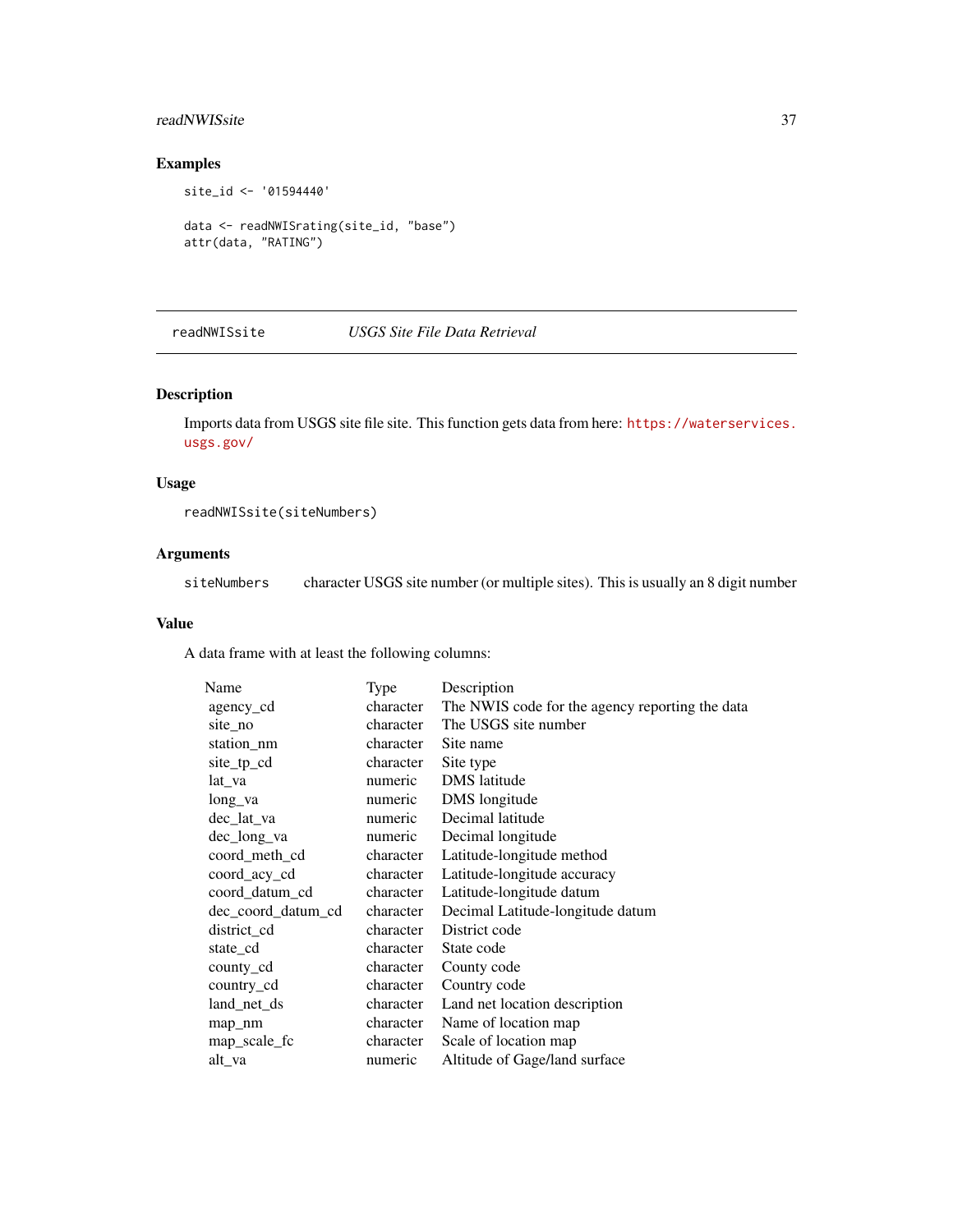<span id="page-37-0"></span>

| alt_meth_cd           | character | Method altitude determined           |
|-----------------------|-----------|--------------------------------------|
| alt_acy_va            | numeric   | Altitude accuracy                    |
| alt_datum_cd          | character | Altitude datum                       |
| huc_cd                | character | Hydrologic unit code                 |
| basin_cd              | character | Drainage basin code                  |
| topo_cd               | character | Topographic setting code             |
| instruments_cd        | character | Flags for instruments at site        |
| construction_dt       | character | Date of first construction           |
| inventory_dt          | character | Date site established or inventoried |
| drain_area_va         | numeric   | Drainage area                        |
| contrib_drain_area_va | numeric   | Contributing drainage area           |
| tz cd                 | character | Time Zone abbreviation               |
| local_time_fg         | character | Site honors Daylight Savings Time    |
| reliability_cd        | character | Data reliability code                |
| gw_file_cd            | character | Data-other GW files                  |
| nat_aqfr_cd           | character | National aquifer code                |
| aqfr_cd               | character | Local aquifer code                   |
| aqfr_type_cd          | character | Local aquifer type code              |
| well_depth_va         | numeric   | Well depth                           |
| hole_depth_va         | numeric   | Hole depth                           |
| depth_src_cd          | character | Source of depth data                 |
| project_no            | character | Project number                       |

There are also several useful attributes attached to the data frame:

| Name    | Type      | Description                                       |
|---------|-----------|---------------------------------------------------|
| url     | character | The url used to generate the data                 |
|         |           | queryTime POSIX ct The time the data was returned |
| comment | character | Header comments from the RDB file                 |

### Examples

```
siteINFO <- readNWISsite('05114000')
siteINFOMulti <- readNWISsite(c('05114000','09423350'))
```
readNWISstat *Site statistics retrieval from USGS (NWIS)*

### Description

Retrieves site statistics from the USGS Statistics Web Service beta. See [https://waterservices.](https://waterservices.usgs.gov/rest/Statistics-Service.html) [usgs.gov/rest/Statistics-Service.html](https://waterservices.usgs.gov/rest/Statistics-Service.html) for more information.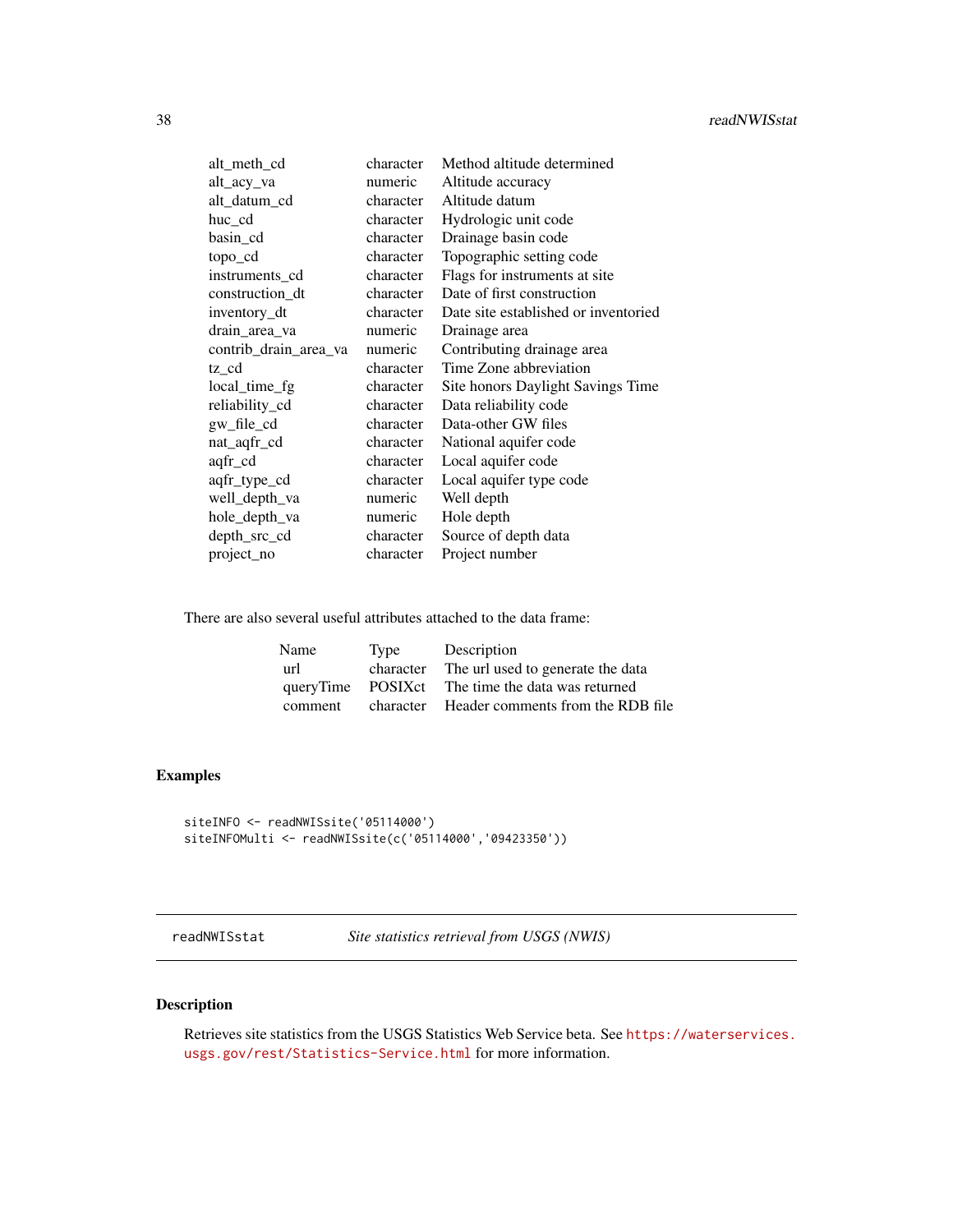### readNWISstat 39

### Usage

```
readNWISstat(
  siteNumbers,
  parameterCd,
  startDate = \frac{1}{n},
  endDate = ",
  convertType = TRUE,
  statReportType = "daily",
  statType = "mean"
\mathcal{L}
```
## Arguments

| siteNumbers    | character USGS site number (or multiple sites). This is usually an 8 digit num-<br>ber.                                                                                                                                                                                                                                                                                                                                                                                                                                                 |
|----------------|-----------------------------------------------------------------------------------------------------------------------------------------------------------------------------------------------------------------------------------------------------------------------------------------------------------------------------------------------------------------------------------------------------------------------------------------------------------------------------------------------------------------------------------------|
| parameterCd    | character USGS parameter code. This is usually a 5 digit number.                                                                                                                                                                                                                                                                                                                                                                                                                                                                        |
| startDate      | character starting date for data retrieval in the form YYYY, YYYY-MM, or<br>YYYY-MM-DD. Dates cannot be more specific than the statReportType, i.e.<br>startDate for monthly statReportTypes cannot include days, and annual statRe-<br>portTypes cannot include days or months. Months and days are optional for the<br>daily statReportType. Default is "" which indicates retrieval for the earliest pos-<br>sible record. For daily data, this indicates the start of the period the statistics<br>will be computed over.           |
| endDate        | character ending date for data retrieval in the form YYYY, YYYY-MM, or<br>YYYY-MM-DD. Default is "" which indicates retrieval for the latest possible<br>record. For daily data, this indicates the end of the period the statistics will be<br>computed over. The same restrictions as startDate apply.                                                                                                                                                                                                                                |
| convertType    | logical, defaults to TRUE. If TRUE, the function will convert the data to numerics<br>based on a standard algorithm. Years, months, and days (if appliccable) are also<br>returned as numerics in separate columns. If convertType is false, everything is<br>returned as a character.                                                                                                                                                                                                                                                  |
| statReportType | character time division for statistics: daily, monthly, or annual. Default is daily.<br>Note that daily provides statistics for each calendar day over the specified range<br>of water years, i.e. no more than 366 data points will be returned for each<br>site/parameter. Use readNWISdata or readNWISdv for daily averages. Also<br>note that 'annual' returns statistics for the calendar year. Use readNWISdata<br>for water years. Monthly and yearly provide statistics for each month and year<br>within the range indivually. |
| statType       | character type(s) of statistics to output for daily values. Default is mean, which<br>is the only option for monthly and yearly report types. See the statistics service<br>documentation at https://waterservices.usgs.gov/rest/Statistics-Service.<br>html for a full list of codes.                                                                                                                                                                                                                                                  |

### Value

A data frame with the following columns: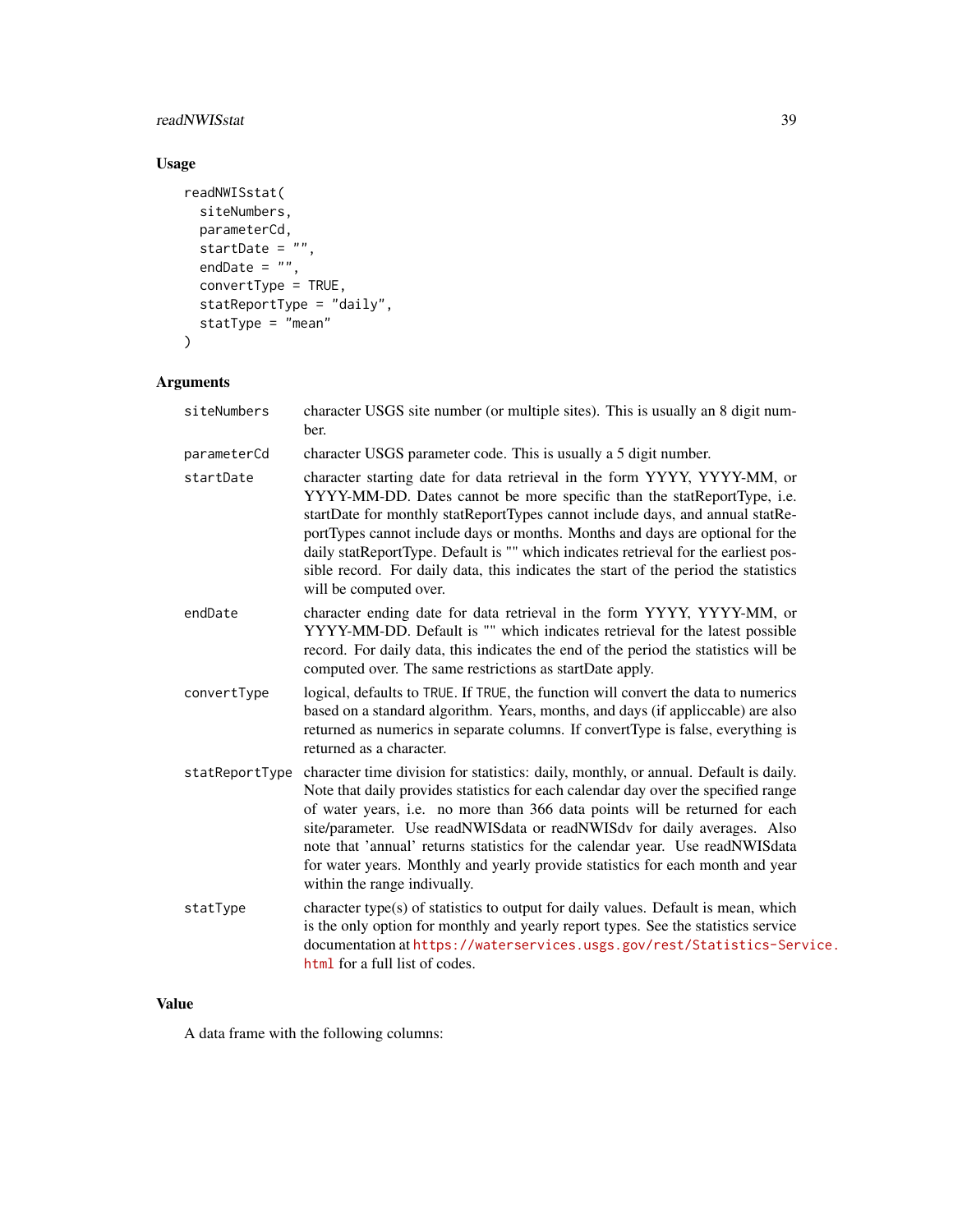<span id="page-39-0"></span>40 readNWISuse

| Name                                                                   | Type      | Description                        |
|------------------------------------------------------------------------|-----------|------------------------------------|
| agency_cd                                                              | character | The NWIS code for the agency repor |
| site no                                                                | character | The USGS site number               |
| parameter cd                                                           | character | The USGS parameter code            |
| Other columns will be present depending on statReportType and statType |           |                                    |

#### See Also

[constructNWISURL](#page-3-1), [importRDB1](#page-11-1)

#### Examples

```
x1 <- readNWISstat(siteNumbers=c("02319394"),
                  parameterCd=c("00060"),
                  statReportType="annual")
#all the annual mean discharge data for two sites
x2 <- readNWISstat(siteNumbers=c("02319394","02171500"),
                  parameterCd=c("00010","00060"),
                  statReportType="annual")
#Request p25, p75, and mean values for temperature and discharge for the 2000s
#Note that p25 and p75 were not available for temperature, and return NAs
x <- readNWISstat(siteNumbers=c("02171500"),
                  parameterCd=c("00010","00060"),
                  statReportType="daily",
                  statType=c("mean","median"),
                  startDate="2000",endDate="2010")
```
readNWISuse *Water use data retrieval from USGS (NWIS)*

#### Description

Retrieves water use data from USGS Water Use Data for the Nation. See [https://waterdata.](https://waterdata.usgs.gov/nwis/wu) [usgs.gov/nwis/wu](https://waterdata.usgs.gov/nwis/wu) for more information. All available use categories for the supplied arguments are retrieved.

#### Usage

```
readNWISuse(
  stateCd,
  countyCd,
 years = "ALL",categories = "ALL",
  convertType = TRUE,
  transform = FALSE
)
```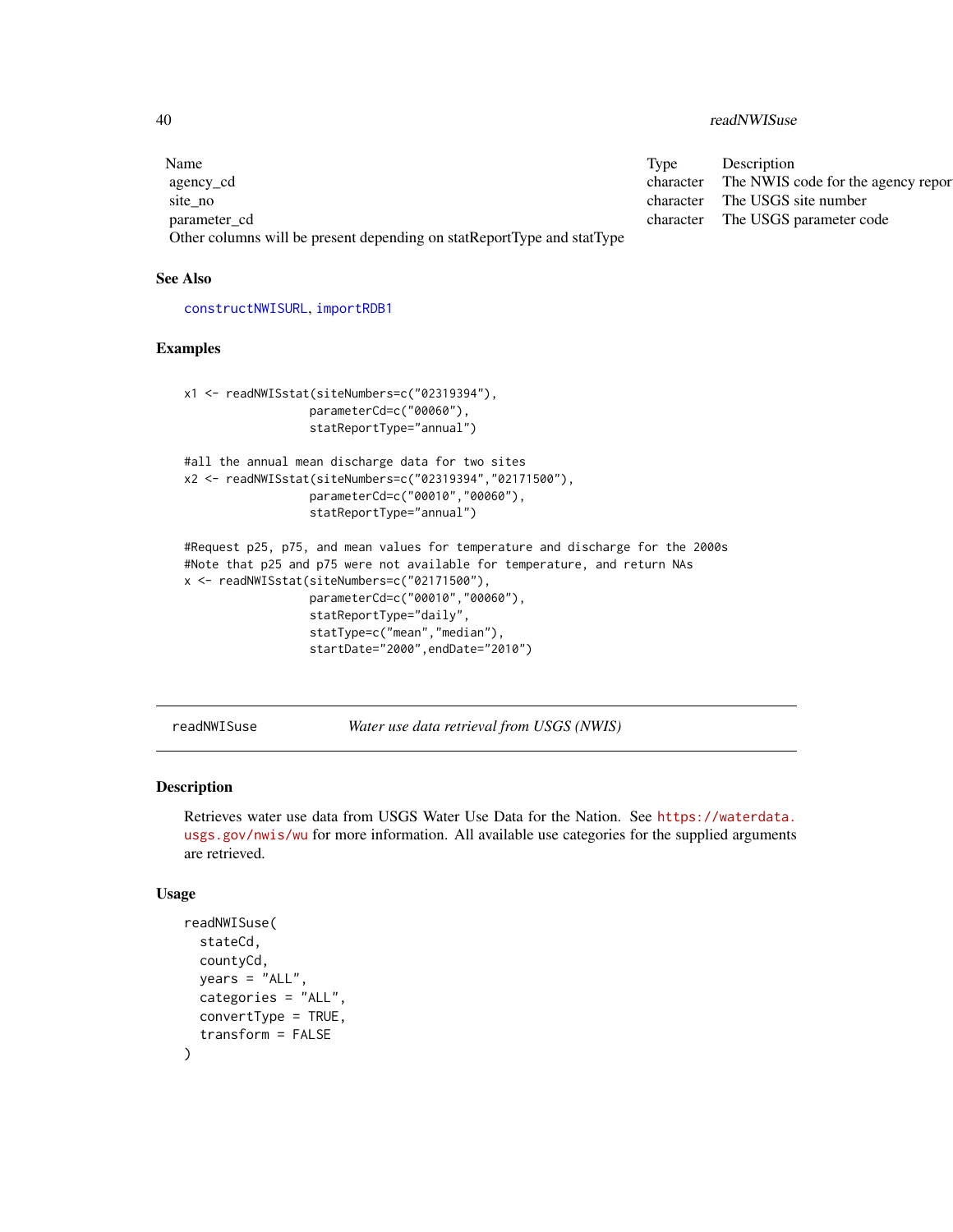#### readNWISuse 41

#### **Arguments**

| could be character (full name, abbreviation, id), or numeric (id). Only one is<br>accepted per query.                                                                                                                                                                                                       |
|-------------------------------------------------------------------------------------------------------------------------------------------------------------------------------------------------------------------------------------------------------------------------------------------------------------|
| could be character (name, with or without "County", or "ALL"), numeric (id),<br>or codeNULL, which will return state or national data depending on the stateCd<br>argument. ALL may also be supplied, which will return data for every county in<br>a state. Can be a vector of counties in the same state. |
| integer Years for data retrieval. Must be years ending in 0 or 5. Default is all<br>available years.                                                                                                                                                                                                        |
| character categories of water use. Defaults to ALL. Specific categories must be<br>supplied as two- letter abbreviations as seen in the URL when using the NWIS<br>water use web interface. Note that there are different codes for national and state<br>level data.                                       |
| logical defaults to TRUE. If TRUE, the function will convert the data to numerics<br>based on a standard algorithm. Years, months, and days (if applicable) are also<br>returned as numerics in separate columns. If convertType is false, everything is<br>returned as a character.                        |
| logical only intended for use with national data. Defaults to FALSE, with data<br>being returned as presented by the web service. If TRUE, data will be transformed<br>and returned with column names, which will reformat national data to be similar<br>to state data.                                    |
|                                                                                                                                                                                                                                                                                                             |

#### Value

A data frame with at least the year of record, and all available statistics for the given geographic parameters. County and state fields will be included as appropriate.

```
#All data for a county
allegheny <- readNWISuse(stateCd = "Pennsylvania",countyCd = "Allegheny")
#Data for an entire state for certain years
ohio <- readNWISuse(years=c(2000,2005,2010),stateCd = "OH", countyCd = NULL)
#Data for an entire state, county by county
pr <- readNWISuse(years=c(2000,2005,2010),stateCd = "PR",countyCd="ALL")
#All national-scale data, transforming data frame to named columns from named rows
national <- readNWISuse(stateCd = NULL, countyCd = NULL, transform = TRUE)
#Washington, DC data
dc <- readNWISuse(stateCd = "DC",countyCd = NULL)
#data for multiple counties, with different input formatting
paData <- readNWISuse(stateCd = "42",countyCd = c("Allegheny County", "BUTLER", 1, "031"))
#retrieving two specific categories for an entire state
```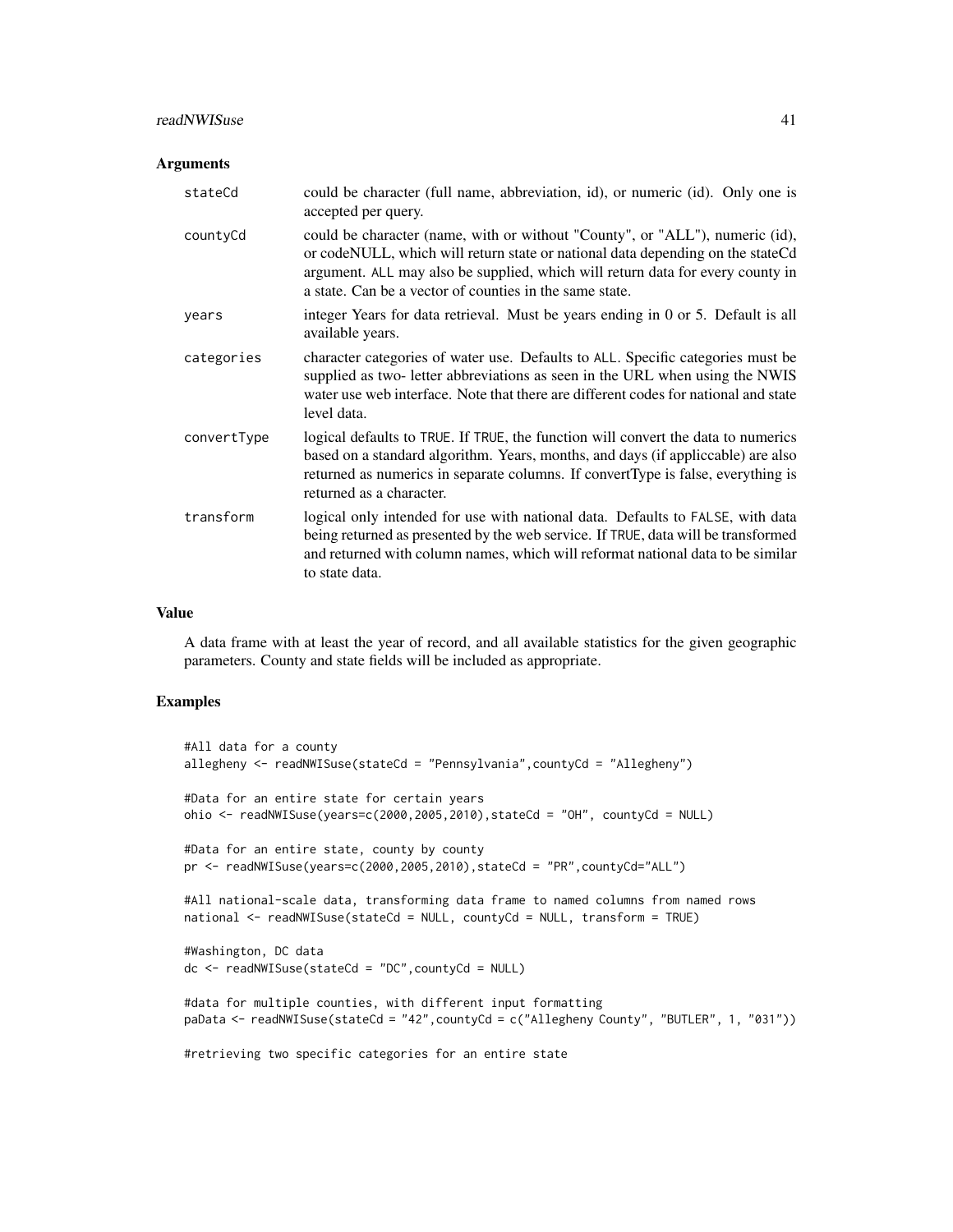```
ks <- readNWISuse(stateCd = "KS", countyCd = NULL, categories = c("IT","LI"))
```
<span id="page-41-1"></span>readNWISuv *Instantaneous value data retrieval from USGS (NWIS)*

### Description

Imports data from NWIS web service. This function gets the data from here: [https://waterservic](https://waterservices.usgs.gov/)es. [usgs.gov/](https://waterservices.usgs.gov/) A list of parameter codes can be found here: [https://nwis.waterdata.usgs.gov/](https://nwis.waterdata.usgs.gov/nwis/pmcodes/) [nwis/pmcodes/](https://nwis.waterdata.usgs.gov/nwis/pmcodes/) A list of statistic codes can be found here: [https://nwis.waterdata.usgs.gov/](https://nwis.waterdata.usgs.gov/nwis/help/?read_file=stat&format=table) [nwis/help/?read\\_file=stat&format=table](https://nwis.waterdata.usgs.gov/nwis/help/?read_file=stat&format=table). More information on the web service can be found here: <https://waterservices.usgs.gov/rest/IV-Service.html>.

### Usage

```
readNWISuv(siteNumbers, parameterCd, startDate = "", endDate = "", tz = "UTC")
```
#### Arguments

| siteNumbers | character USGS site number (or multiple sites). This is usually an 8 digit number                                                                                                                                                                                                                                                                                                                                                                                                                                                                                                              |
|-------------|------------------------------------------------------------------------------------------------------------------------------------------------------------------------------------------------------------------------------------------------------------------------------------------------------------------------------------------------------------------------------------------------------------------------------------------------------------------------------------------------------------------------------------------------------------------------------------------------|
| parameterCd | character USGS parameter code. This is usually an 5 digit number.                                                                                                                                                                                                                                                                                                                                                                                                                                                                                                                              |
| startDate   | character starting date for data retrieval in the form YYYY-MM-DD. Default<br>is "" which indicates retrieval for the earliest possible record. Simple date<br>arguments are specified in local time. See more information here: https:<br>//waterservices.usgs.gov/rest/IV-Service.html.                                                                                                                                                                                                                                                                                                      |
| endDate     | character ending date for data retrieval in the form YYYY-MM-DD. Default<br>is "" which indicates retrieval for the latest possible record. Simple date ar-<br>guments are specified in local time. See more information here: https://<br>waterservices.usgs.gov/rest/IV-Service.html.                                                                                                                                                                                                                                                                                                        |
| tz          | character to set timezone attribute of dateTime. Default is "UTC", and converts<br>the date times to UTC, properly accounting for daylight savings times based<br>on the data's provided tz_cd column. Possible values to provide are "Amer-<br>ica/New_York","America/Chicago", "America/Denver","America/Los_Angeles",<br>"America/Anchorage", as well as the following which do not use daylight sav-<br>ings time: "America/Honolulu", "America/Jamaica", "America/Managua", "America/Phoenix",<br>and "America/Metlakatla". See also 01 sonNames() for more information on<br>time zones. |

#### Value

A data frame with the following columns:

| Name    | Type | Description                                                         |
|---------|------|---------------------------------------------------------------------|
|         |      | agency_cd character The NWIS code for the agency reporting the data |
| site no |      | character The USGS site number                                      |

<span id="page-41-0"></span>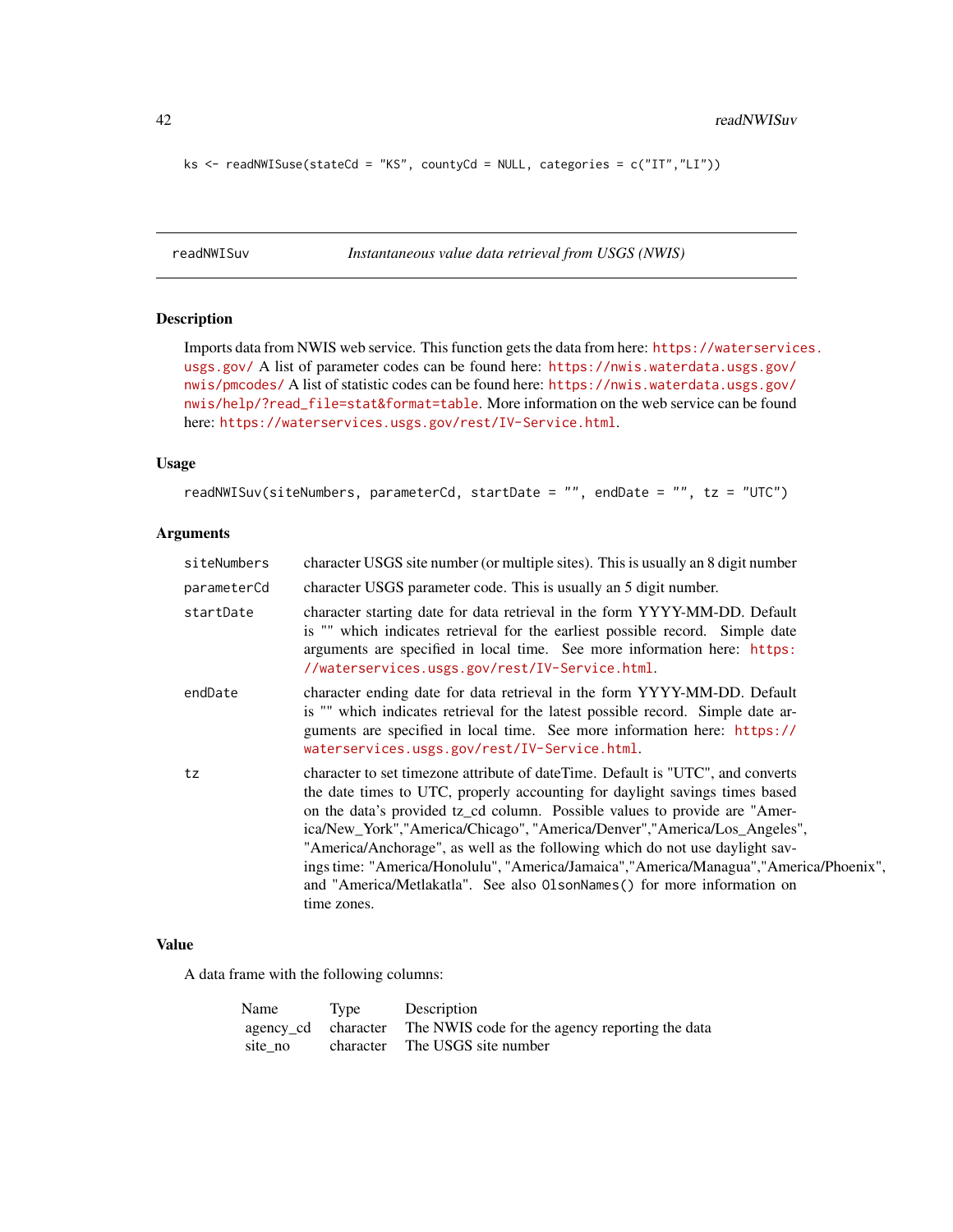<span id="page-42-0"></span>

| dateTime | POSIXct | The date and time of the value converted to UTC          |
|----------|---------|----------------------------------------------------------|
| tz cd    |         | character The time zone code for dateTime                |
| code     |         | character Any codes that qualify the corresponding value |
| value    | numeric | The numeric value for the parameter                      |

Note that code and value are repeated for the parameters requested. The names are of the form: X\_D\_P\_S, where X is literal, D is an option description of the parameter, P is the parameter code, and S is the statistic code (if applicable).

There are also several useful attributes attached to the data frame:

| Name          | Type      | Description                                                                            |
|---------------|-----------|----------------------------------------------------------------------------------------|
| url           | character | The url used to generate the data                                                      |
| siteInfo      |           | data.frame A data frame containing information on the requested sites                  |
| variableInfo  |           | data.frame A data frame containing information on the requested parameters             |
| statisticInfo |           | data.frame A data frame containing information on the requested statistics on the data |
| queryTime     | POSIXct   | The time the data was returned                                                         |

#### See Also

[renameNWISColumns](#page-49-1), [importWaterML1](#page-12-1)

```
site_id <- '05114000'
parameterCd <- '00060'
startDate <- "2014-10-10"
endDate <- "2014-10-10"
rawData <- readNWISuv(site_id,parameterCd,startDate,endDate)
rawData_today <- readNWISuv(site_id, parameterCd, Sys.Date(),Sys.Date())
timeZoneChange <- readNWISuv(c('04024430','04024000'),parameterCd,
         "2013-11-03","2013-11-03")
centralTime <- readNWISuv(site_id,parameterCd,
                           "2014-10-10T12:00", "2014-10-10T23:59",
                           tz="America/Chicago")
# Adding 'Z' to the time indicates to the web service to call the data with UTC time:
GMTdata <- readNWISuv(site_id,parameterCd,
                           "2014-10-10T00:00Z", "2014-10-10T23:59Z")
```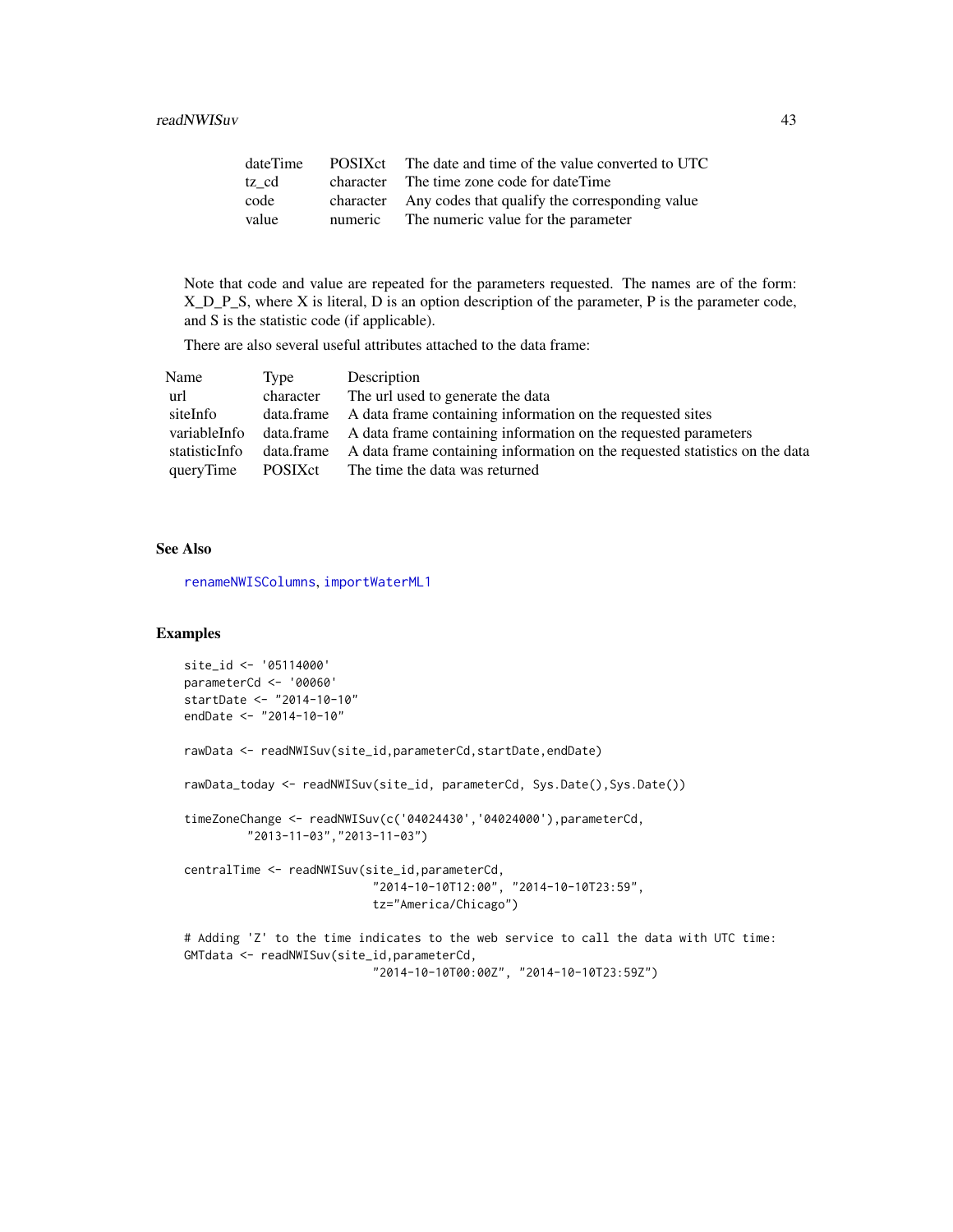<span id="page-43-1"></span><span id="page-43-0"></span>

### Description

Imports data from Water Quality Portal web service. This function gets the data from here: [https:](https://www.waterqualitydata.us) [//www.waterqualitydata.us](https://www.waterqualitydata.us). because it allows for other agencies rather than the USGS.

#### Usage

readWQPdata(..., querySummary = FALSE, tz = "UTC", ignore\_attributes = FALSE)

### Arguments

| .                 | see https://www.waterqualitydata.us/webservices_documentation for<br>a complete list of options. A list of arguments can also be supplied.                                                                                                                                                                                                                                                                                                                                                                                                                                                    |
|-------------------|-----------------------------------------------------------------------------------------------------------------------------------------------------------------------------------------------------------------------------------------------------------------------------------------------------------------------------------------------------------------------------------------------------------------------------------------------------------------------------------------------------------------------------------------------------------------------------------------------|
| querySummary      | logical to ONLY return the number of records and unique sites that will be re-<br>turned from this query. This argument is not supported via the combined list<br>from the  argument                                                                                                                                                                                                                                                                                                                                                                                                          |
| tz                | character to set timezone attribute of dateTime. Default is "UTC", and converts<br>the date times to UTC, properly accounting for daylight savings times based<br>on the data's provided tz_cd column. Possible values to provide are "Amer-<br>ica/New_York","America/Chicago", "America/Denver","America/Los_Angeles",<br>"America/Anchorage", as well as the following which do not use daylight sav-<br>ings time: "America/Honolulu", "America/Jamaica", "America/Managua", "America/Phoenix",<br>and "America/Metlakatla". See also 01sonNames() for more information on<br>time zones. |
| ignore_attributes |                                                                                                                                                                                                                                                                                                                                                                                                                                                                                                                                                                                               |
|                   | logical to choose to ignore fetching site and parameter attributes. Default is<br>FALSE.                                                                                                                                                                                                                                                                                                                                                                                                                                                                                                      |

#### Value

A data frame with at least the following columns:

| Name                           | Type      | Description                                                |
|--------------------------------|-----------|------------------------------------------------------------|
| OrganizationIdentifier         | character | A designator used to uniquely identify a unique busines    |
| OrganizationFormalName         | character | The legal designator (i.e. formal name) of an organizati   |
| ActivityIdentifier             | character | Designator that uniquely identifies an activity within are |
| ActivityTypeCode               | character | The text describing the type of activity.                  |
| ActivityMediaName              | character | Name or code indicating the environmental medium wl        |
| ActivityMediaSubdivisionName   | character | Name or code indicating the environmental matrix as a      |
| ActivityStartDate              | character | The calendar date on which the field activity is started.  |
| ActivityStartTime.Time         | character | The time of day that is reported when the field activity   |
| ActivityStartTime.TimeZoneCode | character | The time zone for which the time of day is reported. A     |
| ActivityEndDate                | character | The calendar date when the field activity is completed.    |
| Activity EndTime. Time         | character | The time of day that is reported when the field activity   |
|                                |           |                                                            |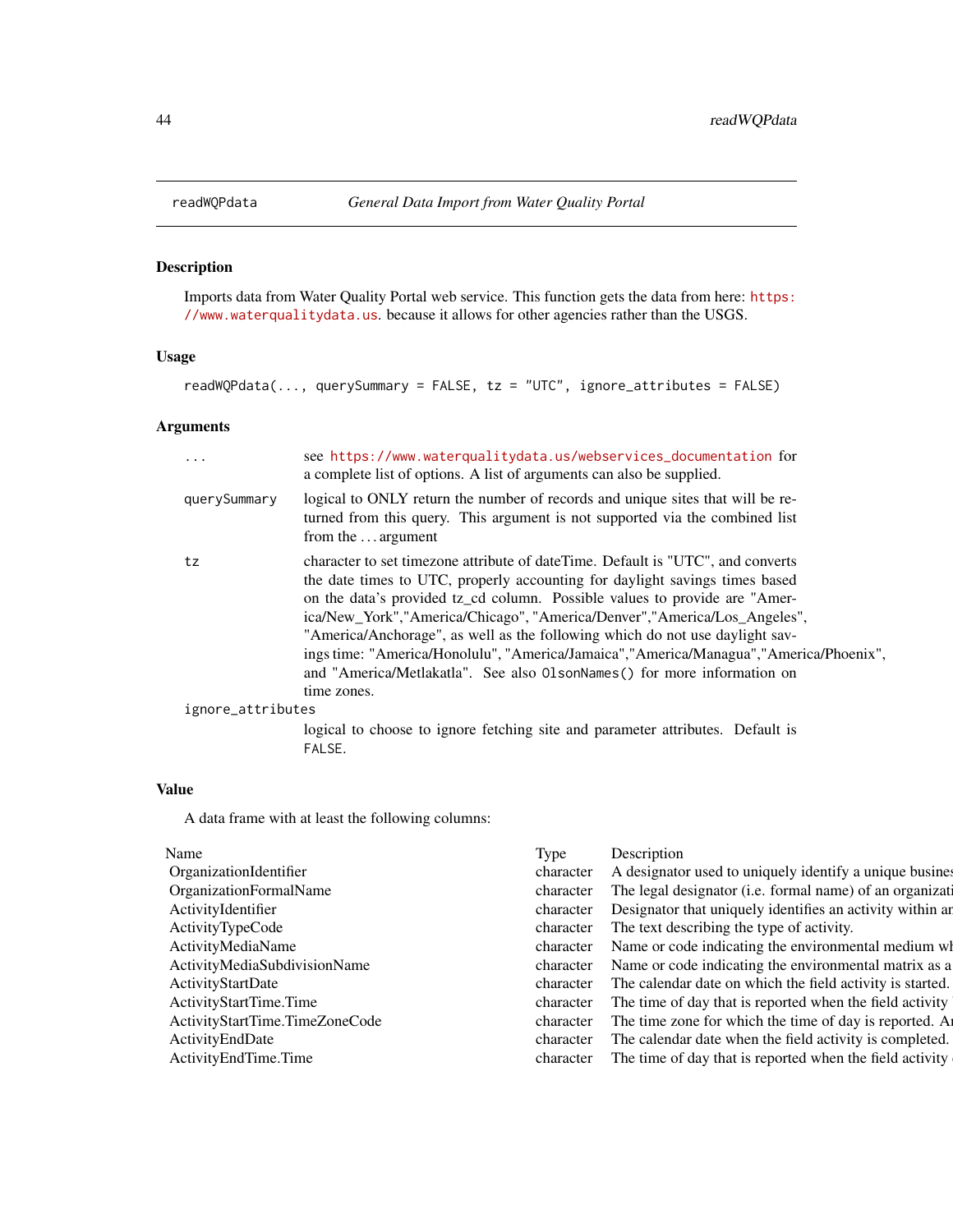#### readWQPdata 45

ActivityCommentText character General comments concerning the activity. ResultDetectionConditionText character The textual descriptor of a result. LaboratoryName character The name of Lab responsible for the result. AnalysisStartDate character The calendar date on which the analysis began.

ActivityEndTime.TimeZoneCode character The time zone for which the time of day is reported. A ActivityDepthHeightMeasure.MeasureValue character A measurement of the vertical location (measured from ActivityDepthHeightMeasure.MeasureUnitCode character The code that represents the unit for measuring the item. ActivityDepthAltitudeReferencePointText character The reference used to indicate the datum or reference used to ActivityTopDepthHeightMeasure.MeasureValue character A measurement of the upper vertical location of a verti-ActivityTopDepthHeightMeasure.MeasureUnitCode character The code that represents the unit for measuring the iten. ActivityBottomDepthHeightMeasure.MeasureValue character A measurement of the lower vertical location of a verti ActivityBottomDepthHeightMeasure.MeasureUnitCode character The code that represents the unit for measuring the item. ProjectIdentifier character A designator used to uniquely identify a data collection projectIdentifier ActivityConductingOrganizationText character A name of the Organization conducting an activity. MonitoringLocationIdentifier character A designator used to describe the unique name, number, the monocleanism character A designator used to describe the unique name, number SampleAquifer \* entertainment character A code that designates the aquifer associated with groundwater samples. HydrologicCondition \* character Hydrologic condition is the hydrologic condition that is HydrologicEvent \* character A hydrologic event that is represented by the sample collected (i.e. - storm, drought, snowmelt). SampleCollectionMethod.MethodIdentifier character The identification number or code assigned by the method publisher. SampleCollectionMethod.MethodIdentifierContext character Identifies the source or data system that created or defined the identifier. SampleCollectionMethod.MethodName character The title that appears on the method from the method publisher. SampleCollectionEquipmentName character The name for the equipment used in collecting the sam CharacteristicName character The object, property, or substance which is evaluated or enumerated measurement, a direct field observation, a direct field observation, or substance which is evaluated or by laboratory analysi ResultSampleFractionText character The text name of the portion of the sample associated v ResultMeasureValue numeric The reportable measure of the result for the chemical, microbiological or other characteristic being analyzed. Measure value is given in the units stored in ResultMeasure. MeasureQualifierCode character A code used to identify any qualifying issues that affect the results. ResultMeasure.MeasureUnitCode character The code that represents the unit for measuring the item. ResultStatusIdentifier character Indicates the acceptability of the result with respect to Q StatisticalBaseCode character The code for the method used to calculate derived results. ResultValueTypeName character A name that qualifies the process which was used in the result value TypeName ResultWeightBasisText character The name that represents the form of the sample or portion of the sample or por ResultTimeBasisText character The period of time (in days) over which a measurement was made. For example, BOD. ResultTemperatureBasisText character The name that represents the controlled temperature at  $\Gamma$ ResultParticleSizeBasisText character User defined free text describing the particle size class PrecisionValue character A measure of mutual agreement among individual mea ResultCommentText character Free text with general comments concerning the result. USGSPCode \* character 5-digit number used in the US Geological Survey computerized data system (NWIS), to uniquely information System (NWIS), to uniquely identify a specific constraint. The US Geological Survey computerize ResultDepthHeightMeasure.MeasureValue + character A measurement of the vertical location (measured from a reference point) and reference points. ResultDepthHeightMeasure.MeasureUnitCode + character The code that represents the unit for measuring the item. ResultDepthAltitudeReferencePointText + character The reference used to indicate the datum or reference used to SubjectTaxonomicName character The name of the organism from which a tissue sample SampleTissueAnatomyName \* character The name of the anatomy from which a tissue sample v ResultAnalyticalMethod.MethodIdentifier character The identification number or code assigned by the method publisher. ResultAnalyticalMethod.MethodIdentifierContext character Identifies the source or data system that created or defined the identifier. ResultAnalyticalMethod.MethodName character The title that appears on the method from the method publisher. MethodDescriptionText \* character A brief summary that provides general information about the method. ResultLaboratoryCommentText character Remarks which further describe the laboratory procedures which produced the result. DetectionQuantitationLimitTypeName character Text describing the type of detection or quantitation level used in the analysis of a characteristic.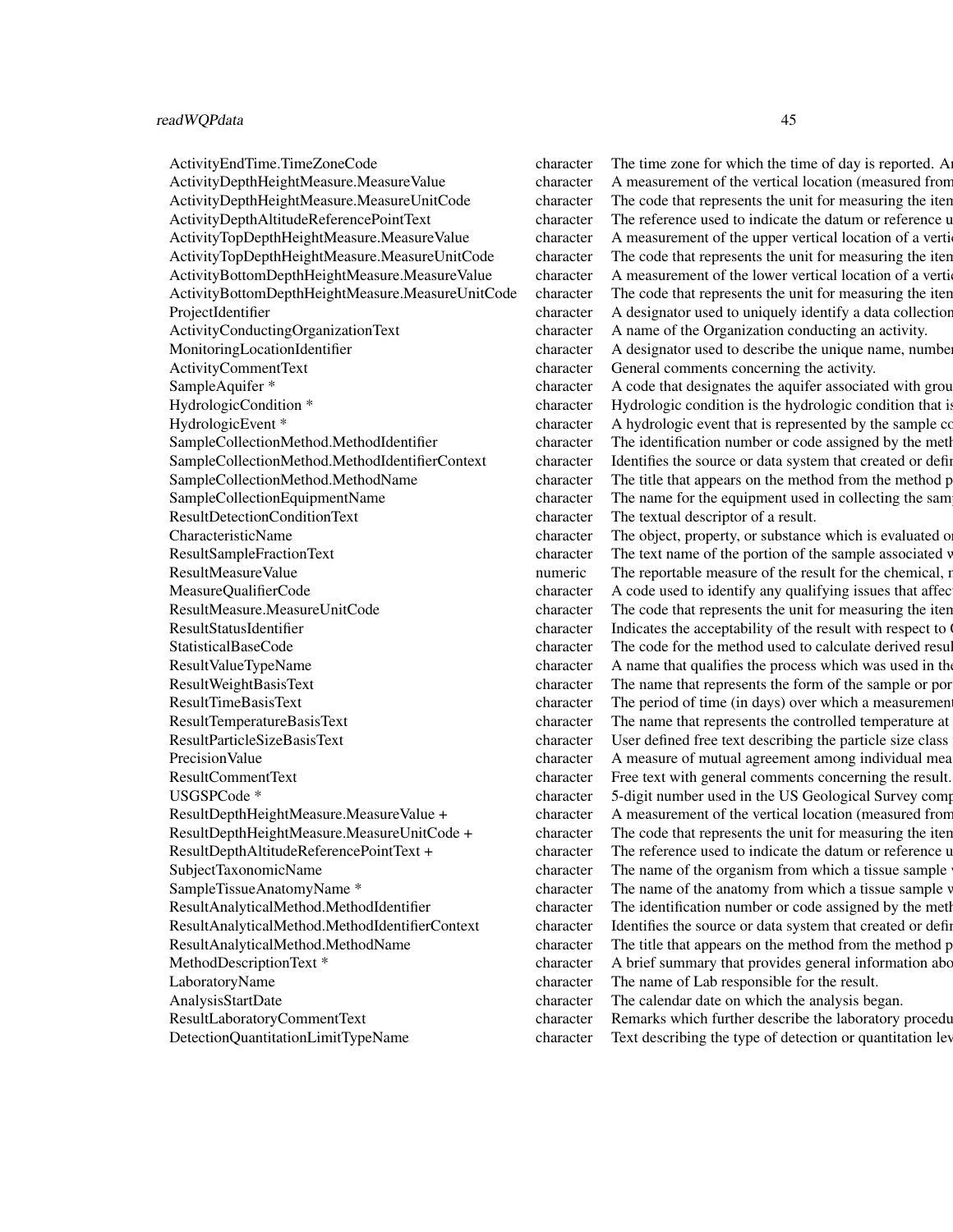### 46 readWQPdata

| DetectionQuantitationLimitMeasure.MeasureValue    | numeric Constituent concentration that, when processed through     |
|---------------------------------------------------|--------------------------------------------------------------------|
| DetectionQuantitationLimitMeasure.MeasureUnitCode | character The code that represents the unit for measuring the iten |
| PreparationStartDate                              | character The calendar date when the preparation/extraction of the |
| <b>ActivityStartDateTime</b>                      | POSIX ct Activity start date and time converted to POSIX ct UTC    |
| ActivityEndDateTime                               | POSIX ct Activity end date and time converted to POSIX ct UTC.     |
|                                                   |                                                                    |

 $* =$  elements only in NWIS  $+ =$  elements only in STORET

There are also several useful attributes attached to the data frame:

| Name         | Type      | Description                                                                |
|--------------|-----------|----------------------------------------------------------------------------|
| url          | character | The url used to generate the data                                          |
| siteInfo     |           | data frame A data frame containing information on the requested sites      |
| variableInfo |           | data frame A data frame containing information on the requested parameters |
| queryTime    | POSIXct   | The time the data was returned                                             |

```
nameToUse <- "pH"
pHData <- readWQPdata(siteid="USGS-04024315",characteristicName=nameToUse)
pHData_summary <- readWQPdata(bBox=c(-90.10,42.67,-88.64,43.35),
     characteristicName=nameToUse, querySummary=TRUE)
startDate <- as.Date("2013-01-01")
nutrientDaneCounty <- readWQPdata(countycode="US:55:025",startDate=startDate,
                       characteristicType="Nutrient")
secchi.names = c("Depth, Secchi disk depth",
                 "Depth, Secchi disk depth (choice list)",
                 "Secchi Reading Condition (choice list)",
                 "Water transparency, Secchi disc")
args <- list('startDateLo' = startDate,
             'startDateHi' = "2013-12-31",
              statecode="WI",
             characteristicName=secchi.names)
wqp.data <- readWQPdata(args)
args_2 <- list('startDateLo' = startDate,
             'startDateHi' = "2013-12-31",
             statecode="WI",
             characteristicName=secchi.names,
             querySummary=TRUE)
wqp.summary <- readWQPdata(args_2)
arg_3 <- list('startDateLo' = startDate,
             'startDateHi' = "2013-12-31")
arg_4 <- list(statecode="WI",
             characteristicName=secchi.names)
wqp.summary <- readWQPdata(arg_3, arg_4, querySummary=TRUE)
```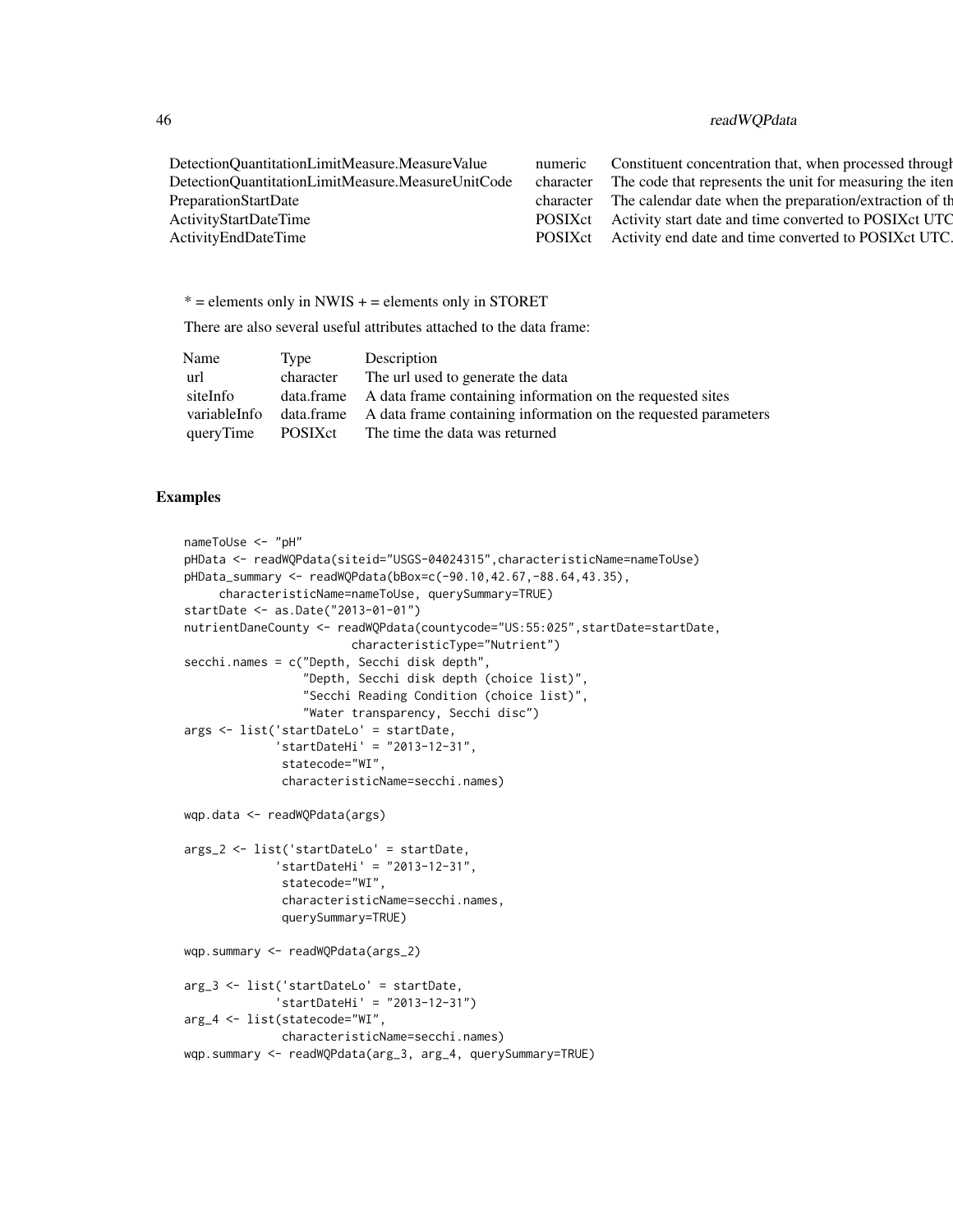```
wqp.summary_WI <- readWQPdata(arg_3, statecode="WI",
                              characteristicName=secchi.names,
                              querySummary=TRUE)
# querying by county
dailyLexingtonVA <- readWQPdata(statecode = "Virginia",
                                countycode="Lexington",
                                parameterCd = "00010")
```
<span id="page-46-1"></span>readWQPqw *Raw Data Import for Water Quality Portal*

#### Description

Imports data from the Water Quality Portal. This function gets the data from here: [https://](https://www.waterqualitydata.us) [www.waterqualitydata.us](https://www.waterqualitydata.us). There are four required input arguments: siteNumbers, parameterCd, startDate, and endDate. parameterCd can either be a USGS 5-digit code, or a characteristic name. The sites can be either USGS, or other Water Quality Portal offered sites. It is required to use the 'full' site name, such as 'USGS-01234567'.

### Usage

```
readWQPqw(
  siteNumbers,
  parameterCd,
  startDate = ",
  endDate = ",
  tz = "UTC",querySummary = FALSE
)
```
### Arguments

| siteNumbers | character site number. This needs to include the full agency code prefix.                                                                                                                             |
|-------------|-------------------------------------------------------------------------------------------------------------------------------------------------------------------------------------------------------|
| parameterCd | vector of USGS 5-digit parameter code or characteristicNames. Leaving this<br>blank will return all of the measured values during the specified time period.                                          |
| startDate   | character starting date for data retrieval in the form YYYY-MM-DD. Default is<br>"" which indicates retrieval for the earliest possible record. Date arguments are<br>always specified in local time. |
| endDate     | character ending date for data retrieval in the form YYYY-MM-DD. Default is<br>"" which indicates retrieval for the latest possible record. Date arguments are<br>always specified in local time.     |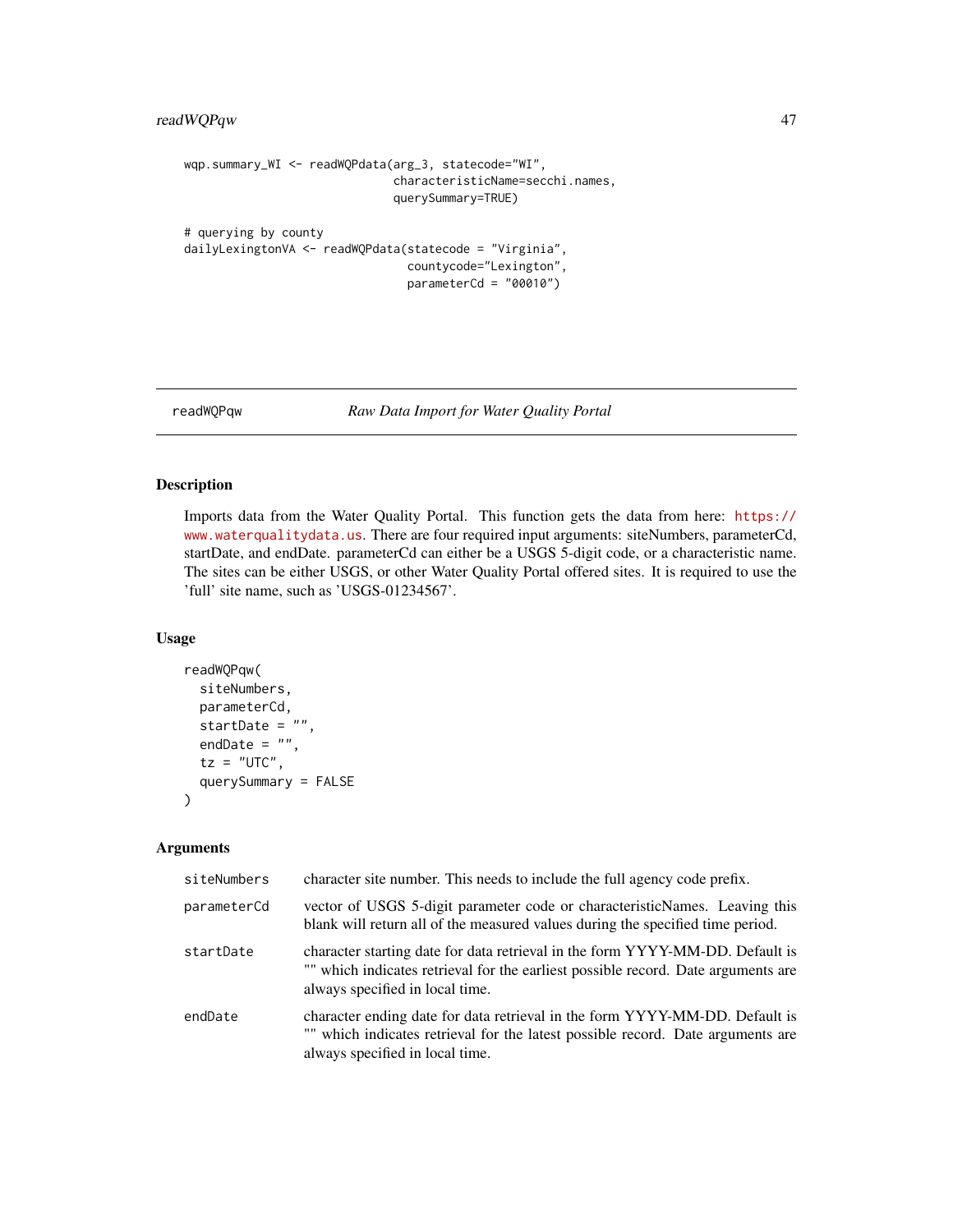| tz           | character to set timezone attribute of dateTime. Default is "UTC", and converts                 |
|--------------|-------------------------------------------------------------------------------------------------|
|              | the date times to UTC, properly accounting for daylight savings times based                     |
|              | on the data's provided tz_cd column. Possible values to provide are "Amer-                      |
|              | ica/New_York","America/Chicago", "America/Denver","America/Los_Angeles",                        |
|              | "America/Anchorage", as well as the following which do not use daylight sav-                    |
|              | ings time: "America/Honolulu", "America/Jamaica", "America/Managua", "America/Phoenix",         |
|              | and "America/Metlakatla". See also 01 sonNames () for more information on                       |
|              | time zones.                                                                                     |
| querySummary | logical to look at number of records and unique sites that will be returned from<br>this query. |

#### Value

A data frame with at least the following columns:

| OrganizationIdentifier                           | character | A designator used to uniquely identify a unique busine     |
|--------------------------------------------------|-----------|------------------------------------------------------------|
| OrganizationFormalName                           | character | The legal designator (i.e. formal name) of an organizat    |
| ActivityIdentifier                               | character | Designator that uniquely identifies an activity within an  |
| ActivityTypeCode                                 | character | The text describing the type of activity.                  |
| ActivityMediaName                                | character | Name or code indicating the environmental medium w         |
| ActivityMediaSubdivisionName                     | character | Name or code indicating the environmental matrix as a      |
| <b>ActivityStartDate</b>                         | character | The calendar date on which the field activity is started.  |
| ActivityStartTime.Time                           | character | The time of day that is reported when the field activity   |
| ActivityStartTime.TimeZoneCode                   | character | The time zone for which the time of day is reported. A     |
| ActivityEndDate                                  | character | The calendar date when the field activity is completed.    |
| ActivityEndTime.Time                             | character | The time of day that is reported when the field activity   |
| ActivityEndTime.TimeZoneCode                     | character | The time zone for which the time of day is reported. A     |
| ActivityDepthHeightMeasure.MeasureValue          | character | A measurement of the vertical location (measured fron      |
| ActivityDepthHeightMeasure.MeasureUnitCode       | character | The code that represents the unit for measuring the iter   |
| ActivityDepthAltitudeReferencePointText          | character | The reference used to indicate the datum or reference u    |
| ActivityTopDepthHeightMeasure.MeasureValue       | character | A measurement of the upper vertical location of a verti    |
| ActivityTopDepthHeightMeasure.MeasureUnitCode    | character | The code that represents the unit for measuring the iter   |
| ActivityBottomDepthHeightMeasure.MeasureValue    | character | A measurement of the lower vertical location of a verti    |
| ActivityBottomDepthHeightMeasure.MeasureUnitCode | character | The code that represents the unit for measuring the iter   |
| ProjectIdentifier                                | character | A designator used to uniquely identify a data collection   |
| ActivityConductingOrganizationText               | character | A name of the Organization conducting an activity.         |
| MonitoringLocationIdentifier                     | character | A designator used to describe the unique name, numbe       |
| <b>ActivityCommentText</b>                       | character | General comments concerning the activity.                  |
| SampleAquifer *                                  | character | A code that designates the aquifer associated with grou    |
| HydrologicCondition *                            | character | Hydrologic condition is the hydrologic condition that i    |
| HydrologicEvent*                                 | character | A hydrologic event that is represented by the sample co    |
| SampleCollectionMethod.MethodIdentifier          | character | The identification number or code assigned by the met      |
| SampleCollectionMethod.MethodIdentifierContext   | character | Identifies the source or data system that created or defi- |
| SampleCollectionMethod.MethodName                | character | The title that appears on the method from the method p     |
| SampleCollectionEquipmentName                    | character | The name for the equipment used in collecting the sam      |
| ResultDetectionConditionText                     | character | The textual descriptor of a result.                        |
| CharacteristicName                               | character | The object, property, or substance which is evaluated o    |
| <b>ResultSampleFractionText</b>                  | character | The text name of the portion of the sample associated v    |

#### Type Description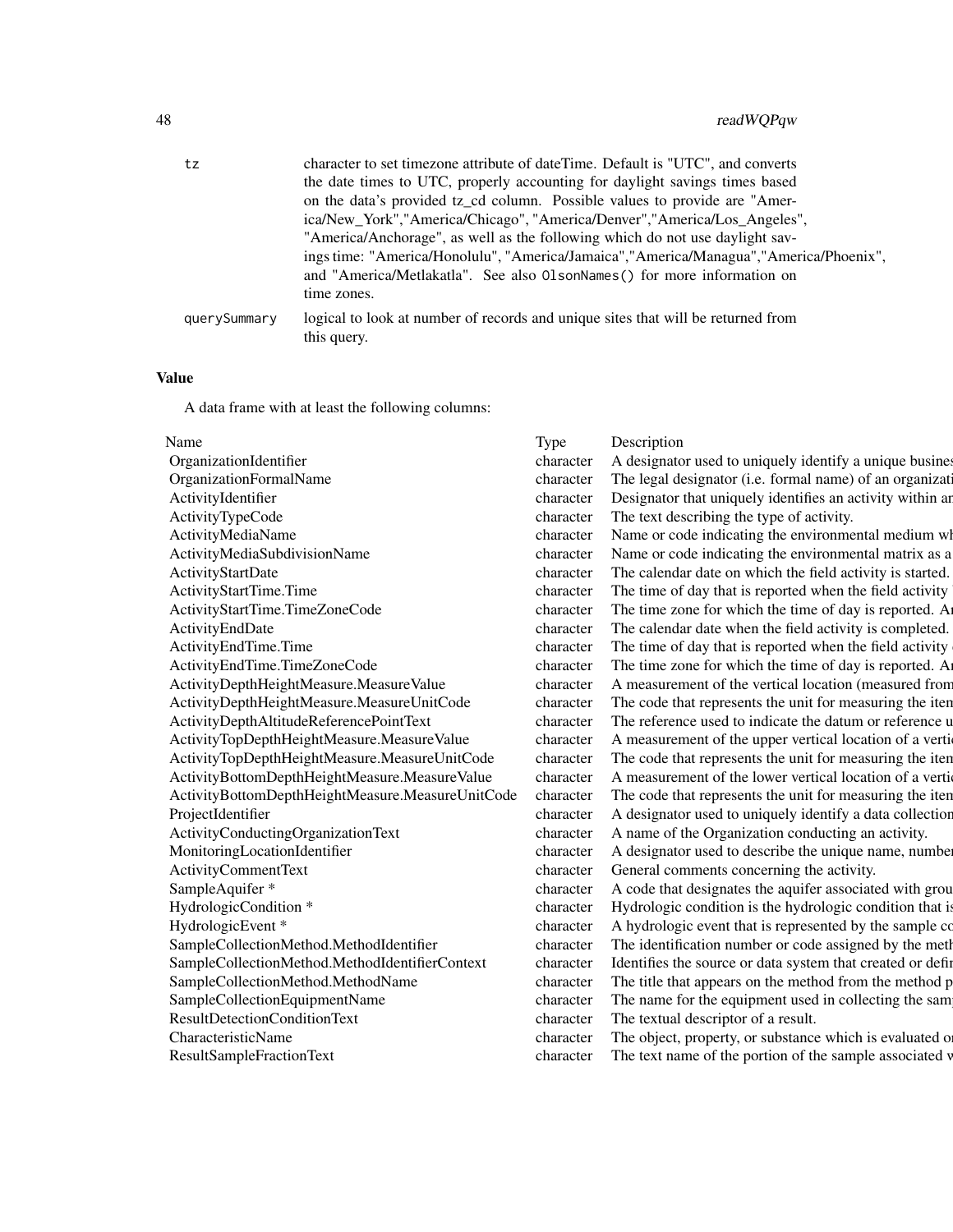<span id="page-48-0"></span>

| ResultMeasureValue                                | numeric   | The reportable measure of the result for the chemical, r   |
|---------------------------------------------------|-----------|------------------------------------------------------------|
| MeasureQualifierCode                              | character | code used to identify any qualifying issues that affec     |
| ResultMeasure.MeasureUnitCode                     | character | The code that represents the unit for measuring the iten   |
| ResultStatusIdentifier                            | character | Indicates the acceptability of the result with respect to  |
| <b>StatisticalBaseCode</b>                        | character | The code for the method used to calculate derived resul    |
| ResultValueTypeName                               | character | name that qualifies the process which was used in the      |
| <b>ResultWeightBasisText</b>                      | character | The name that represents the form of the sample or por     |
| ResultTimeBasisText                               | character | The period of time (in days) over which a measurement      |
| ResultTemperatureBasisText                        | character | The name that represents the controlled temperature at     |
| ResultParticleSizeBasisText                       | character | User defined free text describing the particle size class  |
| <b>PrecisionValue</b>                             | character | measure of mutual agreement among individual mea           |
| ResultCommentText                                 | character | Free text with general comments concerning the result.     |
| USGSPCode*                                        | character | 5-digit number used in the US Geological Survey comp       |
| ResultDepthHeightMeasure.MeasureValue +           | character | measurement of the vertical location (measured from        |
| ResultDepthHeightMeasure.MeasureUnitCode +        | character | The code that represents the unit for measuring the iten   |
| ResultDepthAltitudeReferencePointText+            | character | The reference used to indicate the datum or reference u    |
| SubjectTaxonomicName                              | character | The name of the organism from which a tissue sample        |
| SampleTissueAnatomyName *                         | character | The name of the anatomy from which a tissue sample v       |
| ResultAnalyticalMethod.MethodIdentifier           | character | The identification number or code assigned by the meth     |
| ResultAnalyticalMethod.MethodIdentifierContext    | character | Identifies the source or data system that created or defin |
| ResultAnalyticalMethod/MethodName                 | character | The title that appears on the method from the method p     |
| MethodDescriptionText*                            | character | If orief summary that provides general information abo     |
| LaboratoryName                                    | character | The name of Lab responsible for the result.                |
| AnalysisStartDate                                 | character | The calendar date on which the analysis began.             |
| ResultLaboratoryCommentText                       | character | Remarks which further describe the laboratory procedu      |
| DetectionQuantitationLimitTypeName                | character | Text describing the type of detection or quantitation lev  |
| DetectionQuantitationLimitMeasure.MeasureValue    | numeric   | Constituent concentration that, when processed through     |
| DetectionQuantitationLimitMeasure.MeasureUnitCode | character | The code that represents the unit for measuring the iten   |
| PreparationStartDate                              | character | The calendar date when the preparation/extraction of the   |
| <b>ActivityStartDateTime</b>                      | POSIXct   | Activity start date and time converted to POSIXct UTC      |
| ActivityEndDateTime                               | POSIXct   | Activity end date and time converted to POSIXct UTC.       |
|                                                   |           |                                                            |

\* = elements only in NWIS + = elements only in STORET

There are also several useful attributes attached to the data frame:

| Name         | Type            | Description                                                                |
|--------------|-----------------|----------------------------------------------------------------------------|
| url          | character       | The url used to generate the data                                          |
| siteInfo     |                 | data.frame A data frame containing information on the requested sites      |
| variableInfo |                 | data frame A data frame containing information on the requested parameters |
| queryTime    | <b>POSIX</b> ct | The time the data was returned                                             |

### See Also

[readWQPdata](#page-43-1), [whatWQPsites](#page-56-1), [readNWISqw](#page-32-1), and [importWQP](#page-16-1)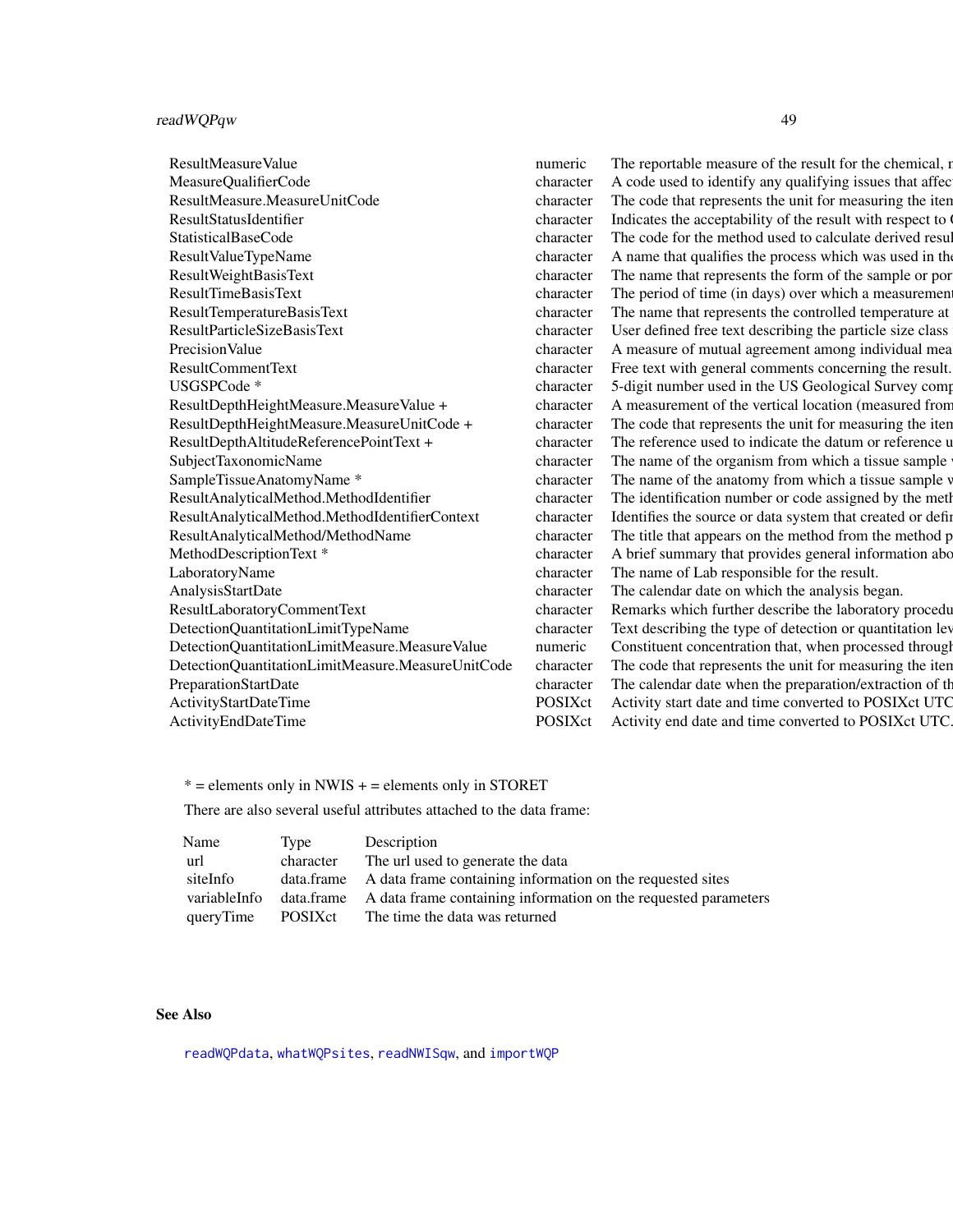### Examples

```
rawPcode <- readWQPqw('USGS-01594440','01075', '', '')
rawCharacteristicName <- readWQPqw('WIDNR_WQX-10032762','Specific conductance', '', '')
rawPHsites <- readWQPqw(c('USGS-05406450', 'USGS-05427949','WIDNR_WQX-133040'), 'pH','','')
nwisEx <- readWQPqw('USGS-04024000',c('34247','30234','32104','34220'),'','2012-12-20')
nwisEx.summary <- readWQPqw('USGS-04024000',c('34247','30234','32104','34220'),
    '','2012-12-20', querySummary=TRUE)
```
<span id="page-49-1"></span>renameNWISColumns *renameColumns*

#### Description

Rename columns coming back from NWIS data retrievals. Daily and unit value columns have names derived from their data descriptor, parameter, and statistic codes. This function reads information from the header and the arguments in the call to to rename those columns.

#### Usage

```
renameNWISColumns(
  rawData,
 p00010 = "Wtemp",
 p00045 = "Precip",
 p00060 = "Flow",
 p00065 = "GH",
 p00095 = "SpecCond",
 p00300 = "DO",
 p00400 = "pH",
 p62611 = "GWL",p63680 = "Turb",
 p72019 = "WLBLS",
  ...
)
```
### Arguments

| rawData | the daily- or unit-values datset retrieved from NWISweb. |
|---------|----------------------------------------------------------|
| p00010  | the base name for parameter code 00010.                  |
| p00045  | the base name for parameter code 00045.                  |
| p00060  | the base name for parameter code 00060.                  |
| p00065  | the base name for parameter code 00065.                  |
| p00095  | the base name for parameter code 00095.                  |
| p00300  | the base name for parameter code 00300.                  |

<span id="page-49-0"></span>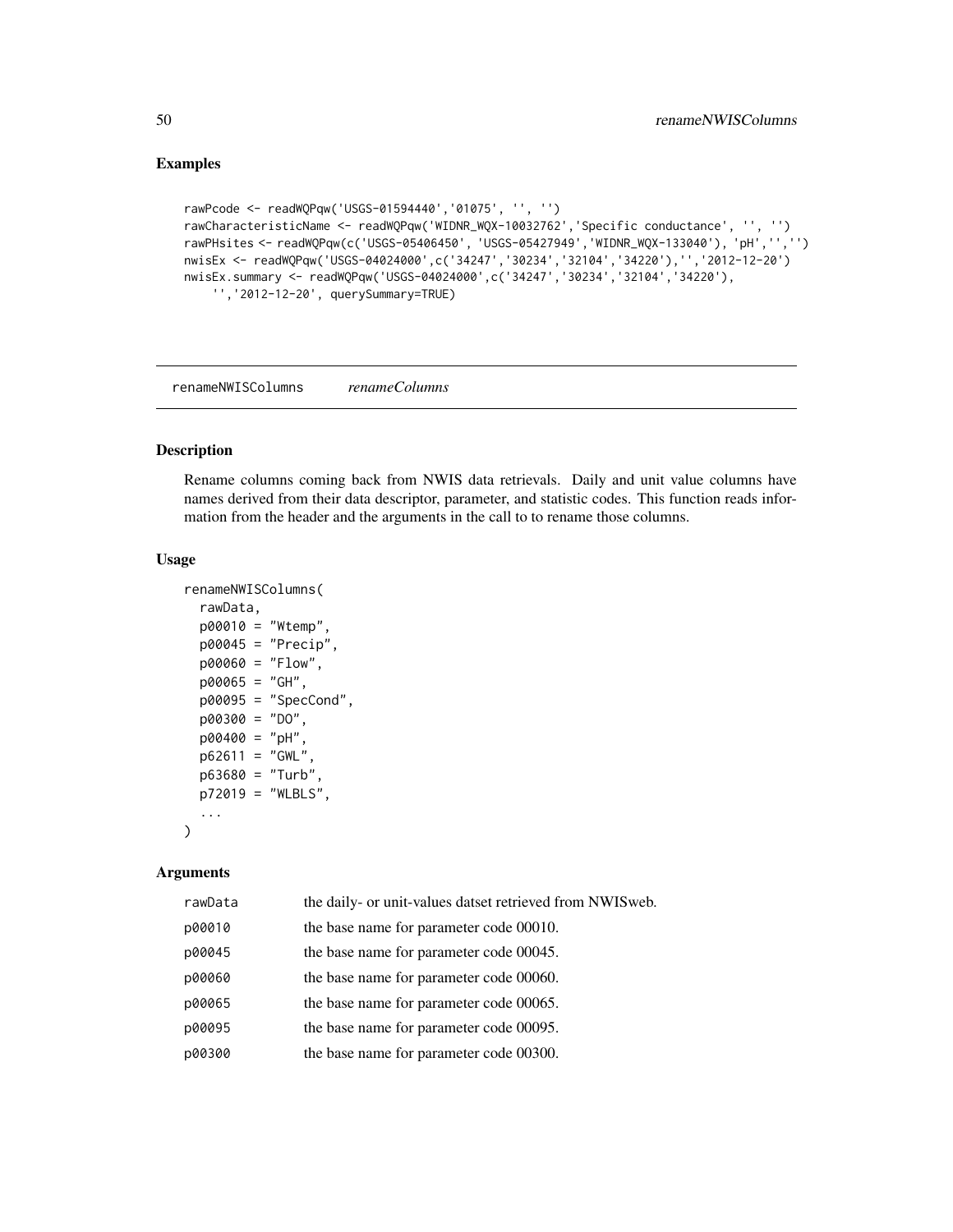<span id="page-50-0"></span>

| p00400   | the base name for parameter code 00400.                                                                                                         |
|----------|-------------------------------------------------------------------------------------------------------------------------------------------------|
| p62611   | the base name for parameter code 62611.                                                                                                         |
| p63680   | the base name for parameter code 63680.                                                                                                         |
| p72019   | the base name for parameter code 72019.                                                                                                         |
| $\ddots$ | named arguments for the base name for any other parameter code. The form of<br>the name must be like pXXXXX, where XXXXX is the parameter code. |

#### Value

A dataset like data with selected columns renamed.

### Note

The following statistics codes are converted by renameNWISColumns.

- 00000 Instantaneous Value, suffix: Inst
- 00001 Maximum value, suffix: Max
- 00002 Minimum value, suffix: Min
- 00003 Mean value, no suffix
- 00006 Sum of values, suffix: Sum
- 00007 Modal value, suffix: Mode
- 00008 Median value, suffix: Median
- 00012 Equivalent mean value, suffix: EqMean
- 00021 Tidal high-high value, suffix: HiHiTide
- 00022 Tidal low-high value, suffix: LoHiTide
- 00023 Tidal high-low value, suffix: HiLoTide
- 00024 Tidal low-low value, suffix: LoLoTide

#### See Also

[readNWISdv](#page-23-1), [readNWISuv](#page-41-1)

```
siteWithTwo <- '01480015'
startDate <- "2012-09-01"
endDate <- "2012-10-01"
```

```
twoResults <- readNWISdv(siteWithTwo, "00060",startDate,endDate)
names(twoResults)
renamedCols <- renameNWISColumns(twoResults)
names(renamedCols)
#Custom names:
newNames <- renameNWISColumns(twoResults, p00060="Discharge")
names(newNames)
```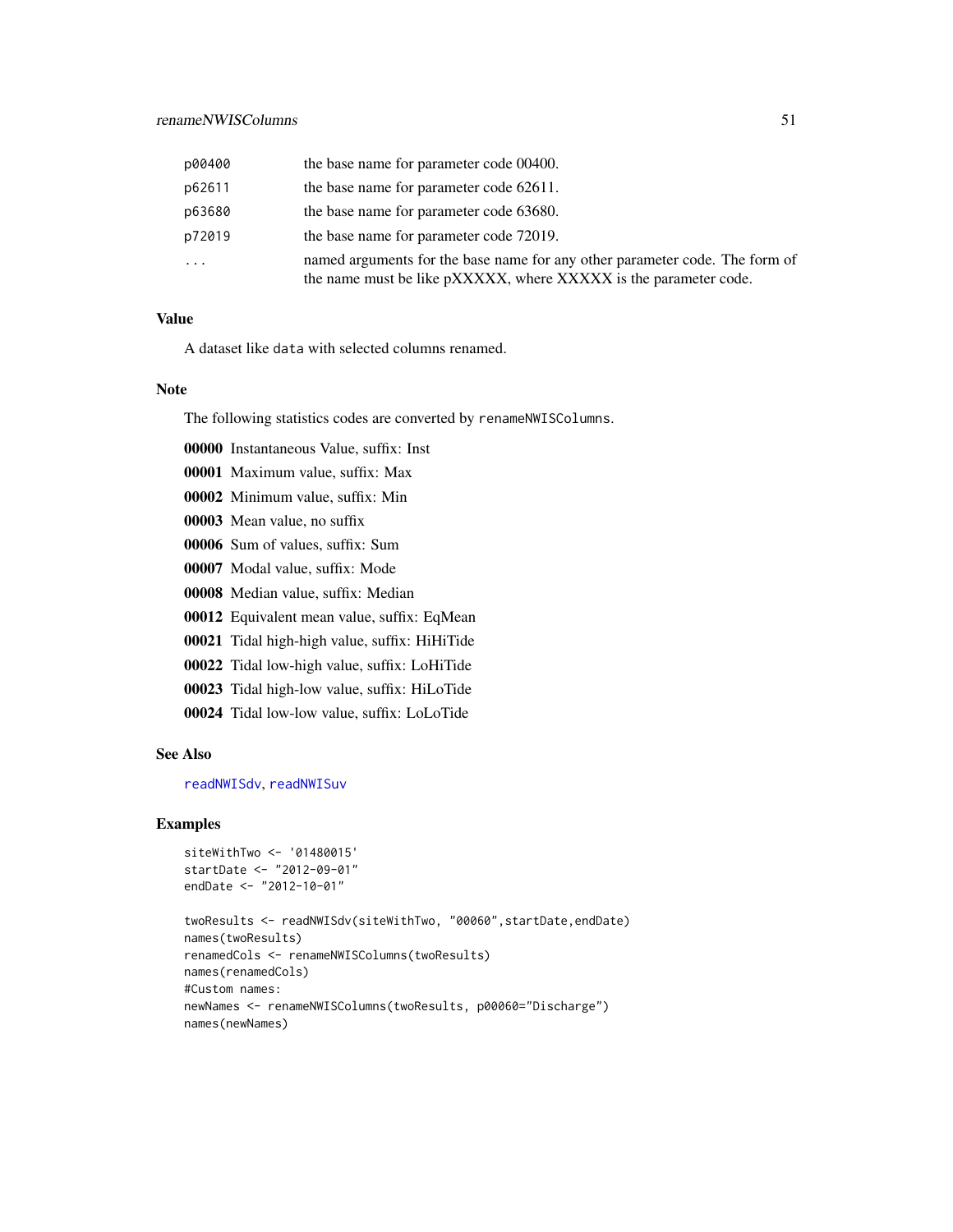<span id="page-51-0"></span>

### Description

access Indicate which dataRetrieval access code you want to use options: c('public','internal')

#### Usage

```
setAccess(access = "public")
```
### Arguments

access code for data access. Options are: "public","internal","cooperator", or "USGS".

- "internal" represents Access=3 ...for a single water science center
- "USGS" represents Access=2 ...for all water science centers
- "cooperator" represents Access=1
- "public" represents Access=0, public access

### Author(s)

Luke Winslow, Jordan S Read

### Examples

```
setAccess('internal')
setAccess('public')
```
stateCd *US State Code Lookup Table*

### Description

Data pulled from <https://www2.census.gov/geo/docs/reference/state.txt> on April 1, 2015.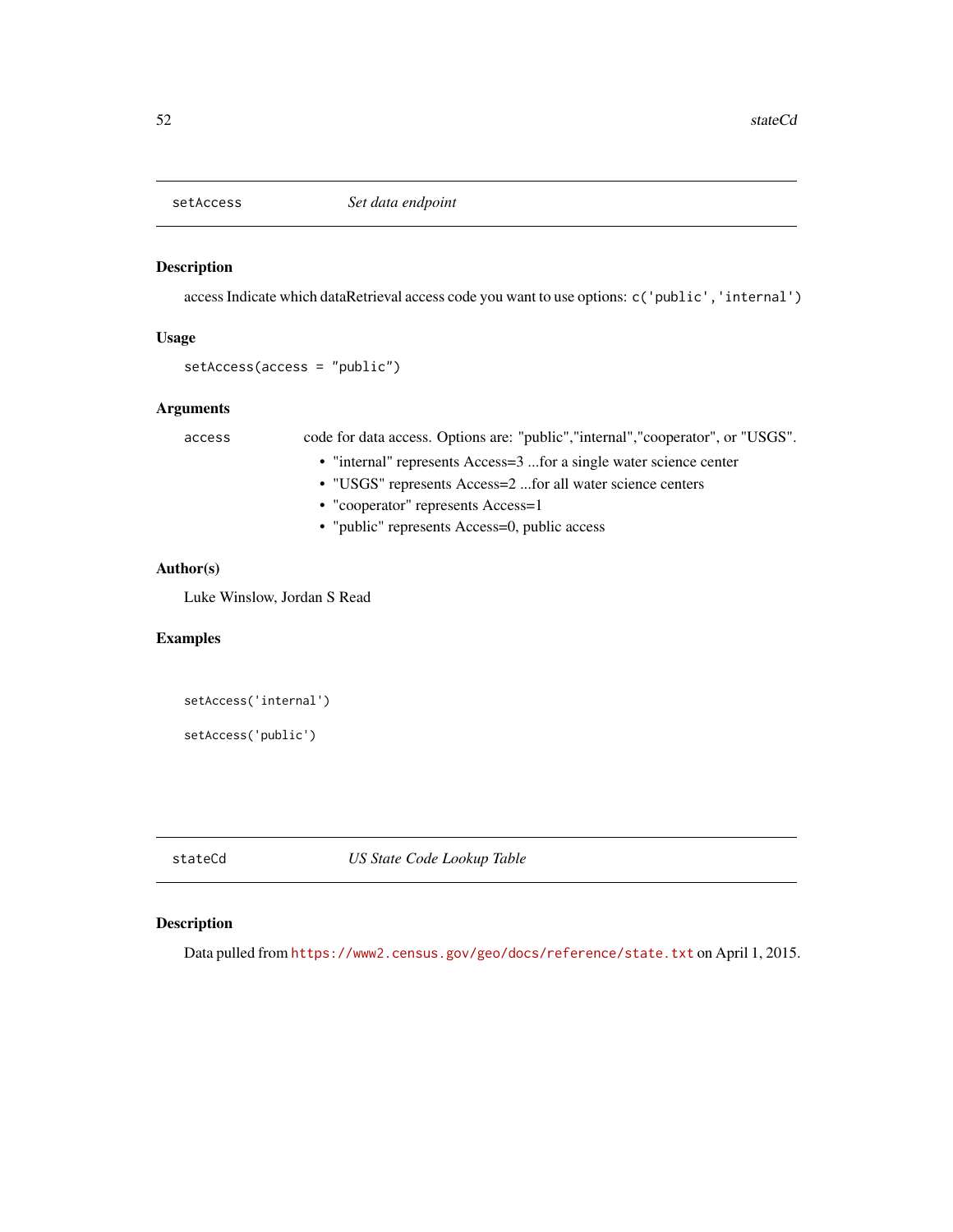### <span id="page-52-0"></span>stateCdLookup 53

### Value

stateCd data frame.

| Name                            | Type | Description                                                       |
|---------------------------------|------|-------------------------------------------------------------------|
| <b>STATE</b>                    |      | character FIPS State Code                                         |
| STUSAB                          |      | character Official United States Postal Service (USPS) Code       |
| STATE NAME character State Name |      |                                                                   |
| STATENS                         |      | character Geographic Names Information System Identifier (GNISID) |

### Examples

head(stateCd)

stateCdLookup *State code look up*

### Description

Function to simplify finding state and state code definitions. Used in readNWISdata and readWQPdata.

#### Usage

```
stateCdLookup(input, outputType = "postal")
```
#### Arguments

| input      | could be character (full name, abbreviation, id), or numeric (id) |
|------------|-------------------------------------------------------------------|
| outputType | character can be "postal", "fullName", "tableIndex", or "id".     |

```
fullName <- stateCdLookup("wi", "fullName")
abbriev <- stateCdLookup("Wisconsin", "postal")
id <- stateCdLookup("WI", "id")
name <- stateCdLookup(55, "fullName")
index <- stateCdLookup("WI", "tableIndex")
stateCd[index,]
stateCdLookup(c("West Virginia", "Wisconsin", 200, 55, "MN"))
```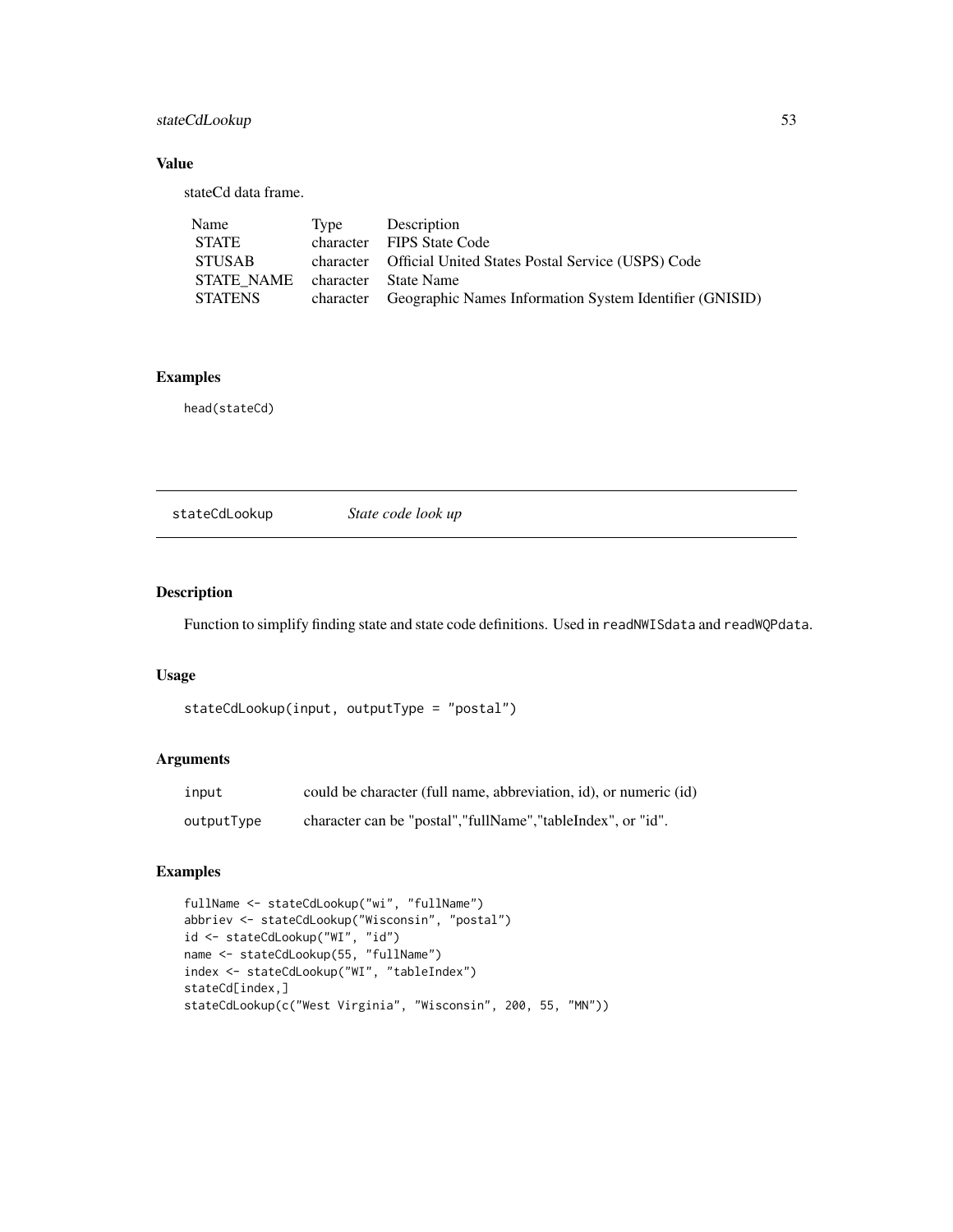<span id="page-53-0"></span>

### Description

Imports a table of available parameters, period of record, and count. See [https://waterservices.](https://waterservices.usgs.gov/rest/Site-Service.html) [usgs.gov/rest/Site-Service.html](https://waterservices.usgs.gov/rest/Site-Service.html) for more information.

#### Usage

whatNWISdata(...)

### Arguments

... see <https://waterservices.usgs.gov/rest/Site-Service.html> for a complete list of options. A list of arguments can also be supplied.

### Value

A data frame with the following columns:

| Name               | Type      | Description                                     |
|--------------------|-----------|-------------------------------------------------|
| agency_cd          | character | The NWIS code for the agency reporting the data |
| site_no            | character | The USGS site number                            |
| station_nm         | character | Site name                                       |
| site_tp_cd         | character | Site type                                       |
| dec_lat_va         | numeric   | Decimal latitude                                |
| dec_long_va        | numeric   | Decimal longitude                               |
| coord_acy_cd       | character | Latitude-longitude accuracy                     |
| dec_coord_datum_cd | character | Decimal Latitude-longitude datum                |
| alt_va             | character | Altitude of Gage or land surface                |
| alt_acy_va         | character | Altitude accuracy                               |
| alt_datum_cd       | character | Altitude datum                                  |
| huc_cd             | character | Hydrologic unit code                            |
| data_type_cd       | character | Data type                                       |
| parm_cd            | character | Parameter code                                  |
| stat_cd            | character | Statistical code                                |
| dd_nu              | character | Internal database key                           |
| $loc_web_ds$       | character | Additional measurement description              |
| medium_grp_cd      | character | Medium group code                               |
| parm_grp_cd        | character | Parameter group code                            |
| srs_id             | character | <b>SRS ID</b>                                   |
| access_cd          | character | Access code                                     |
| begin_date         | Date      | Begin date                                      |
| end_date           | Date      | End date                                        |
| count nu           | integer   | Record count                                    |
| parameter group nm | character | Parameter group name                            |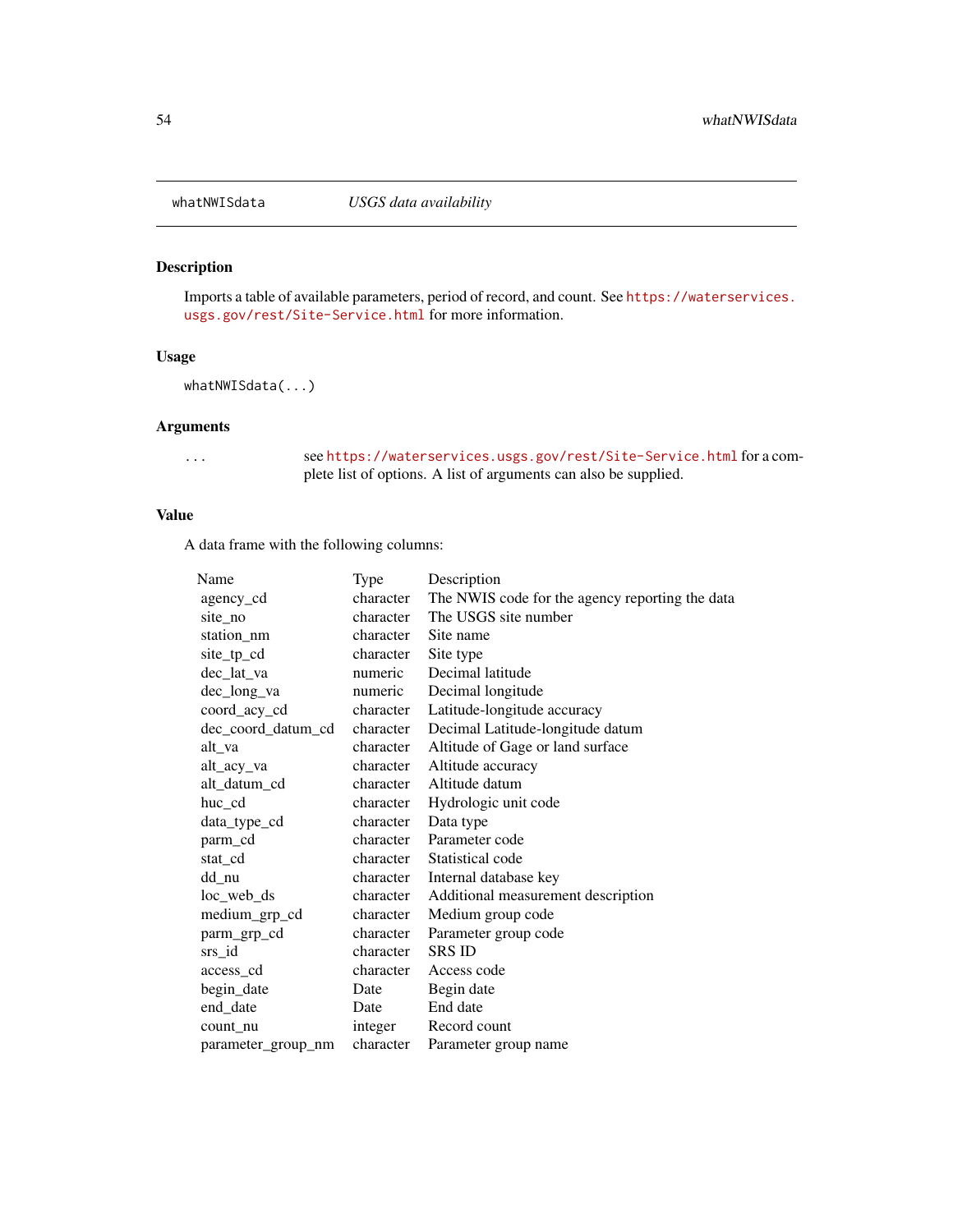<span id="page-54-0"></span>

| parameter nm    | character Parameter name                                   |
|-----------------|------------------------------------------------------------|
| casrn           | character Chemical Abstracts Service (CAS) Registry Number |
| srsname         | character Substance Registry Services                      |
| parameter units | character Parameter units                                  |

There are also several useful attributes attached to the data frame:

| Name    | Type | Description                                      |
|---------|------|--------------------------------------------------|
| url     |      | character The url used to generate the data      |
| comment |      | character Header comments from the RDB file      |
|         |      | queryTime POSIXct The time the data was returned |

### Examples

```
availableData <- whatNWISdata(siteNumber = '05114000')
# To find just unit value ('instantaneous') data:
uvData <- whatNWISdata(siteNumber = '05114000',service="uv")
uvDataMulti <- whatNWISdata(siteNumber = c('05114000','09423350'),service=c("uv","dv"))
flowAndTemp <- whatNWISdata(stateCd = "WI", service = "uv",
                             parameterCd = c("00060","00010"),
                             statCd = "00003")
```

| Site Data Import from NWIS |
|----------------------------|
|                            |

### Description

Returns a list of sites from the NWIS web service. This function gets the data from: [https:](https://waterservices.usgs.gov/rest/Site-Test-Tool.html) [//waterservices.usgs.gov/rest/Site-Test-Tool.html](https://waterservices.usgs.gov/rest/Site-Test-Tool.html). Mapper format is used

### Usage

```
whatNWISsites(...)
```
### Arguments

... see <https://waterservices.usgs.gov/rest/Site-Service.html> for a complete list of options. A list (or lists) can also be supplied.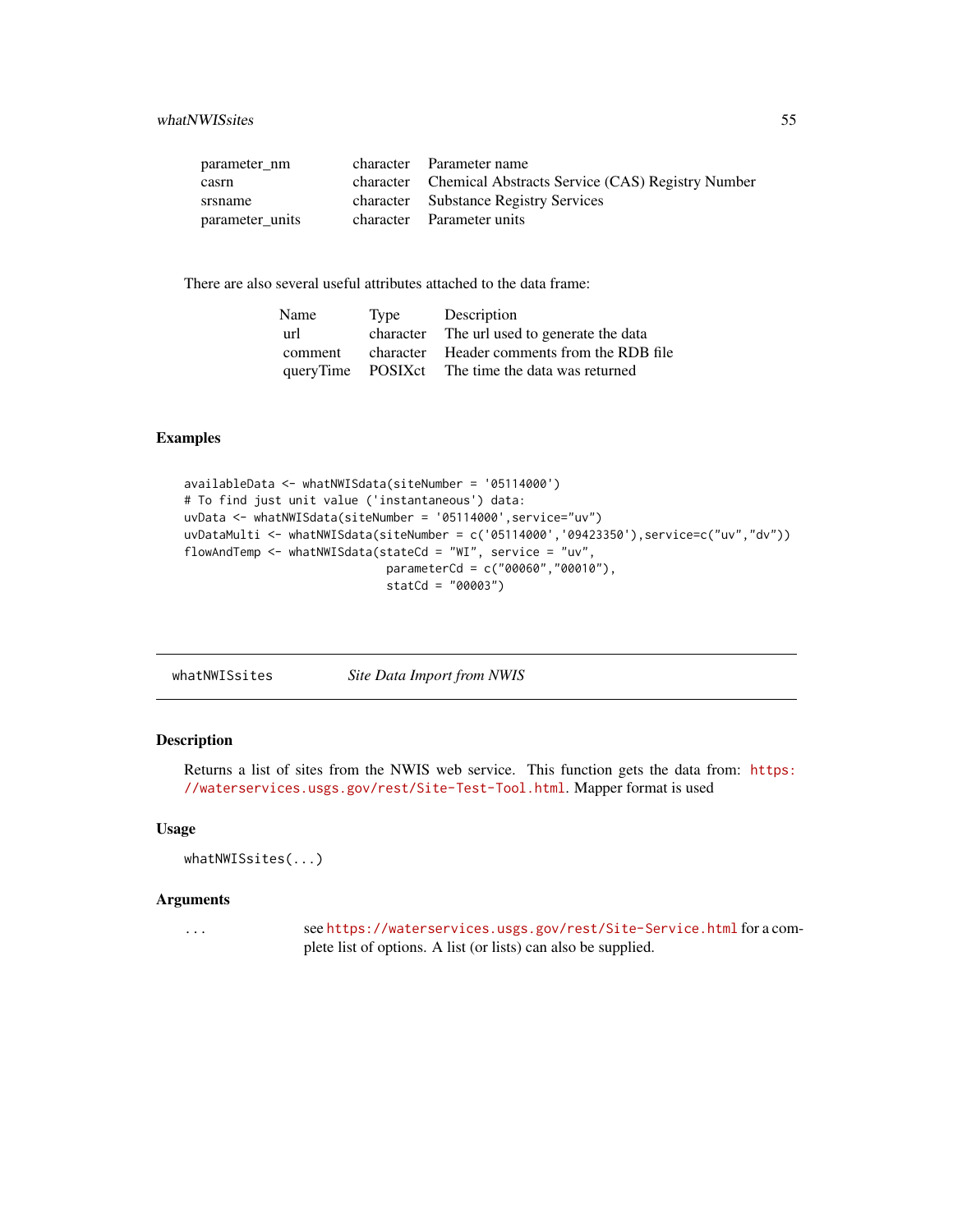### <span id="page-55-0"></span>Value

A data frame with at least the following columns:

| Name        | Type      | Description                                               |
|-------------|-----------|-----------------------------------------------------------|
| agency_cd   |           | character The NWIS code for the agency reporting the data |
| site_no     | character | The USGS site number                                      |
| station_nm  | character | Station name                                              |
| site_tp_cd  |           | character Site type code                                  |
| dec lat va  | numeric   | Decimal latitude                                          |
| dec_long_va | numeric   | Decimal longitude                                         |
| queryTime   | POSIXct   | Query time                                                |
|             |           |                                                           |

There are also several useful attributes attached to the data frame:

| Name              | Type      | Description                       |
|-------------------|-----------|-----------------------------------|
| url               | character | The url used to generate the data |
| queryTime POSIXct |           | The time the data was returned    |

### Examples

```
siteListPhos <- whatNWISsites(stateCd="OH",parameterCd="00665")
oneSite <- whatNWISsites(sites="05114000")
```
<span id="page-55-1"></span>whatWQPdata *Data Available from Water Quality Portal*

### Description

Returns a list of sites from the Water Quality Portal web service. This function gets the data from: <https://www.waterqualitydata.us>. Arguments to the function should be based on [https://](https://www.waterqualitydata.us/webservices_documentation) [www.waterqualitydata.us/webservices\\_documentation](https://www.waterqualitydata.us/webservices_documentation). The information returned from this function describes the available data at the WQP sites, and some metadata on the sites themselves.

### Usage

 $whatWQPdata(..., saveFile = tempfile())$ 

### Arguments

| .        | see https://www.waterqualitydata.us/webservices_documentation for     |
|----------|-----------------------------------------------------------------------|
|          | a complete list of options. A list of arguments can also be supplied. |
| saveFile | path to save the incoming geojson output.                             |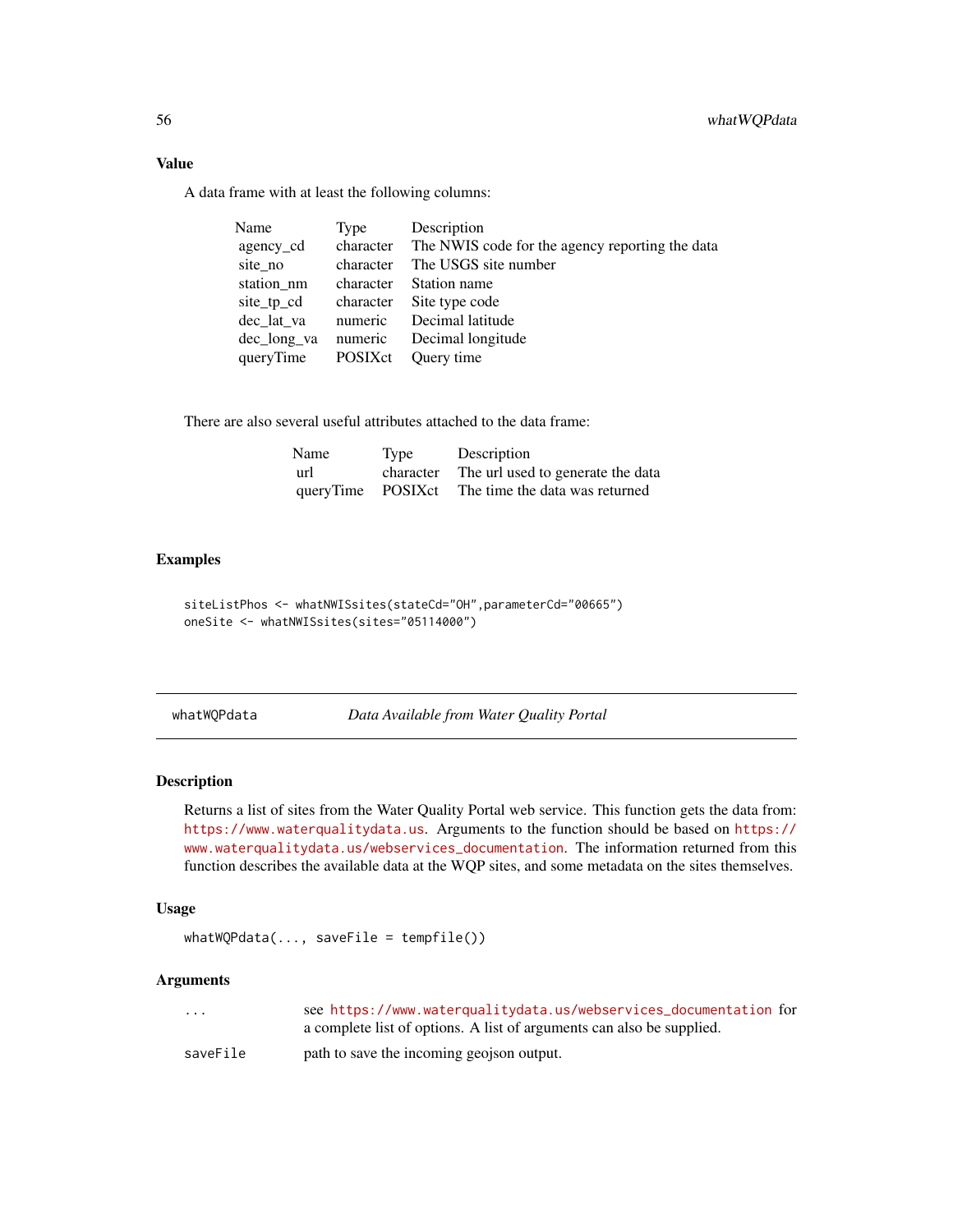### <span id="page-56-0"></span>whatWQPsamples 57

#### Value

A data frame with at least the following columns:

| Name                                 | Type      | Description                                                            |
|--------------------------------------|-----------|------------------------------------------------------------------------|
| "type_a"                             | character | Geojson type                                                           |
| "features.type"                      | character | Geojson feature type                                                   |
| " $type1"$                           | character | Geojson spatial type                                                   |
| "coordinates"                        | list      | List of longitude/latitude                                             |
| "ProviderName"                       | character | The name of the database that provided the data to the Water Qaulity   |
| "OrganizationIdentifier"             | character | A designator used to uniquely identify a unique business establishme   |
| "OrganizationFormalName"             | character | The legal designator (i.e. formal name) of an organization.            |
| "MonitoringLocationIdentifier"       | character | A designator used to describe the unique name, number, or code assi    |
| "MonitoringLocationName"             | character | The designator specified by the sampling organization for the site at  |
| "MonitoringLocationTypeName"         | character | The descriptive name for a type of monitoring location.                |
| "ResolvedMonitoringLocationTypeName" | character |                                                                        |
| "HUCEightDigitCode"                  | character | The 8 digit federal code used to identify the hydrologic unit of the m |
| "siteUrl"                            | character | URL to site information                                                |
| "activityCount"                      | numeric   |                                                                        |
| "resultCount"                        | numeric   |                                                                        |
| "StateName"                          | character | State name                                                             |
| "CountyName"                         | character | County name                                                            |

### See Also

whatNWISsites

### Examples

```
site1 <- whatWQPdata(siteid="USGS-01594440")
type <- "Stream"
sites <- whatWQPdata(countycode="US:55:025",siteType=type)
lakeSites <- whatWQPdata(siteType = "Lake, Reservoir, Impoundment", statecode = "US:55")
```
whatWQPsamples *Site Data Import from Water Quality Portal*

### <span id="page-56-1"></span>Description

Returns a list of sites from the Water Quality Portal web service. This function gets the data from: <https://www.waterqualitydata.us>. Arguments to the function should be based on [https://](https://www.waterqualitydata.us/webservices_documentation) [www.waterqualitydata.us/webservices\\_documentation](https://www.waterqualitydata.us/webservices_documentation). The return from this function returns the basic metadata on WQP sites. It is generally faster than the [whatWQPdata](#page-55-1) function, but does not return information on what data was collected at the site.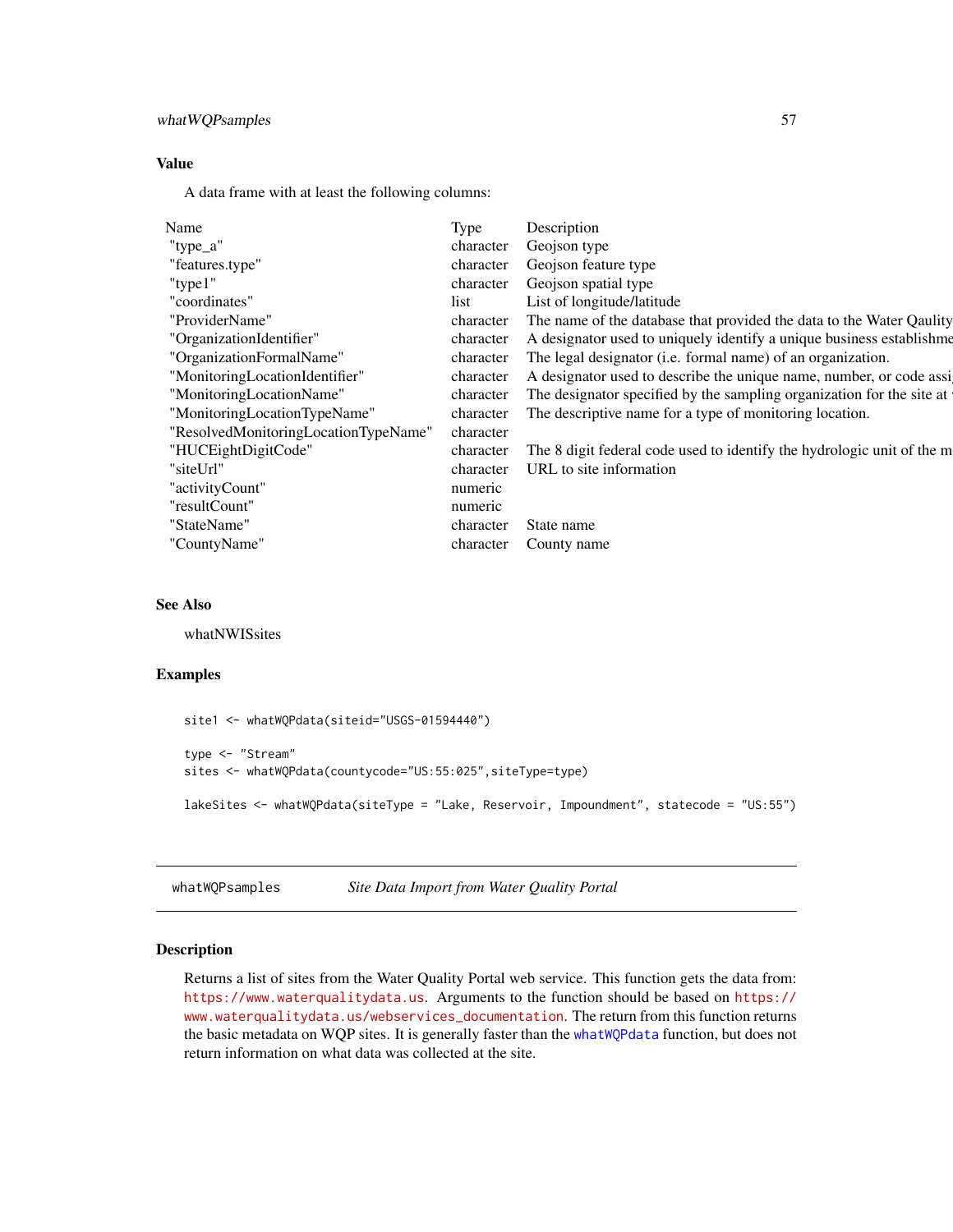### Usage

```
whatWQPsamples(...)
whatWQPmetrics(...)
whatWQPsites(...)
readWQPsummary(...)
```
### Arguments

... see [https://www.waterqualitydata.us/webservices\\_documentation](https://www.waterqualitydata.us/webservices_documentation) for a complete list of options. A list of arguments can also be supplied.

### Details

The readWQPsummary function has

### Value

A data frame with at least the following columns:

|--|--|

| Name                                                         | Type      | Description                                               |
|--------------------------------------------------------------|-----------|-----------------------------------------------------------|
| OrganizationIdentifier                                       | character | A designator used to uniquely identify a unique busine:   |
| OrganizationFormalName                                       | character | The legal designator (i.e. formal name) of an organizat   |
| MonitoringLocationIdentifier                                 | character | designator used to describe the unique name, number       |
| MonitoringLocationName                                       | character | The designator specified by the sampling organization     |
| MonitoringLocationTypeName                                   | character | The descriptive name for a type of monitoring location    |
| MonitoringLocationDescriptionText                            | character | Text description of the monitoring location.              |
| HUCEightDigitCode                                            | character | The 8 digit federal code used to identify the hydrologic  |
| DrainageAreaMeasure/MeasureValue *                           | character | The drainage basin of a lake, stream, wetland, or estuar  |
| DrainageAreaMeasure/MeasureUnitCode *                        | character | The code that represents the unit for measuring the iten  |
| ContributingDrainageAreaMeasure/MeasureValue *               | character | The contributing drainage area of a lake, stream, wetlar  |
| ContributingDrainageAreaMeasure/MeasureUnitCode <sup>*</sup> | character | The code that represents the unit for measuring the iten  |
| LatitudeMeasure                                              | numeric   | The measure of the angular distance on a meridian nort    |
| LongitudeMeasure                                             | numeric   | The measure of the angular distance on a meridian east    |
| SourceMapScaleNumeric                                        | character | The number that represents the proportional distance of   |
| HorizontalAccuracyMeasure/MeasureValue *                     | character | The horizontal measure of the relative accuracy of the    |
| HorizontalAccuracyMeasure/MeasureUnitCode *                  | character | The code that represents the unit for measuring the iten  |
| HorizontalCollectionMethodName                               | character | The name that identifies the method used to determine     |
| HorizontalCoordinateReferenceSystemDatumName                 | character | The name that describes the reference datum used in de    |
| VerticalMeasure/MeasureValue                                 | character | The measure of elevation (i.e., the altitude), above or b |
| VerticalMeasure/MeasureUnitCode                              | character | The code that represents the unit for measuring the iten  |
| VerticalAccuracyMeasure/MeasureValue *                       | character | The vertical measure of the relative accuracy of the lati |
| VerticalAccuracyMeasure/MeasureUnitCode *                    | character | The code that represents the unit for measuring the iten  |
| VerticalCollectionMethodName                                 | character | The name that identifies the method used to collect the   |
| VerticalCoordinateReferenceSystemDatumName                   | character | The name of the reference datum used to determine the     |
| CountryCode                                                  | character | code designator used to identify a primary geopolitic     |
| <b>StateCode</b>                                             | character | A code designator used to identify a principal administ   |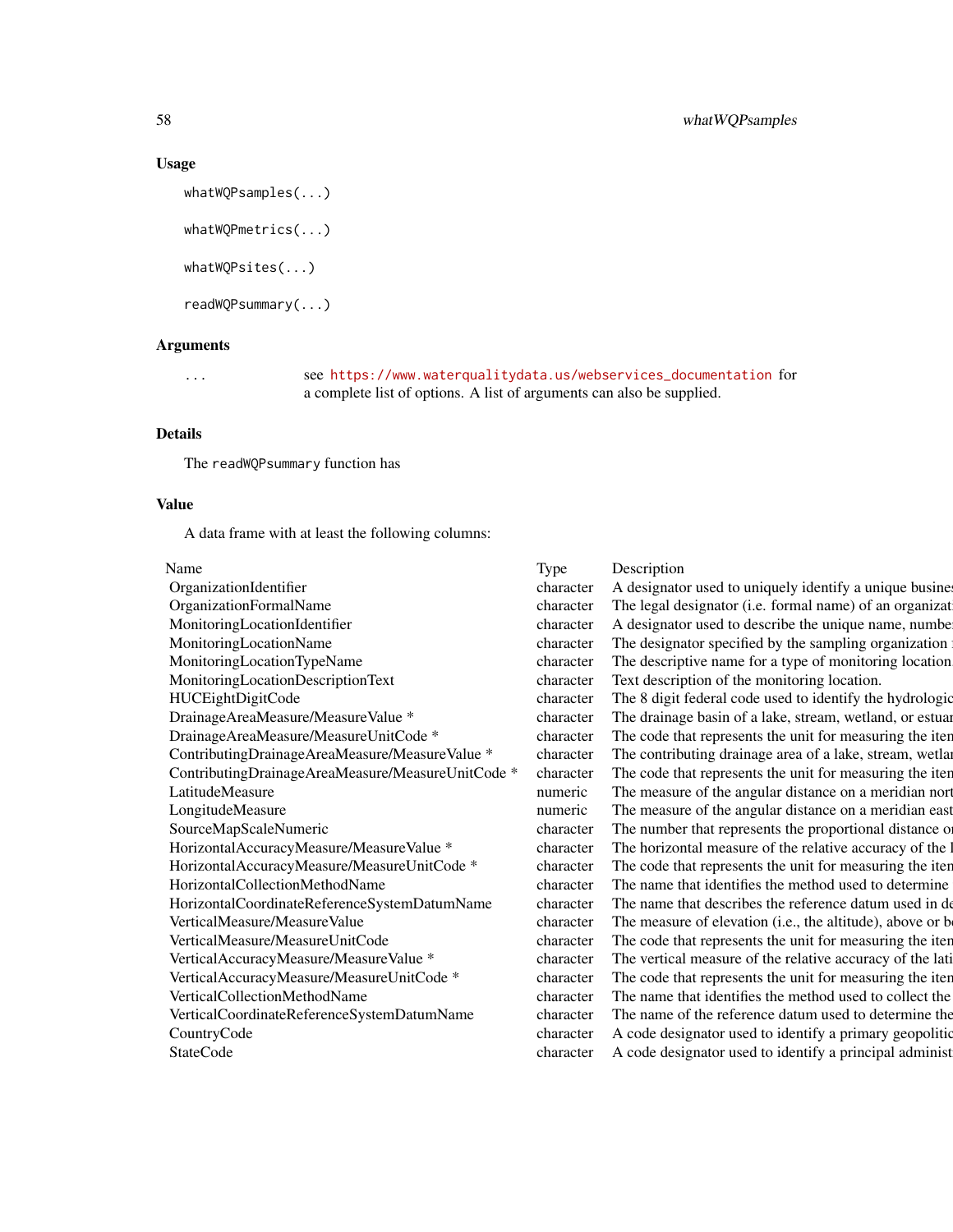### what WQPsamples 59

CountyCode character A code designator used to identify a U.S. county or county of county of county of county or county of county of county of county of county of county of county of county of county of county of county of AquiferName \* character Name of the aquifer in which the well is completed. FormationTypeText \* character Name of the primary formation or soils unit, in which the well is completed. AquiferTypeName \* character The type of aquifer, such as confined or unconfined. ConstructionDateText \* character Date of construction when well was completed. May be year only. WellDepthMeasure/MeasureValue \* character Depth below land surface datum (LSD) to the bottom of the units stored in the units stored in WellDepthMeasure/Measure value \* WellDepthMeasure/MeasureUnitCode \* character The code that represents the unit for measuring the iter. WellHoleDepthMeasure/MeasureValue \* character Depth below land surface datum (LSD) to the bottom of the units stored in the units stored in WellHoleDepthMeasure/MeasureValue \* WellHoleDepthMeasure/MeasureUnitCode \* character The code that represents the unit for measuring the item. queryTime POSIXct Query time

\* element is only in NWIS

#### See Also

whatNWISdata

```
site1 <- whatWQPsamples(siteid="USGS-01594440")
type <- "Stream"
sites <- whatWQPsamples(countycode="US:55:025",siteType=type)
type <- "Stream"
sites <- whatWQPmetrics(countycode="US:55:025",siteType=type)
lakeSites <- whatWQPmetrics(siteType = "Lake, Reservoir, Impoundment", statecode = "US:55")
site1 <- whatWQPsites(siteid="USGS-01594440")
type <- "Stream"
sites <- whatWQPsites(countycode="US:55:025",
                     characteristicName = "Phosphorus",
                     siteType=type)
site1 <- readWQPsummary(siteid="USGS-07144100",
                       summaryYears=5,
                       dataProfile="periodOfRecord")
# Pretty slow:
#state1 <- readWQPsummary(statecode="NJ",
# dataProfile="periodOfRecord")
```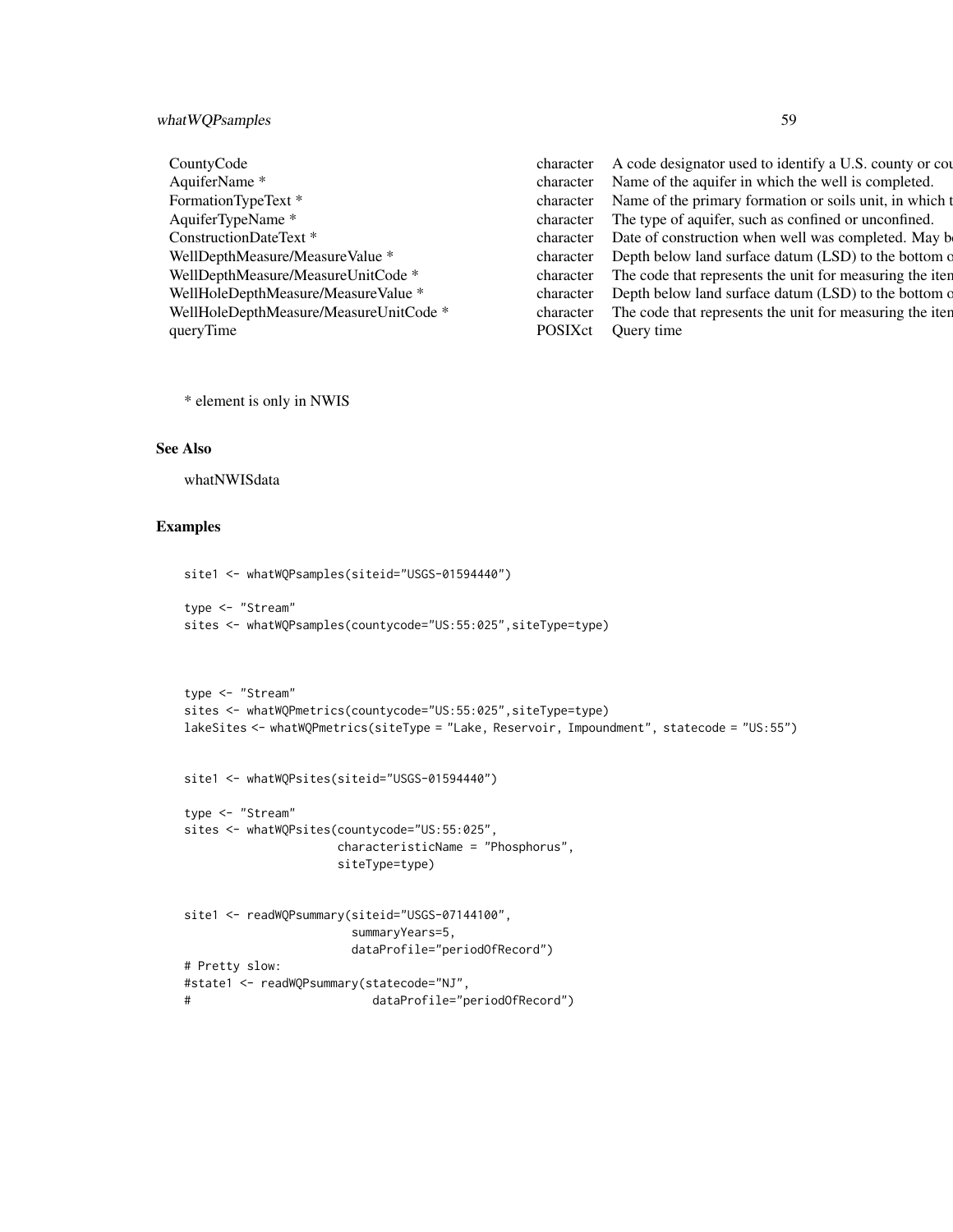<span id="page-59-0"></span>

### Description

Function to pad a string with leading zeros. Useful for parameter codes and USGS site IDs.

### Usage

zeroPad(x, padTo)

### Arguments

| $\boldsymbol{\mathsf{x}}$ | character                                    |
|---------------------------|----------------------------------------------|
| padTo                     | number Final desired length of the character |

#### Value

x character returned with leading zeros

```
pCode <- '10'
correctPCode <- zeroPad(pCode,5)
pCodes <- c('100','1000','0','12345','1565465465465465')
correctPCodes <- zeroPad(pCodes,5)
pCodeNA \leftarrow c(1,2,NA)padPCodeNA <- zeroPad(pCodeNA,4)
```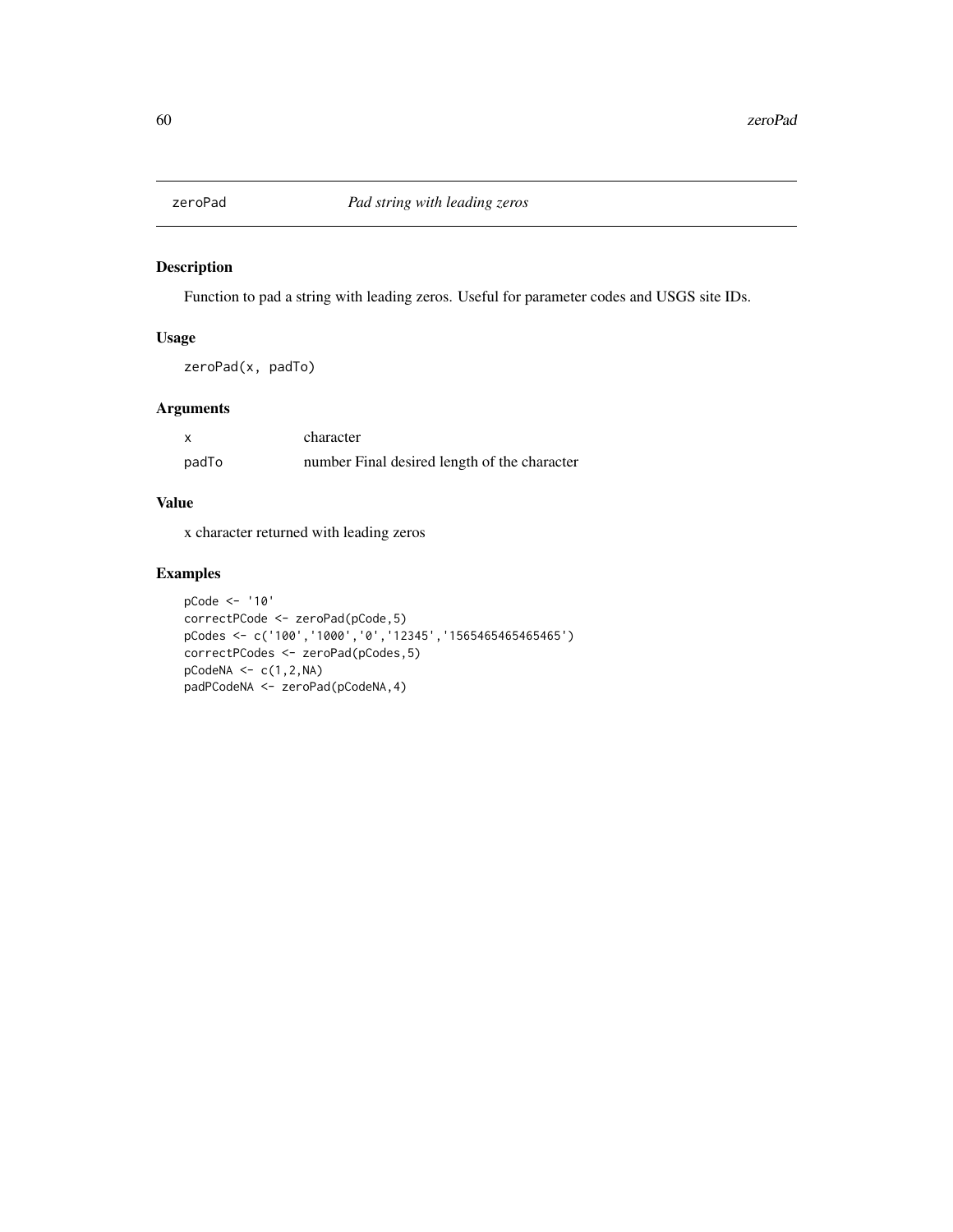# <span id="page-60-0"></span>Index

∗Topic IO renameNWISColumns, [50](#page-49-0) ∗Topic USGS constructNWISURL, [4](#page-3-0) countyCd, [8](#page-7-0) readNWISdv, [24](#page-23-0) readNWISpCode, [30](#page-29-0) readNWISqw, [33](#page-32-0) readNWISsite, [37](#page-36-0) readNWISuv, [42](#page-41-0) readWQPqw, [47](#page-46-0) stateCd, [52](#page-51-0) whatNWISdata, [54](#page-53-0) zeroPad, [60](#page-59-0) ∗Topic WQP constructWQPURL, [7](#page-6-0) readWQPdata, [44](#page-43-0) whatWOPdata, [56](#page-55-0) whatWQPsamples, [57](#page-56-0) ∗Topic countyCd countyCd, [8](#page-7-0) ∗Topic data constructNWISURL, [4](#page-3-0) constructWQPURL, [7](#page-6-0) readNWISdv, [24](#page-23-0) readNWISpCode, [30](#page-29-0) readNWISqw, [33](#page-32-0) readNWISsite, [37](#page-36-0) readNWISuv, [42](#page-41-0) readWQPdata, [44](#page-43-0) readWQPqw, [47](#page-46-0) whatNWISdata, [54](#page-53-0) whatWQPdata, [56](#page-55-0) whatWQPsamples, [57](#page-56-0) zeroPad, [60](#page-59-0) ∗Topic import constructNWISURL, [4](#page-3-0) constructWQPURL, [7](#page-6-0) readNWISdv, [24](#page-23-0)

readNWISpCode, [30](#page-29-0) readNWISqw, [33](#page-32-0) readNWISsite, [37](#page-36-0) readNWISuv, [42](#page-41-0) readWQPdata, [44](#page-43-0) readWQPqw, [47](#page-46-0) whatNWISdata, [54](#page-53-0) whatWQPdata, [56](#page-55-0) whatWQPsamples, [57](#page-56-0) zeroPad, [60](#page-59-0) ∗Topic manip renameNWISColumns, [50](#page-49-0) ∗Topic service constructNWISURL, [4](#page-3-0) constructWQPURL, [7](#page-6-0) readNWISdv, [24](#page-23-0) readNWISpCode, [30](#page-29-0) readNWISqw, [33](#page-32-0) readNWISsite, [37](#page-36-0) readNWISuv, [42](#page-41-0) readWQPdata, [44](#page-43-0) readWQPqw, [47](#page-46-0) whatNWISdata, [54](#page-53-0) whatWQPdata, [56](#page-55-0) whatWQPsamples, [57](#page-56-0) zeroPad, [60](#page-59-0) ∗Topic stateCd stateCd, [52](#page-51-0) ∗Topic web constructNWISURL, [4](#page-3-0) constructWQPURL, [7](#page-6-0) readNWISdv, [24](#page-23-0) readNWISpCode, [30](#page-29-0) readNWISqw, [33](#page-32-0) readNWISsite, [37](#page-36-0) readNWISuv, [42](#page-41-0) readWQPdata, [44](#page-43-0) readWQPqw, [47](#page-46-0) whatNWISdata, [54](#page-53-0)